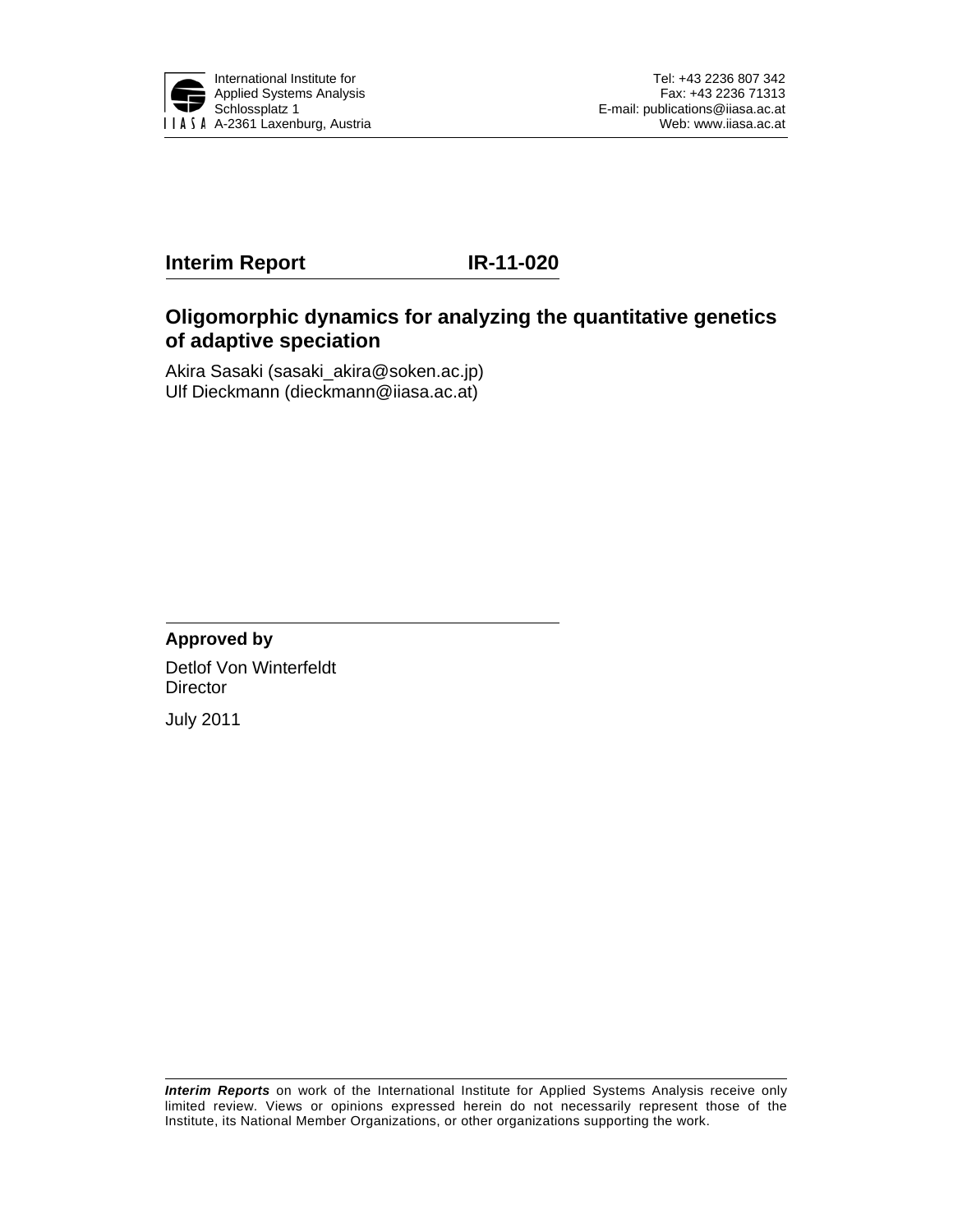# **Contents**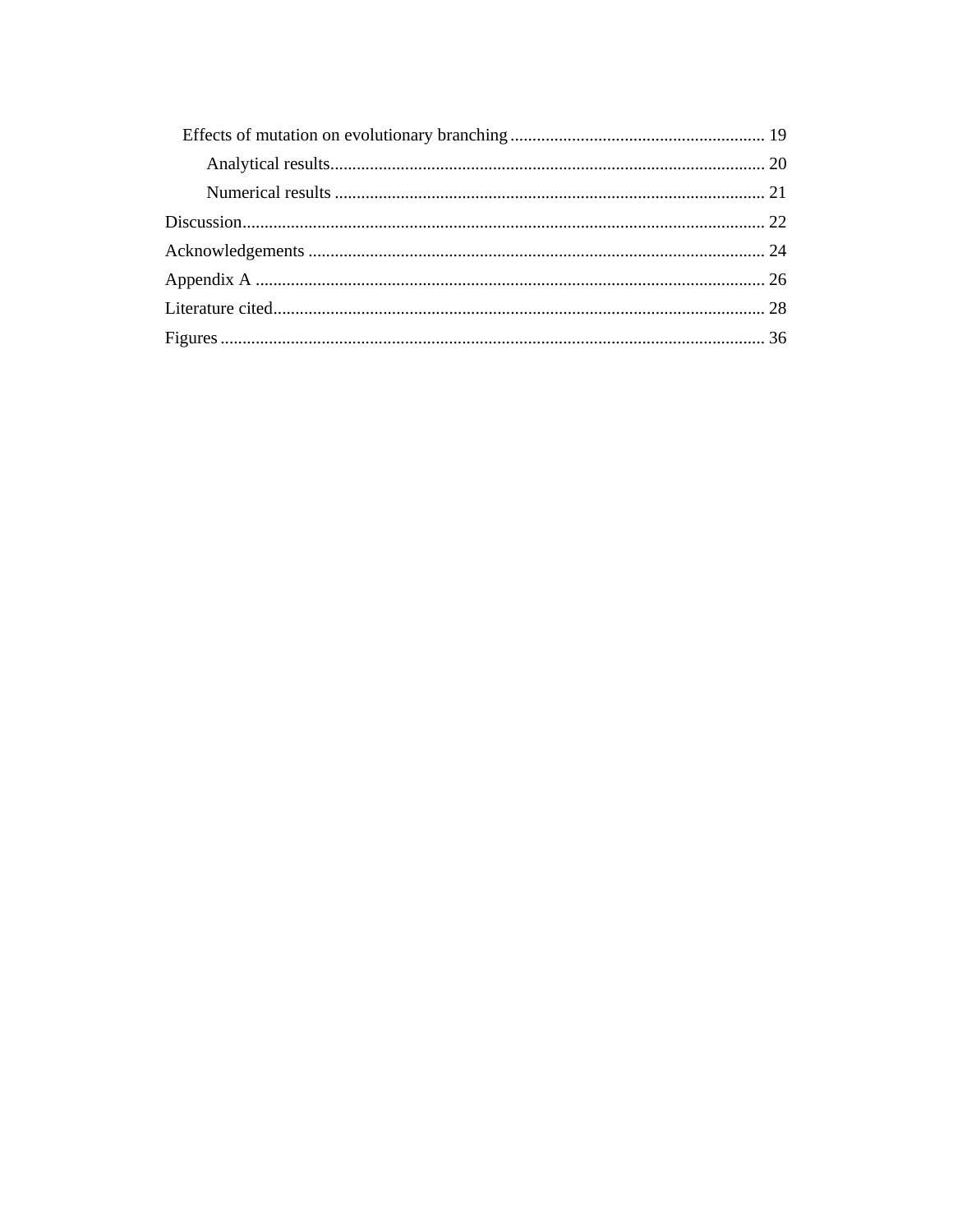# **Oligomorphic dynamics for analyzing the quantitative genetics of adaptive speciation**

Akira Sasaki $1,2,3$ 

<sup>1</sup> Department of Evolutionary Study of Biosystems, The Graduate University for Advanced Studies (Sokendai), Hayama, Kanagawa 240-0193, Japan

Email: sasaki\_akira@soken.ac.jp, Tel: +81-46-858-1537, Fax: +81-46-858-1544

<sup>2</sup> Evolution and Ecology Program, International Institute for Applied Systems Analysis, A-2361 Laxenburg, Austria

<sup>3</sup> PRESTO, Japan Science and Technology Agency, 4-1-8 Honcho Kawaguchi, Saitama, Japan

and

Ulf Dieckmann $2$ 

<sup>2</sup> Evolution and Ecology Program, International Institute for Applied Systems Analysis, A-2361 Laxenburg, Austria

Email: dieckmann@iiasa.ac.at

## **Abstract**

Ecological interaction, including competition for resources, often causes frequency-dependent disruptive selection, which, when accompanied by reproductive isolation, may act as driving forces of adaptive speciation. While adaptive dynamics models have added new perspectives to our understanding of the ecological dimensions of speciation processes, it remains an open question how best to incorporate and analyze genetic detail in such models. Conventional approaches, based on quantitative genetics theory, typically assume a unimodal character distribution and examine how its moments change over time. Such approximations inevitably fail when a character distribution becomes multimodal. Here, we propose a new approximation, oligomorphic dynamics, to the quantitative genetics of populations that include several morphs and that therefore exhibit multiple peaks in their character distribution. To this end, we first decompose the character distribution into a sum of unimodal distributions corresponding to individual morphs. Characterizing these morphs by their frequency (fraction of individuals belonging to each morph), position (mean character of each morph), and width (standard deviation of each morph), we then derive the coupled eco-evolutionary dynamics of morphs through a double Taylor expansion. We show that the demographic, convergence, and evolutionary stability of a population's character distribution correspond, respectively, to the asymptotic stability of frequencies, positions, and widths under the oligomorphic dynamics introduced here. As first applications of oligomorphic dynamics theory, we analytically derive the effects (a) of the strength of disruptive selection on waiting times until speciation, (b) of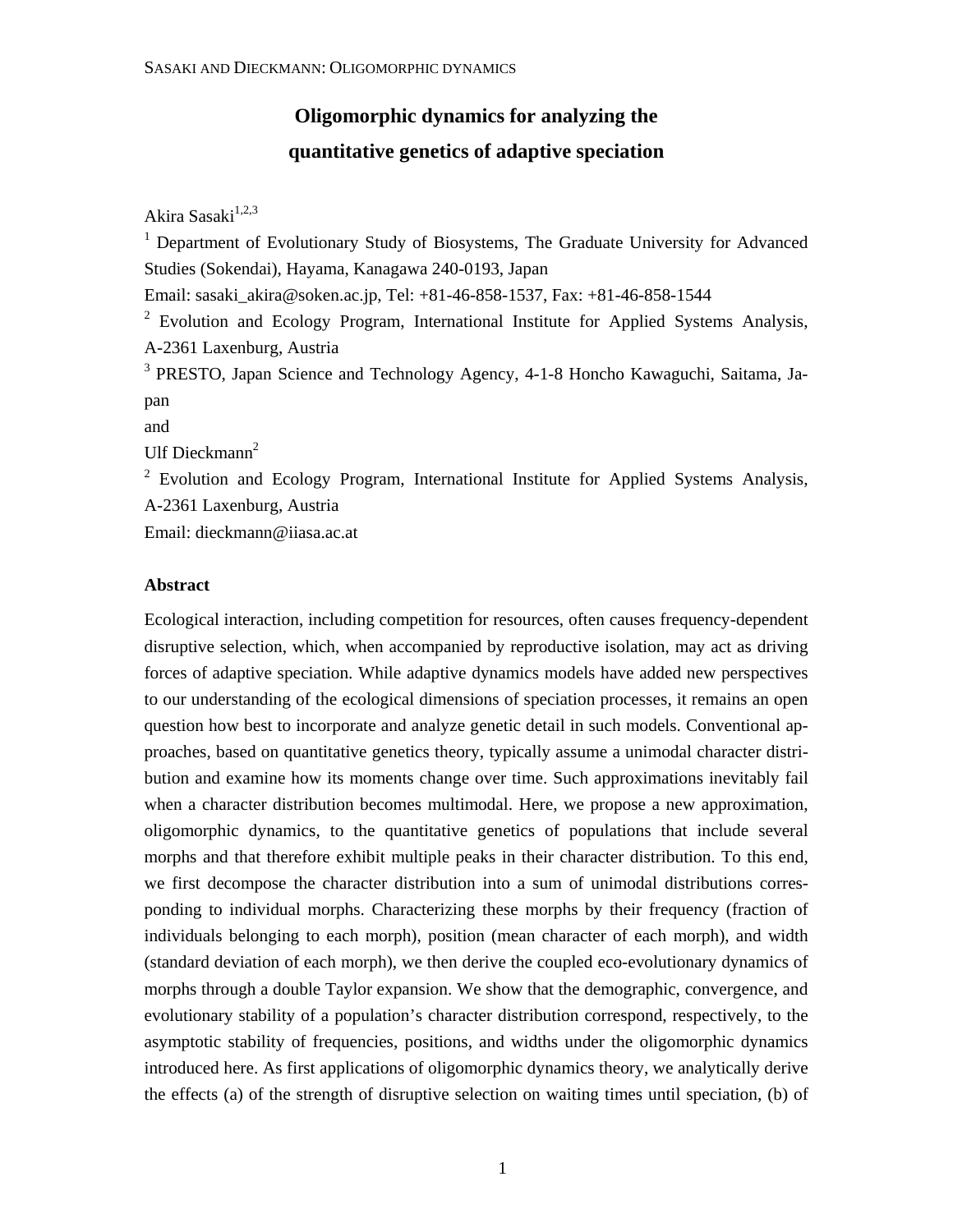mutation on conditions for speciation, and (c) of the fourth moments of competition kernels on patterns of speciation.

**Keywords:** adaptive dynamics, quantitative genetics theory, moment dynamics, adaptive speciation, evolutionarily stable strategy, convergence stability

**Classification code:** MSC 92 (Biology and other natural sciences) -- 92D10 (Genetics), 92D15 (Problems related to evolution), or 92D40 (Ecology).

#### **1. Introduction**

Quantitative genetics theory has been successful in analyzing a wide variety of evolutionary processes, including trait shifts under directional, disruptive, or temporally fluctuating natural or artificial selection (Lande 1979; Bulmer 1992; Falconer 1996); mechanisms for maintaining standing genetic variation by mutation-selection balance, fluctuating selection, or heterosis (Kimura and Crow 1964; Bulmer 1972; Lande 1975; Felsenstein 1976; Ellner and Hairston 1994; Ellner and Sasaki 1996; Kondrashov and Yampolsky 1996; Sasaki and Ellner 1997); as well as escalations of male ornaments and female preferences through runaway selection (Lande 1981; Lande and Kirkpatrick 1988; Iwasa et al. 1991).

A limitation in many applications of quantitative genetics theory arises from a focus on unimodal character distributions, which simplifies the derivation of equations for the temporal change of population genetics quantities. To justify the required moment closures, character distributions have been assumed to be of Gaussian shape (e.g., Lande 1979) or to be narrowly localized around a single mean (e.g., Iwasa et al. 1991). Moreover, many applications of quantitative genetics theory assume genetic variances and covariances to be constant, to make the analyzed models more tractable. Such approximations must therefore fail once the distribution of a quantitative character starts becoming bimodal. The latter is expected under frequency-dependent disruptive selection. Such selection can arise from a great variety of ecological processes, including symmetric intraspecific competition (Metz et al. 1996; Sasaki 1997; Doebeli 1996a, 1996b; Dieckmann and Doebeli 1999), asymmetric intraspecific competition (Kisdi 1999; Doebeli and Dieckmann 2000; Kisdi et al. 2001), interspecific competition (Law et al. 1997; Kisdi and Geritz 2001), resource specialization (Meszéna et al. 1997; Geritz et al. 1998; Day 2000; Kisdi 2001; Schreiber and Tobiason 2003; Egas et al. 2004, 2005), temporally fluctuating selection with storage effect (Ellner and Hairston 1994; Sasaki and Ellner 1995, 1997; Ellner and Sasaki 1996), ontogenetic niche shifts (Claessen and Dieckmann 2002), mixotrophy (Troost et al. 2005), phenotypic plasticity (Sasaki and Ellner 1995; Sasaki and de Jong 1999; Van Dooren and Leimar 2003; Ernande and Dieckmann 2004; Leimar 2005), dispersal evolution (Levin et al. 1984; Cohen and Levin 1991; Ludwig and Levin 1991; Doebeli and Ruxton 1997; Johst et al. 1999; Parvinen 1999; Mathias et al.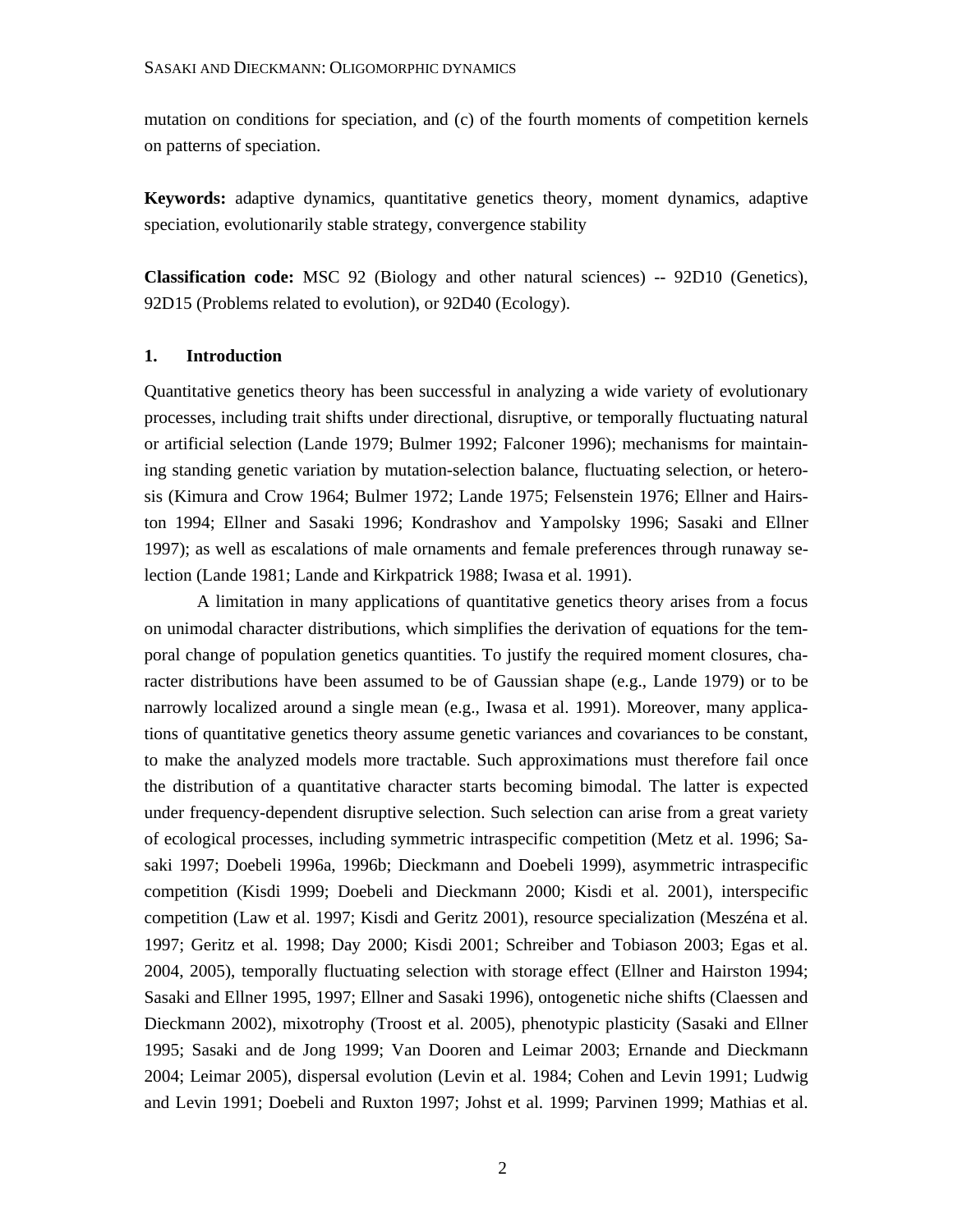2001; Parvinen and Egas 2004), mutation evolution (Haraguchi and Sasaki 1996), mutualism (Doebeli and Dieckmann 2000; Law et al. 2001; Ferdy et al. 2002; Ferrière et al. 2002; Day and Young 2004), emergent cooperation (Doebeli et al. 2004), predator-prey interactions (Brown and Pavlovic 1992; Van der Laan and Hogeweg 1995; Doebeli and Dieckmann 2000; Bowers et al. 2003), cannibalism (Dercole 2003), evolution of virulence (Boots et al. 2004; Kamo et al. 2007), host-parasite interactions (Haraguchi and Sasaki 1996, 1997; Boots and Haraguchi 1999; Sasaki and Godfray 1999; Koella and Doebeli 1999; Regoes et al. 2000; Gudelj et al. 2004), sex-ratio evolution (Metz et al. 1992; Reuter et al. 2004), evolution of selfing (Cheptou and Mathias 2001; De Jong and Geritz 2001), evolution of mating traits (Van Doorn et al. 2001, 2004), evolution of anisogamy (Matsuda and Abrams 1999; Maire et al. 2001), evolution of cytoplasmic inheritance (Iwanaga and Sasaki 2004), seed-size evolution (Rees and Westoby 1997; Geritz et al. 1999; Mathias and Kisdi 2002), microbial cross-feeding (Doebeli 2002), prebiotic evolution (Meszéna and Szathmáry 2001), resource competition among digital organisms (Chow et al. 2004), and evolutionary community assembly (Jansen and Mulder 1999; Bonsall et al. 2004; Loeuille and Loreau 2005). These processes are important for understanding adaptive speciation and many other processes involving frequency-dependent interactions within or between species. Analyses of character distributions with an evolutionarily variable number of modes have therefore relied on numerical investigations or on game theory and adaptive dynamics theory (e.g., Eshel and Motro 1981; Eshel 1983; Ludwig and Levin 1991; Sasaki and Ellner 1995, 1997; Dieckmann and Law 1996; Sasaki 1997; Dieckmann and Doebeli 1999; Sasaki and Godfray 1999; Doebeli and Dieckmann 2000, 2003). The latter have to assume a minimal degree of population genetic complexity and often do not account for polymorphic genetic variation around a distribution's modes.

In this study, we propose a new approximation, oligomorphic dynamics, to describe the quantitative genetic dynamics of asexually reproducing populations that contain multiple morphs and therefore exhibit multiple peaks in their character distribution. The main idea of this approximation is simple and our approach proceeds in three steps: we (1) decompose a population's character distribution into a sum of single-peaked distributions, each corresponding to one morph; (2) characterize each morph by its frequency (fraction of individuals belonging to the morph), position (mean character of the morph), and width (standard deviation of the morph); and (3) derive the equations that govern the dynamics of these quantities.

A central purpose of the oligomorphic approximation is to analyze the transitions through which an evolving character distribution becomes divided into several morphs and reaches a multimodal stationary state. We derive the approximate moment dynamics in terms of the frequencies, mean phenotypes, and variances of the morphs. Assuming that the widths of morphs are small relative to their distances, we derive the equations for the first three mo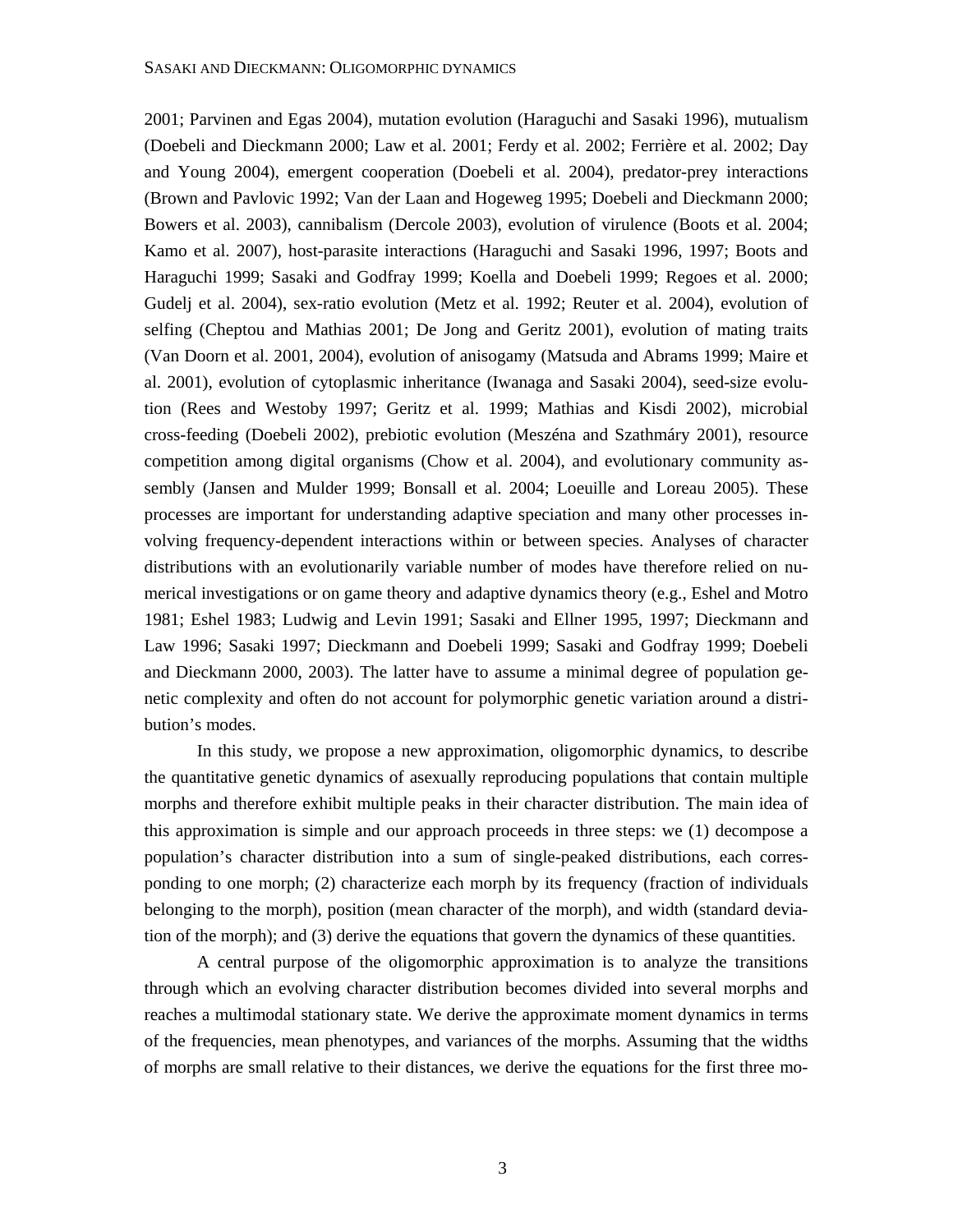ments through a novel approach of double Taylor expansion. Importantly, the distances between morphs do not have to be small for the oligomorphic approximation to be accurate.

Our theory builds on the dynamics of mean quantitative characters pioneered by Lande (1976, 1979, 1981, 1982), who showed that changes in a unimodal distribution's mean character are proportional to the gradient of mean fitness as a function of mean character. Further work derived the dynamics of higher central moments (such as variance and skewness) and made analyses more mathematically tractable by focusing on small deviations of characters from a population's mean character (Barton and Turelli 1991). Another important extension of Lande's work occurred through the inclusion of frequency-dependent selection (Iwasa et al. 1991; Abrams et al. 1993; Vincent et al. 1993). If restricted to unimodal character distributions, our oligomorphic approximation reduces to the theory of Taylor and Day (1997). Our oligomorphic approximation is also related to character-displacement models (Roughgarden 1972, 1976; Bulmer 1974; Slatkin 1980; Matessi and Jayakar 1981; Taper and Case 1985). These earlier models, however, assumed either a fixed variance for each species (e.g., Roughgarden 1976), a fixed Gaussian shape of each species' character distribution (e.g., Slatkin 1980), or simple major-locus inheritance (based, e.g., on single-locus two-allele genetics; Bulmer 1974). Reasons why character distributions are expected to exhibit distinctly separated peaks were elucidated by May (1973), Sasaki and Ellner (1995), Sasaki (1997), Gyllenberg and Meszéna (2005), Doebeli et al. (2007), Pigolotti et al. (2007, 2009), Leimar et al. (2008), and Fort et al. (2009).

To illustrate the utility of the oligomorphic approximation, we consider evolutionary processes driven by resource competition (MacArthur 1970; Rosenzweig 1978; Roughgarden 1972). In these models, individuals with similar phenotypes compete more intensely than phenotypically distant individuals. Two antagonistic selection pressures then need to be considered: the first results from frequency-dependent disruptive selection due resource competition, and the second from frequency-independent stabilizing selection towards an optimal phenotype at which, in the absence of competition, the resource is most abundant. Under these conditions, disruptive selection may cause the character distribution to split into several morphs. To derive the moment dynamics for each morph, it is necessary to evaluate the competitive effects between individuals belonging to different morphs. This is why a standard moment-closure approach based on Taylor expansions assuming small character deviations around a common mean fails for processes allowing multimodal character distributions. By contrast, the oligomorphic dynamics proposed here successfully overcome this limitation by expanding the phenotypic effect of a competitor around the mean of the morph to which the competitor belongs, rather than around the mean of the morph to which the focal individual belongs.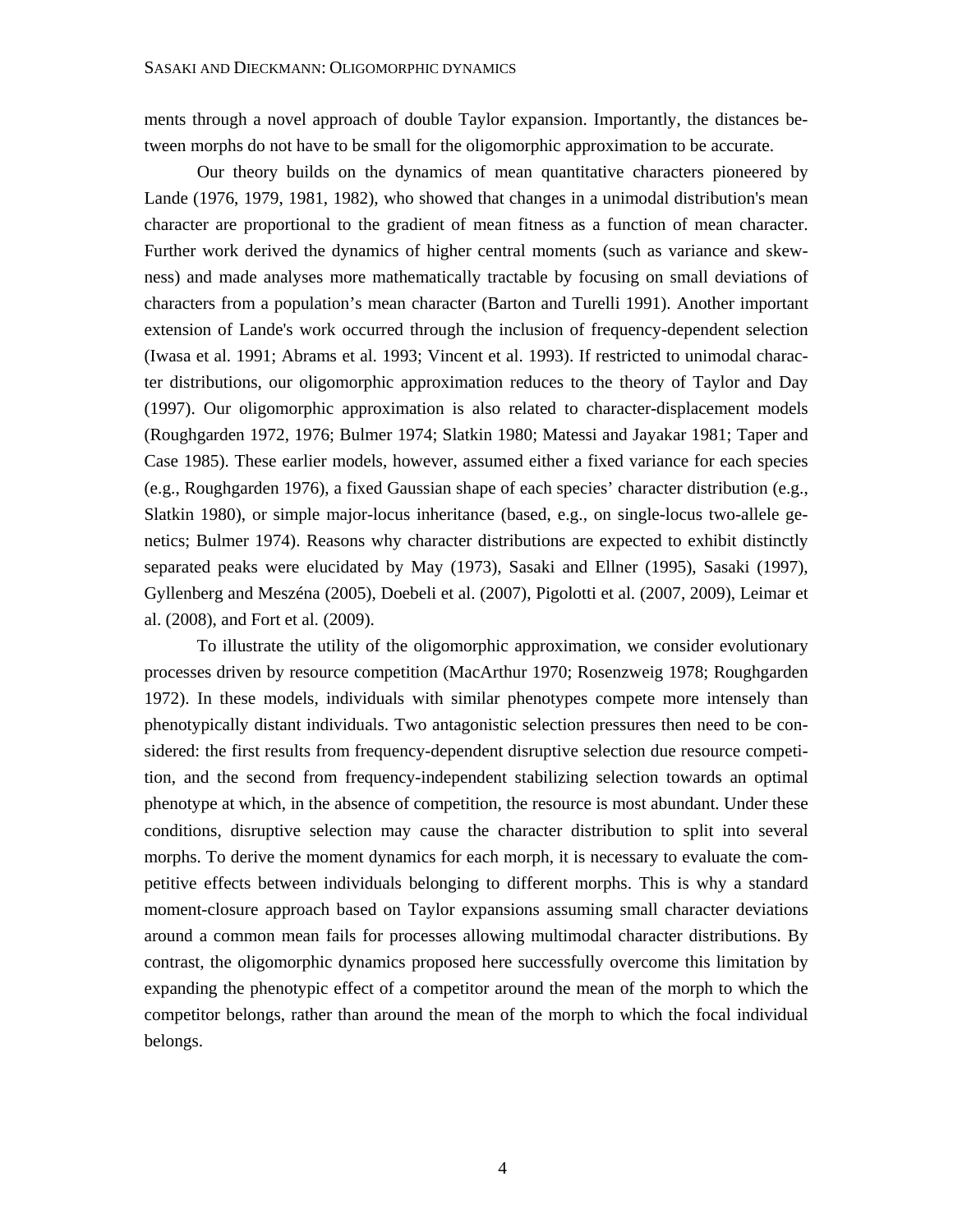#### **2. Model description**

We call a character distribution oligomorphic if it comprises a finite number of distinct peaks. Below, we first derive the dynamics of an oligomorphic character distribution and then approximate these in terms of moment equations. Throughout, we illustrate our approach by using a continuous-time model of character-mediated competition.

#### **2.1. Resource competition**

We consider a continuum of ecological characters  $x$  describing the peak of an organism's resource utilization spectrum along a one-dimensional niche space. The resource abundance at niche position x is denoted by  $K(x)$ , and the density of individuals with character x is denoted by  $N(x)$ . The competition coefficients between individuals with characters x and *y* are given by  $a(x - y)$ . Because of the formal role it plays in the integral in eq. (1), the function  $a(d)$  is called the competition kernel. It is assumed to attain its maximum at  $d = 0$ , implying that competition is strongest between individuals with identical characters, and to decrease monotonically towards 0 as  $|d|$  increases. We also assume that competition is symmetric, so that  $a(x - y) = a(y - x)$  for all x and y.

The dynamics of  $N(x)$  are thus given by Lotka-Volterra competition equations for a continuum of characters,

$$
\frac{dN(x)}{dt} = r^{\mathfrak{B}}_{\mathfrak{E}} - \frac{1}{K(x)} \mathfrak{d}_{\mathfrak{X}}^{\mathfrak{X}} a(x - y) N(y) dy_{\frac{1}{\mathfrak{B}}}^{\frac{\mathfrak{G}}{\mathfrak{X}}} x(x), \tag{1}
$$

where *r* denotes the intrinsic growth rate. The carrying capacity  $K(x)$  is usually assumed to be unimodal around an optimum  $x = 0$ , where the resource is most abundant. Without loss of generality, we assume that  $a(0) = 1$  and  $K(0) = 1$ . By definition,  $a(0) = K(0) = 0$ . For the sake of brevity, below we leave out the integration limits shown in eq. (1).

We denote the total population density by  $\overline{N} = \partial N(x) dx$ . The dynamics of  $\overline{N}$  are obtained by integrating both sides of eq. (1),

$$
\frac{d\overline{N}}{dt} = r\overline{N}^{\mathfrak{B}}_{\mathbf{\widehat{g}}} \cdot \overline{N} \mathfrak{d} \frac{1}{K(x)} \mathfrak{d} \frac{a(y - x)f(y) dy f(x) dx^{\frac{\mathfrak{G}}{\mathfrak{X}}}_{\frac{\mathfrak{F}}{\mathfrak{G}}} \tag{2}
$$

where  $f(x) = N(x)/\overline{N}$  is the relative frequency of character *x*.

# **2.2. Character dynamics**

The dynamics of the character distribution  $f(x) = N(x)/\overline{N}$  are obtained by applying the chain rule and using eqs. (1) and (2),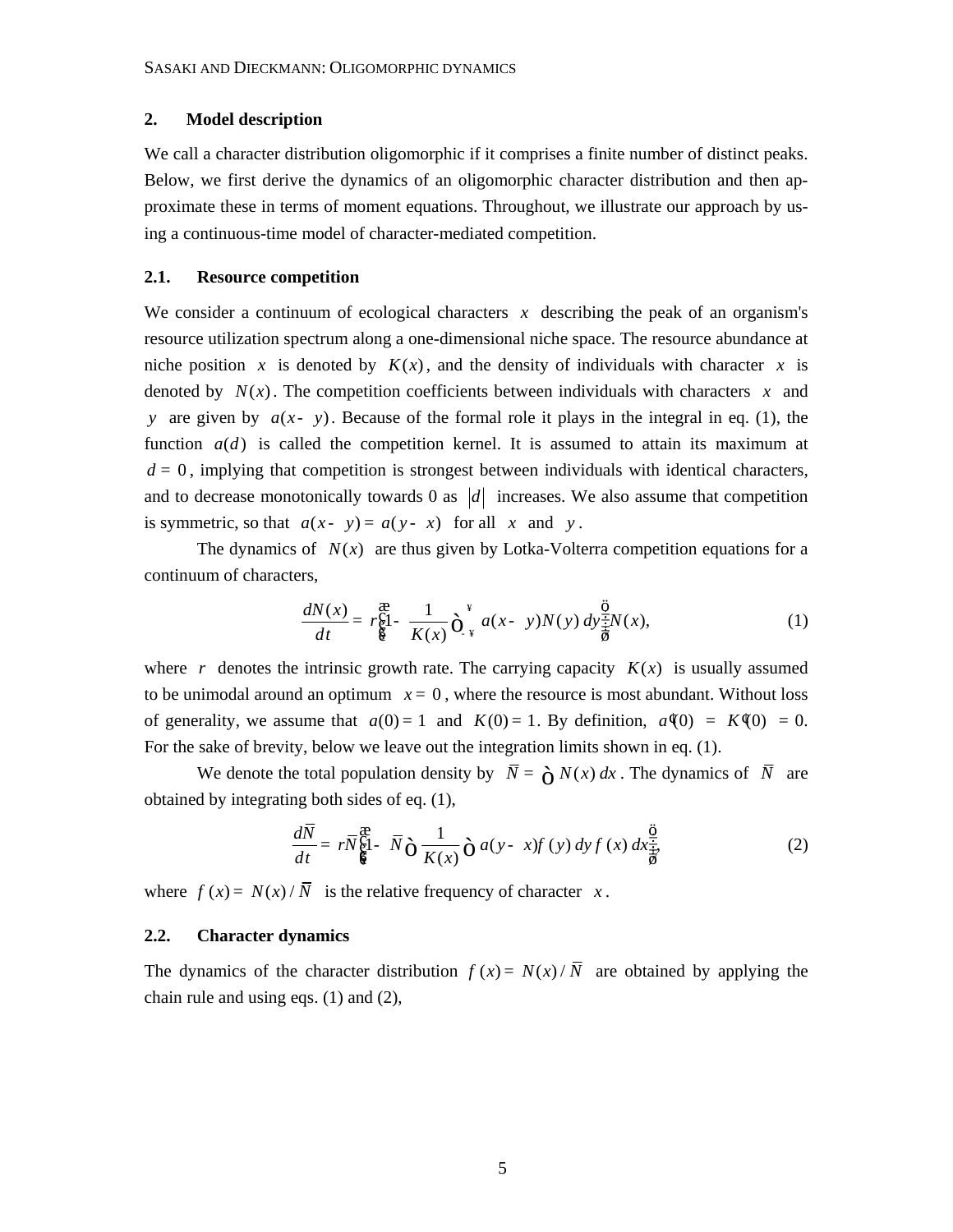$$
\frac{df}{dt} = \frac{1}{r\overline{N}} \frac{d}{dt} \frac{N(x)}{\overline{N}} = \frac{1}{r\overline{N}} \frac{\mathfrak{F}}{\mathfrak{F}} \frac{1}{N(x)} \frac{dN(x)}{dt} - \frac{1}{\overline{N}} \frac{d\overline{N}}{dt} \frac{\mathfrak{F}}{\overline{p}}(x)
$$
\n
$$
= \frac{\mathfrak{F}}{\mathfrak{F}} \mathfrak{F} \frac{1}{K(x)} \mathfrak{F} \frac{1}{K(x)} \mathfrak{F} \frac{1}{K(x)} \mathfrak{F} \frac{1}{K(x)} \mathfrak{F} \frac{1}{K(x)} \mathfrak{F} \frac{1}{K(x)} \mathfrak{F} \frac{1}{K(x)} \mathfrak{F} \frac{1}{K(x)} \mathfrak{F} \frac{1}{K(x)} \mathfrak{F} \frac{1}{K(x)} \mathfrak{F} \frac{1}{K(x)} \mathfrak{F} \frac{1}{K(x)} \mathfrak{F} \frac{1}{K(x)} \mathfrak{F} \frac{1}{K(x)} \mathfrak{F} \frac{1}{K(x)} \mathfrak{F} \frac{1}{K(x)} \mathfrak{F} \frac{1}{K(x)} \mathfrak{F} \frac{1}{K(x)} \mathfrak{F} \frac{1}{K(x)} \mathfrak{F} \frac{1}{K(x)} \mathfrak{F} \frac{1}{K(x)} \mathfrak{F} \frac{1}{K(x)} \mathfrak{F} \frac{1}{K(x)} \mathfrak{F} \frac{1}{K(x)} \mathfrak{F} \frac{1}{K(x)} \mathfrak{F} \frac{1}{K(x)} \mathfrak{F} \frac{1}{K(x)} \mathfrak{F} \frac{1}{K(x)} \mathfrak{F} \frac{1}{K(x)} \mathfrak{F} \frac{1}{K(x)} \mathfrak{F} \frac{1}{K(x)} \mathfrak{F} \frac{1}{K(x)} \mathfrak{F} \frac{1}{K(x)} \mathfrak{F} \frac{1}{K(x)} \mathfrak{F} \frac{1}{K(x)} \mathfrak{F} \frac{1}{K(x)} \mathfrak{F} \frac{1}{K(x)} \mathfrak{F} \frac{1}{K(x)} \mathfrak{F} \frac{1}{K(x)} \mathfrak{F} \frac{1}{K(x)} \mathfrak{
$$

where time is rescaled as  $t = r \frac{\partial}{\partial x} \bar{N}(t \otimes dt \notin \Phi)$  to eliminate the dependence on total population density in the frequency dynamics. Thus, the frequency  $f(x)$  of a character x changes according to its fitness

$$
w(x) = 1 - \frac{1}{K(x)} \partial a(x - y)f(y) dy,
$$
 (4)

which depends on the population's character distribution  $f$ , making selection frequency-dependent. The population's mean fitness is denoted by  $\overline{w} = \partial w(x)f(x) dx$ . For a uniform competition kernel,  $a(d) = 1$  for all *d*, the fitness  $w(x)$  is frequency-independent and stabilizing around  $x = 0$ , where the carrying capacity  $K(x)$  is largest. For sufficiently narrow competition kernels, the fitness landscape has a valley where the character distribution *f* is peaked, implying frequency-dependent disruptive selection. The dynamics of *f* are governed by the interplay between these selective forces.

#### **3. Results**

In the following, we introduce oligomorphic dynamics to describe how a population's character distribution may split into several modes under the influence of frequency-dependent disruptive selection, and how these modes and their shapes are expected to change over time. We then examine the conditions for such splits, which can be seen as describing sympatric speciation and/or character displacement in asexual populations. Next, we discuss the relationship of these conditions with three key stability concepts: demographic stability, convergence stability, and evolutionary stability. We then investigate the effects of mutation, and of the shape of competition kernels and resource distributions, on these conditions, on the possible patterns of speciation, and on the expected times to speciation.

#### **3.1. Oligomorphic dynamics**

We assume that the character distribution  $f(x)$  consists of a few morphs  $i = 1, 2, L$ , n ("a few" in English = "oligo" in Latin). These morphs have relative frequencies  $p_i$ , with  $\sum_{i=1}^{n} p_i = 1$ , so that

$$
f(x) = \mathbf{a} \int_{i=1}^{n} p f_i(x).
$$
 (5)

For the sake of brevity, below we leave out the summation limits shown in eq. (5). Each morph *i* can be regarded as a quasispecies, characterized by its character distribution  $f_i(x)$ ,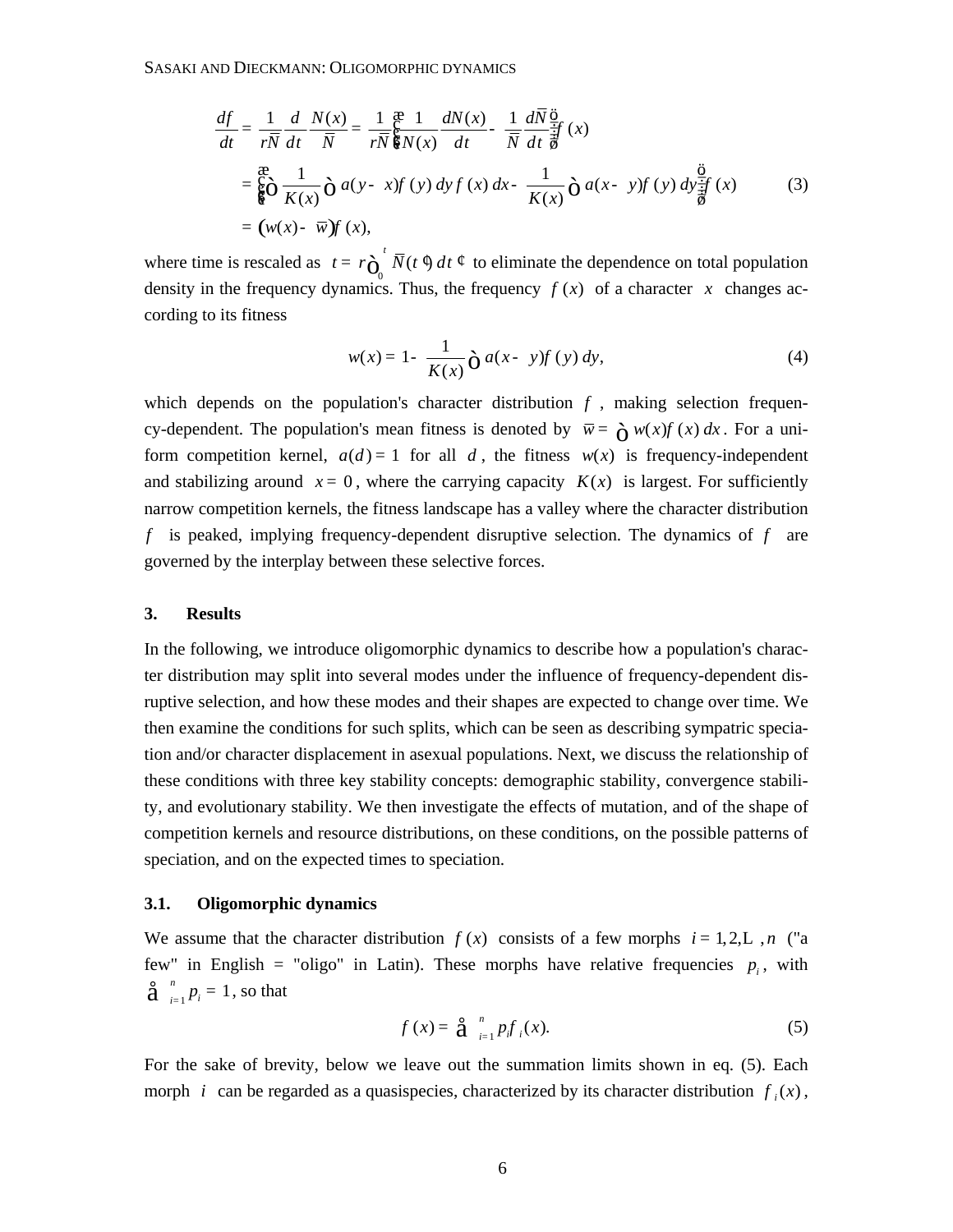with  $\partial f_i(x) dx = 1$ . We define the dynamics of the frequencies  $p_i$  so that for each x the contribution of morphs to  $df(x)/dt$  is proportional to their contribution to  $f(x)$ ,

$$
\frac{dpf_i(x)}{dt} = \frac{pf_i(x)}{f(x)} \frac{df(x)}{dt}.
$$
\n(6)

Integrating this equation over all characters  $x$  and using eq. (3), we obtain

$$
\frac{dp_i}{dt} = p_i \delta \frac{f_i(x)}{f(x)} \frac{df(x)}{dt} dx = p_i \delta f_i(x) (w(x) - \overline{w}) dx = (\overline{w}_i - \overline{w}) p_i,
$$
\n(7)

where  $\overline{w}_i = \partial w(x) f_i(x) dx$  is the mean fitness of morph *i*.

To derive the dynamics of the character distribution  $f_i(x)$  of morph *i*, we use the product rule,  $\frac{d}{dt} p f_i(x) = p_i \frac{d}{dt} f_i(x) + f_i(x) \frac{d}{dt} p_i$ , solve for  $\frac{d}{dt} f_i(x)$ , and then use eqs. (3), (6), and (7),

$$
\frac{df_i(x)}{dt} = \frac{1}{p_i} \mathbf{g} \frac{d^2p f_i(x)}{dt} - f_i(x) \frac{dp_i \frac{\ddot{\mathbf{o}}}{dt}}{dt \dot{\mathbf{\phi}}}
$$
\n
$$
= f_i(x) (w(x) - \overline{w}) - f_i(x) (\overline{w}_i - \overline{w})
$$
\n
$$
= (w(x) - \overline{w}_i) f_i(x).
$$
\n(8)

#### **3.2. Moment approximation of oligomorphic dynamics**

We now derive the approximate dynamics of the first three moments of the character distributions of morphs, given by their frequencies  $p_i$ , means  $\bar{x}_i = \partial x f_i(x) dx$ , and variances  $V_i = \partial (x - \overline{x}_i)^2 f_i(x) dx$ . For this purpose, we first approximate the selection differentials  $w(x)$ -  $\overline{w}$ , in eq. (8).

#### *3.2.1. Approximation of selection differentials*

We denote by  $x_i = x - \overline{x_i}$  the deviation of character *x* from the mean character  $\overline{x_i}$  of morph *i*. If *x* is sufficiently close to  $\bar{x}_i$ , i.e., if  $x_i$  is of order *e*, where *e* is a sufficiently small positive constant, we can use a first Taylor expansion, of the interaction coefficients  $a(x - y)$  around the morph means  $y = \overline{x}_i$ , to approximate the fitness  $w(x)$  of character *x* by

$$
w(x) = 1 - \frac{1}{K(x)} \hat{a}_{j} p_{j} \hat{\mathbf{o}} a(x - y) f_{j}(y) dy
$$
  
=  $1 - \frac{1}{K(x)} \hat{a}_{j} p_{j} \hat{\mathbf{o}} \hat{g}_{j}(x - \overline{x}_{j}) + a(x - \overline{x}_{j})x_{j} + \frac{1}{2} a(x - \overline{x}_{j})x_{j}^{2} + O(e^{3}) \frac{\partial}{\partial x} f_{j}(\overline{x}_{j} + x_{j}) dx_{j}(9)$   
=  $1 - \frac{1}{K(x)} \hat{a}_{j} p_{j} a(x - \overline{x}_{j}) - \frac{1}{2} \frac{1}{K(x)} \hat{a}_{j} p_{j} a(x - \overline{x}_{j}) V_{j} + O(e^{3}).$ 

Furthermore, we can use a second Taylor expansion of the fitness  $w(x)$  around the morph mean  $x = \overline{x_i}$ ,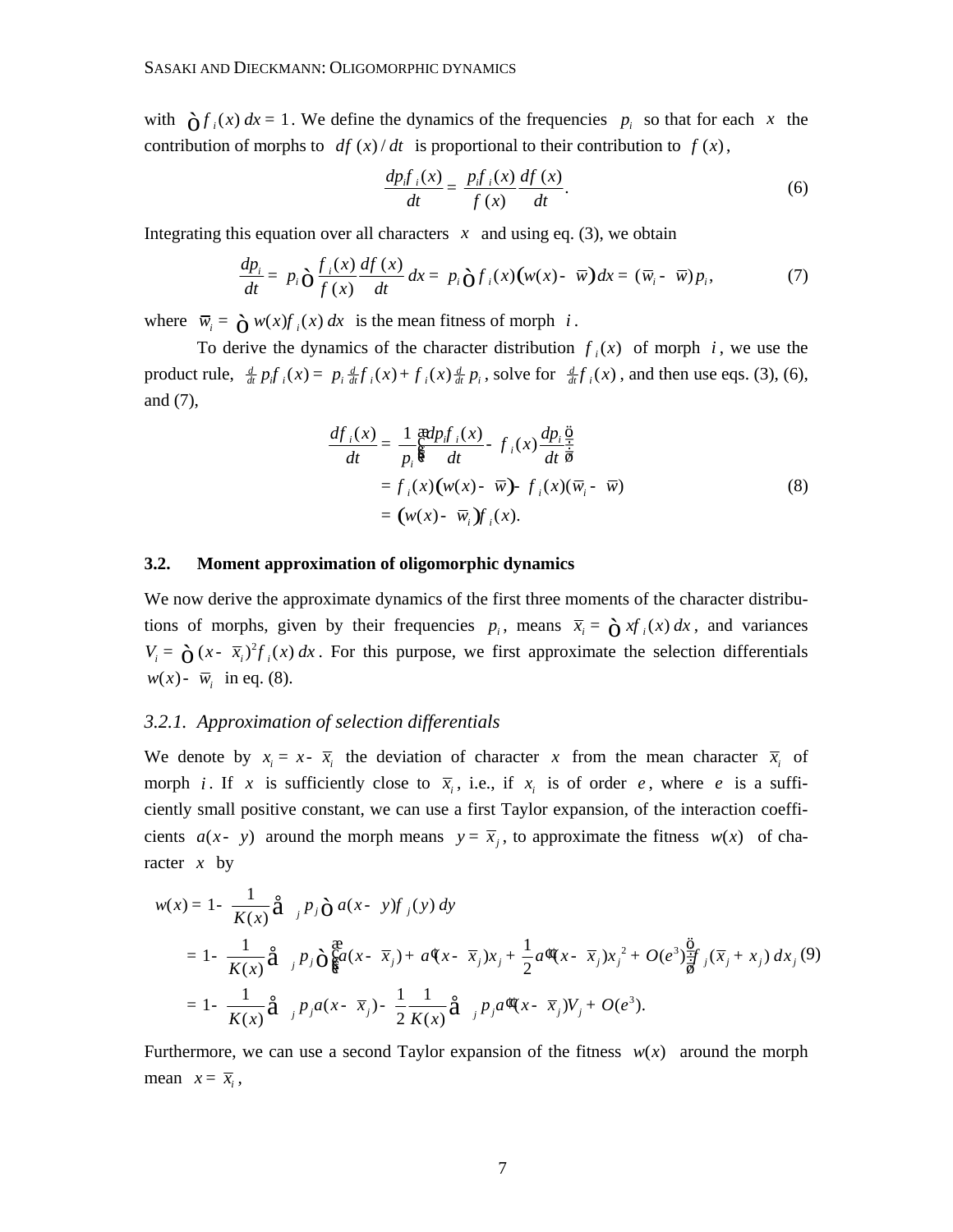$$
w(x) = w(\overline{x}_i) + \frac{\P{w(x)}}{\P{x}} \bigg|_{x = \overline{x}_i} x_i + \frac{1}{2} \frac{\P^2{w(x)}}{\P{x^2}} \bigg|_{x = \overline{x}_i} x_i^2 + O(e^3).
$$
 (10)

Multiplying this equation with  $f_i(x)$  and integrating over all x yields

$$
\overline{w}_i = w(\overline{x}_i) + \frac{1}{2} \frac{\P^2 w(x)}{\P x^2} \bigg|_{x = \overline{x}_i} V_i + O(e^4).
$$
 (11)

The selection differential for morph  $i$  is obtained, up to second order in  $e$ , by subtracting eq. (11) from eq. (10),

$$
w(x) - \overline{w}_i = \frac{\P w(x)}{\P x} \bigg|_{x = \overline{x}_i} x_i + \frac{1}{2} \frac{\P^2 w(x)}{\P x^2} \bigg|_{x = \overline{x}_i} (x_i^2 - V_i) + O(e^3).
$$
 (12)

The two partial derivatives are obtained from eq. (9), in leading order of *e* , as

$$
\frac{\P{w(x)}}{\P{x}}\bigg|_{x=\overline{x}_i} = -\stackrel{\circ}{\mathbf{a}} \quad {}_j p_j \big(a \notin \overline{x}_i - \overline{x}_j)v(\overline{x}_i) + a(\overline{x}_i - \overline{x}_j)v(\overline{x}_i)\big) + O(e^2), \tag{13}
$$

$$
\frac{\P^2 w(x)}{\P x^2}\bigg|_{x=\overline{x}_i} = -\frac{8}{12} \int_{-i}^{\infty} p_j \big(a \mathcal{K}\overline{x}_i - \overline{x}_j \big) v(\overline{x}_i) + 2a \mathcal{K}\overline{x}_i - \overline{x}_j \big) v \mathcal{K}\overline{x}_i + a(\overline{x}_i - \overline{x}_j) v \mathcal{K}\overline{x}_i \big) + O(e^2),
$$
 (14)

where *v* is the inverse of carrying capacity,  $v(x) = 1/K(x)$ , which implies

$$
v(x) = -\frac{K(x)}{K(x)^2} \quad \text{and} \quad v(x) = \frac{2K(x)^2}{K(x)^3} - \frac{K(x)}{K(x)^2}.
$$
 (15)

The approximation provided by eqs.  $(12)-(15)$  is accurate if two conditions are met:  $(i)$ for all morphs  $i$ , the character distribution of that morph is sufficiently narrowly distributed around its mean, i.e., max<sub>i</sub>  $\sqrt{V_i}$  is small (of order *e*); and (ii) for all morphs *i* and *j*, the distance  $d_{ii} = \overline{x}_i - \overline{x}_j$  is sufficiently larger than  $\sqrt{V_i}$  and  $\sqrt{V_i}$ , ensuring multimodality. The first condition is required for the double Taylor expansion in eqs. (9) and (10), while the second condition is required, not for the derivation of those equations, but only for a natural decomposition of the character distribution in eq. (5). Combining these two requirements, the oligomorphic approximation is applicable whenever

$$
\frac{\max_{i} \sqrt{V_i}}{\min_{ij} d_{ij}} < e \notin \tag{16}
$$

where  $e^{\phi}$  is a sufficiently small positive constant.

#### *3.2.2. Dynamics of morph frequencies*

The growth rate of the frequency of morph *i* is obtained from eq. (11), in leading order of *e* , as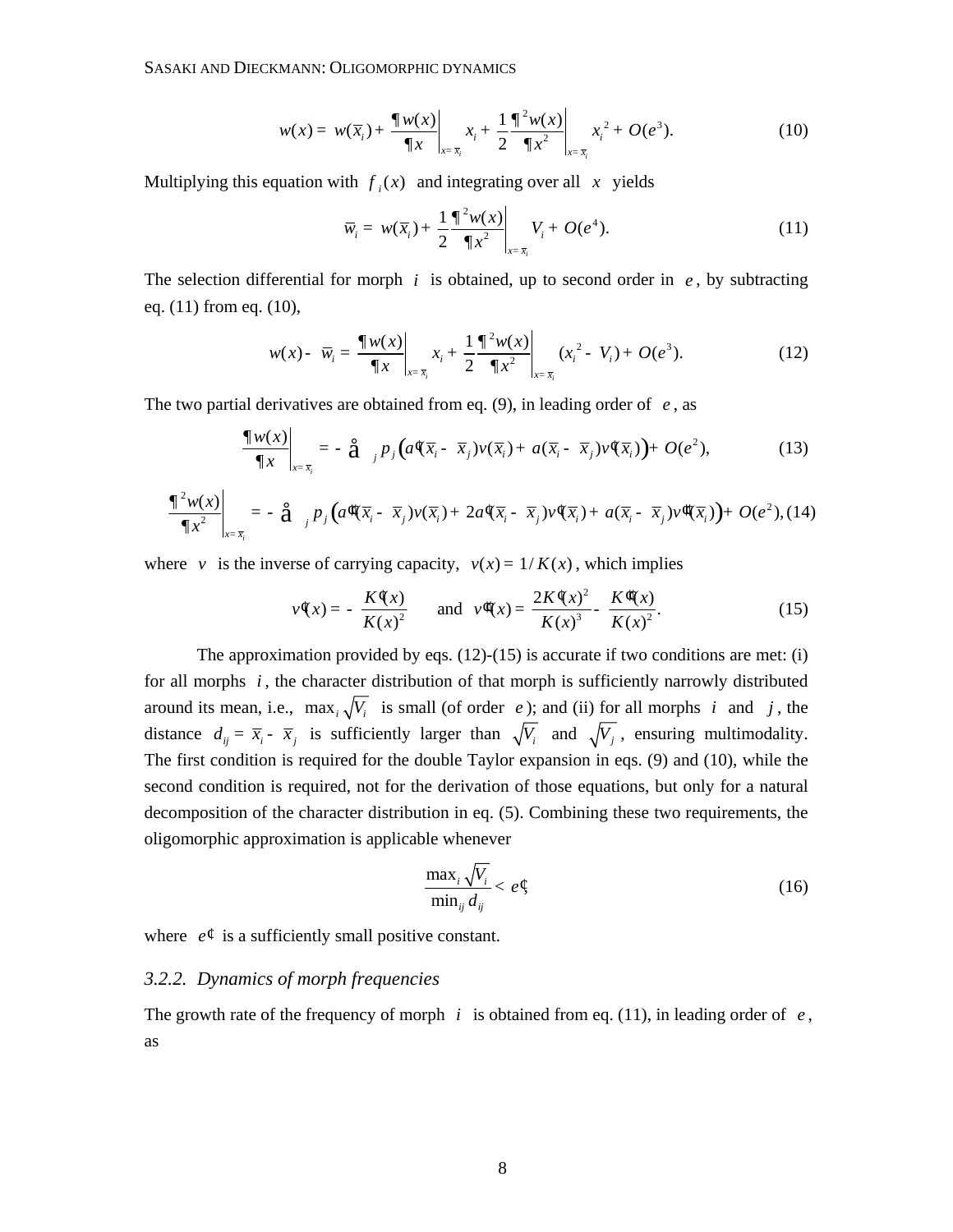$$
\overline{w}_i - \overline{w} = w(\overline{x}_i) - \frac{8}{4} \sqrt{k(\overline{x}_k)p_k} + O(e^2)
$$
  
= 
$$
\frac{8}{4} \sqrt{k} \frac{a(\overline{x}_k - \overline{x}_j)p_j}{K(\overline{x}_k)} - \frac{\frac{8}{4} \sqrt{a(\overline{x}_i - \overline{x}_j)p_j}}{K(\overline{x}_i)} + O(e^2).
$$
 (17)

Inserting this into eq. (7) gives the dynamics of the frequency  $p_i$  of morph *i*, in leading order of *e* ,

$$
\frac{dp_i}{dt} = \begin{cases} \frac{2}{3} & \text{if } \frac{2}{3} \left( \frac{1}{N} \left( \frac{1}{N} - \overline{X}_j \right) p_j - \frac{2}{3} \left( \frac{1}{N} \left( \frac{1}{N} - \overline{X}_j \right) p_j \right) \right) \\ K(\overline{X}_k) & K(\overline{X}_k) \end{cases} \tag{18}
$$

Since this result has the form of a replicator equation,  $\frac{d}{dt} p_i = (\overline{w}_i - \overline{w}) p_i$ , with  $\overline{w} = \hat{\mathbf{a}}$ ,  $\overline{w}_i p_i$ , we can interpret  $b_{ij} = a(\overline{x}_i - \overline{x}_j) / K(\overline{x}_i)$  as the effective interaction coefficient describing the effect of morph  $j$  on the frequency of morph  $i$ .

#### *3.2.3. Equilibria of morph frequencies*

Morph means  $\bar{x} = (\bar{x}_1, K, \bar{x}_n)^T$  usually change much more slowly than morph frequencies  $p = (p_1, K, p_n)^T$ . This is because the ecological dynamics in eq. (18), which have rates of order  $\varepsilon^0$ , are much faster than the evolutionary dynamics in eq. (24) below, which have rates of order  $\varepsilon^2$ , as long as the within-morph variances  $V_i = O(\varepsilon^2)$  are sufficiently small. Accordingly, morph means stay almost constant while morph frequencies approach a quasi-equilibrium  $p(\bar{x})$  with  $\hat{a}$   $i = h_{ij} p_j(\bar{x}) = \hat{a}$   $i = h_{kj} p_j(\bar{x}) p_k(\bar{x})$  for all  $i = 1, K, n$ . These conditions can be spelled out as

$$
\frac{1}{K(\overline{x}_i)}\hat{\mathbf{a}}_{j} a(\overline{x}_i - \overline{x}_j) p_j(\overline{x}) = \hat{\mathbf{a}}_{jk} \frac{1}{K(\overline{x}_k)} a(\overline{x}_k - \overline{x}_j) p_j(\overline{x}) p_k(\overline{x}), \qquad (19)
$$

or rewritten in matrix form as

$$
(V A) p(\overline{x}) = cu \quad \text{with} \quad c = p(\overline{x})^{\text{T}} (V A) p(\overline{x}), \tag{20}
$$

where  $A = (A_{ii}) = (a(\overline{x}_i - \overline{x}_i))$  is the interaction matrix,  $V = \text{diag}(1/K(\overline{x}_i), K, 1/K(\overline{x}_n))$ , and  $u = (1,1, K, 1)^T$ . With  $\overline{K} = (K(\overline{x}_1), K, K(\overline{x}_n))^T = V^{-1}u$ , we thus obtain the quasi-equilibrium frequencies of morphs with means  $\bar{x}$ ,

$$
p(\overline{x}) = cA^{-1}\overline{K} = \frac{A^{-1}\overline{K}}{\frac{8}{4} \cdot \left(A^{-1}\overline{K}\right)}.
$$
 (21)

#### *3.2.4. Demographic stability*

Eq. (18) shows that the dynamics of morph frequencies are locally asymptotically stable around  $p(\bar{x})$ , if the eigenvalues of the Jacobian  $D = (D_{ii})$  with elements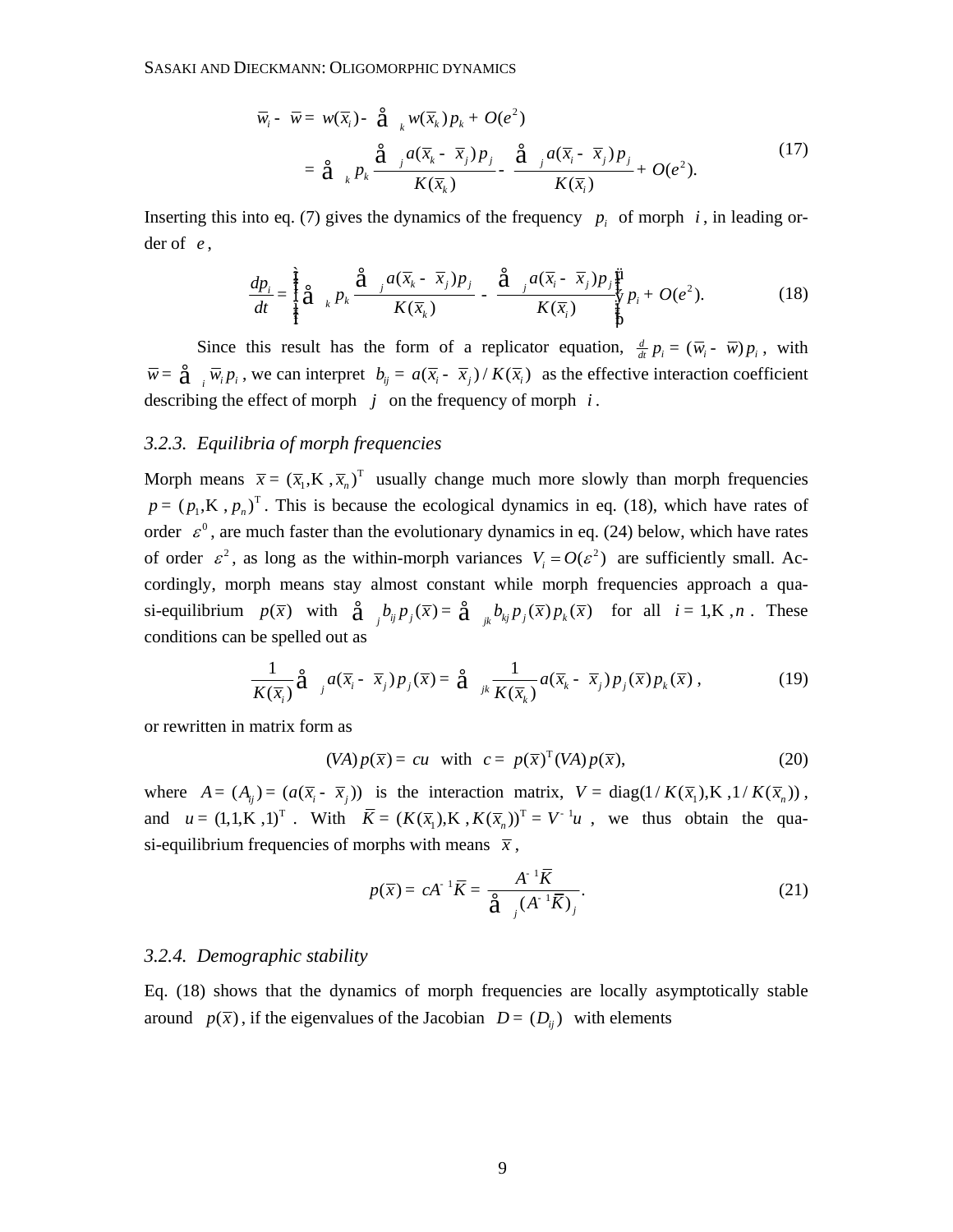$$
D_{ij} = \frac{\P}{\P p_j} p_i \left\{ p^{\text{T}} (V A) p - (V A p)_i \right\}_{p = p(\bar{x})}
$$
  
=  $\frac{e_i^{\text{T}} (V A)^{-1} u}{u^{\text{T}} (V A)^{-1} u} \frac{\hat{g}}{\hat{g} u^{\text{T}} (V A)^{-1} u} - (V A)_{ij} \frac{\hat{u}}{\hat{u}}$   
=  $\frac{\hat{a}}{\hat{a}}_{i} (A^{-1})_{ii} K(\bar{x}_i) \frac{\hat{g}}{\hat{g} \hat{a}} \frac{2}{u(A^{-1})_{ii} K(\bar{x}_i)} - \frac{A_{ij}}{K(\bar{x}_i)} \frac{\hat{u}}{\hat{u}}$  (22)

all have negative real parts, where  $e_i$  is the unit vector along the *i* th coordinate. Hence, this is the condition for the demographic stability of a population comprised of morphs with means  $\bar{x} = (\bar{x}_1, K, \bar{x}_n)^T$  and quasi-equilibrium frequencies  $p(\bar{x}) = (p_1(\bar{x}), K, p_n(\bar{x}))^T$  according to eq. (21). If this condition is violated, at least one morph will go extinct before the population becomes demographically stable.

#### *3.2.5. Dynamics of morph means*

The mean character  $\bar{x}_i = \partial_x f_i(x) dx$  of morph *i* changes according to

$$
\frac{d\overline{x}_i}{dt} = \mathbf{\hat{O}} x \frac{df_i(x)}{dt} dx = \mathbf{\hat{O}} x \{w(x) - \overline{w}_i \} f_i(x) dx
$$
\n
$$
= \mathbf{\hat{O}} x_i \{w(x) - \overline{w}_i \} f_i(x) dx,
$$
\n(23)

where  $x_i = x - \overline{x}_i$ . Substituting eqs. (12)-(15) into the right-hand side of eq. (23) yields, in leading order of *e* ,

$$
\frac{d\overline{x}_{i}}{dt} = V_{i} \frac{\overrightarrow{\mathbf{i}}}{\overrightarrow{\mathbf{i}}} - \frac{\partial}{\partial} \left| \int_{\mathbf{r}} \frac{q(x - \overline{x}_{j})}{K(x)} \right|_{x = \overline{x}_{i}} p_{j} \frac{\overrightarrow{\mathbf{i}}}{\overrightarrow{\mathbf{j}}} + O(e^{3})
$$
\n
$$
= V_{i} \frac{\overrightarrow{\mathbf{i}}}{\mathbf{i}} - \frac{1}{K(\overline{x}_{i})} \frac{\partial}{\partial} \left| \int_{\mathbf{r}} q(\overline{x}_{i} - \overline{x}_{j}) p_{j} + \frac{K(\overline{x}_{i})}{K(\overline{x}_{i})^{2}} \frac{\partial}{\partial} \left| \int_{\mathbf{r}} q(\overline{x}_{i} - \overline{x}_{j}) p_{j} \frac{\overrightarrow{\mathbf{i}}}{\overrightarrow{\mathbf{j}}} + O(e^{3}).
$$
\n(24)

By noting that  $w(x) = 1 - \frac{8}{10}$ ,  $p_j a(x - \overline{x}_j) / K(x)$ , we see that this is equivalent to Wright's formula

$$
\frac{d\overline{x}_i}{dt} = V_i \frac{\P w(x)}{\P x}\Big|_{x = \overline{x}_i},\tag{25}
$$

for the change in a character's mean. Thus, the mean of each morph evolves in the direction towards which its fitness increases, with the rate of this adaptation being proportional to the morph variance and to the steepness of the fitness gradient. The fitness gradient, given by the curly brace on the right-hand side of eq. (24), comprises two components. The first term drives morphs away from each other, while the second term pushes morphs towards the carrying capacity's maximum.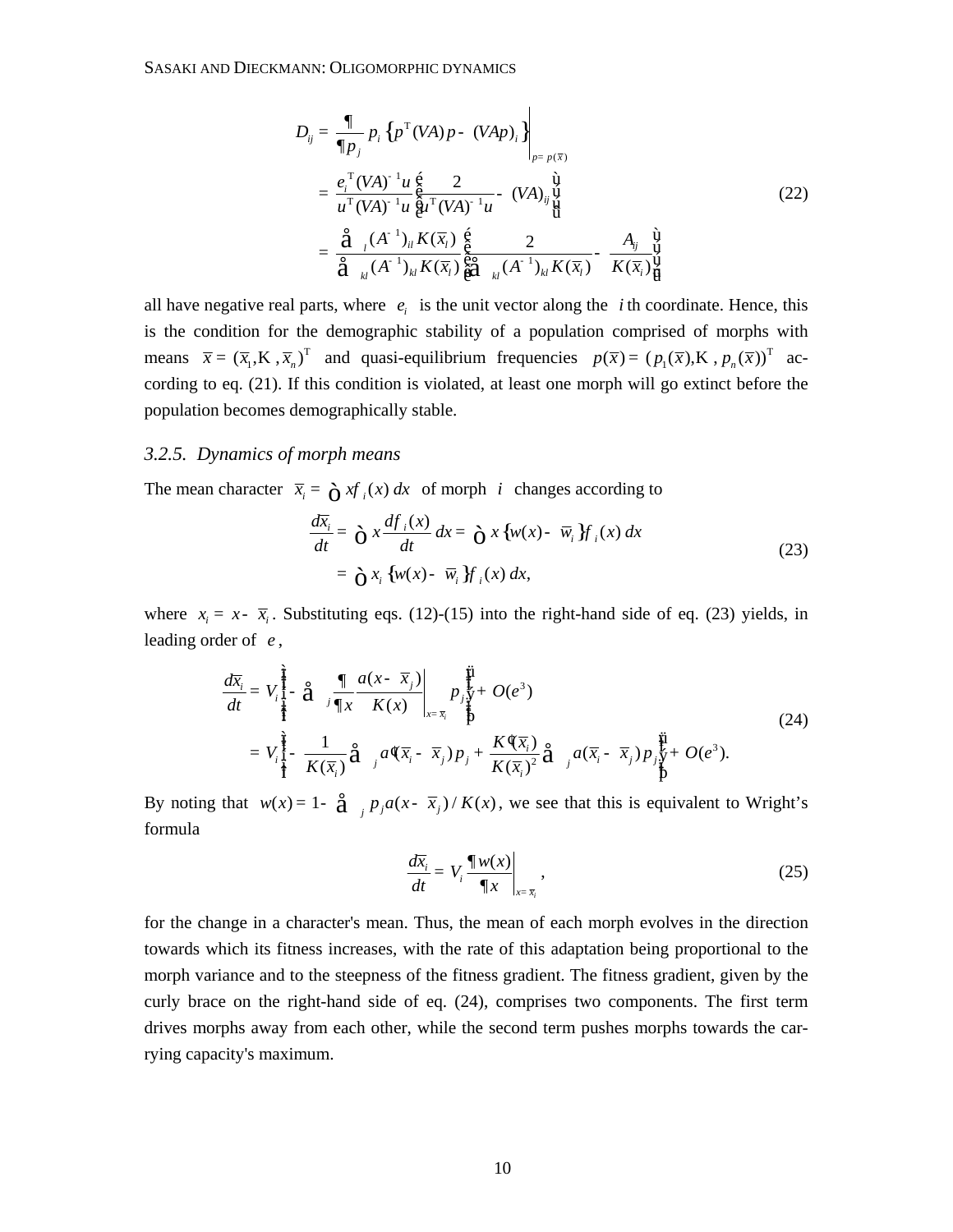#### *3.2.6. Equilibria of morph means*

It is clear from eq. (24) that the equilibrium morph means and their stability depend only on the means  $\bar{x}_i$  and frequencies  $p_i$ , since the variances  $V_i$  affect only the speed of convergence to, or divergence from, those equilibrium morph means. The equilibrium means and frequencies of morph *i* then satisfy the following equations, in conjunction eq. (21),

$$
\hat{\mathbf{a}}_{j} a \hat{\mathbf{x}}_{i} - \overline{\mathbf{x}}_{j} p_{j} = \frac{K \hat{\mathbf{x}}_{i}}{K(\overline{\mathbf{x}}_{i})} \hat{\mathbf{a}}_{j} a (\overline{\mathbf{x}}_{i} - \overline{\mathbf{x}}_{j}) p_{j}.
$$
 (26)

Defining the matrix  $A \not\subset (A \not\subset) = (a \not\subset \overline{x}_i - \overline{x}_i)$  and the diagonal matrix  $U = \text{diag}(K(\overline{X})/K(\overline{X}), K, K(\overline{X})/K(\overline{X}))$ , eq. (26) can be rewritten in matrix form as  $A\phi = UAp$ . Substituting for *p* the equilibrium frequencies  $p(\bar{x}) = cA^{-1}\bar{K}$  derived in eq. (21), we obtain  $A \mathcal{A}^{-1} \overline{K} = U \overline{K} = \overline{K} \mathcal{L}$  with  $\overline{K} \mathcal{L} = (K \mathcal{K} \overline{X}_1), K, K \mathcal{K} \overline{X}_n)^T$ . Spelled out, this gives

$$
\hat{\mathbf{a}}_{j_k} a \mathbf{\mathbf{a}} \overline{x}_i - \overline{x}_j (A^{-1})_{jk} K(\overline{x}_k) = K \mathbf{\mathbf{a}} \overline{x}_i)
$$
 (27)

for  $i = 1, K, n$ , which determines the equilibrium means  $\bar{x}_i$  of each morph.

#### *3.2.7. Convergence stability*

To assess the stability of the equilibrium morph means  $(\bar{x}_1, \bar{x}_2, L, \bar{x}_n)^T$  under the dynamics in eq. (24), we investigate the corresponding Jacobian. The diagonal elements of this Jacobian are given by

$$
J_{ii}/V_i = \frac{1}{K(\overline{x}_i)}\hat{\mathbf{a}} \quad \prod_{j=1}^{\overline{\mathbf{i}}} \frac{K\mathfrak{A}(\overline{x}_i)}{K(\overline{x}_i)} a(\overline{x}_i - \overline{x}_j) - a\mathfrak{A}(\overline{x}_i - \overline{x}_j) \hspace{-.1cm}\nabla_{\hspace{-1.1cm}\mathbf{b}} \hspace{-.1cm}\nabla_{\hspace{-1.1cm}\mathbf{b}} p_j(\overline{x}) + \frac{a\mathfrak{A}(0)}{K(\overline{x}_i)} p_i(\overline{x}), \hspace{1cm} (28)
$$

where we used eq. (26). Similarly, the off-diagonal elements of the Jacobian are given by

$$
J_{ij}/V_i = \frac{1}{K(\overline{x}_i)} a \mathcal{K}(\overline{x}_i - \overline{x}_j) p_j(\overline{x}) - \frac{K \mathcal{K}(\overline{x}_i)}{K(\overline{x}_i)^2} a \mathcal{K}(\overline{x}_i - \overline{x}_j) p_j(\overline{x}).
$$
 (29)

It is interesting to compare the condition for the stability of the dynamics of morph means in eq. (24) with the condition for convergence stability (Eshel and Motro 1981; Eshel 1983). In general, a character value  $x$  is said to be convergence stable if character values closer to *x* can invade when the resident character value of the otherwise monomorphic morph is slightly displaced from *x* . To establish this link, we consider a resident population consisting of an atomic distribution composed of *n* monomorphic peaks at character values  $\bar{x}_i$  and with frequencies  $p_i(\bar{x})$  for  $j = 1, K, n$ , which can be represented as  $\hat{\mathbf{a}}$  *i*  $p_j(\bar{x})d(x-\bar{x}_j)$ , where *d* is Dirac's delta function. The invasion fitness  $s_y(x)$  (Metz et al. 1992) of a variant character value  $x$  in a population in which the resident character value *y* of morph *i* is slightly displaced from its equilibrium value  $\bar{x}$ , while the other morphs are at their equilibrium value  $\bar{x}_i$ , is then given by

$$
s_{y}(x) = -\frac{1}{K(x)}\hat{\mathbf{a}}_{j+i}a(x-\overline{x}_{j})p_{j}(\overline{x}) - \frac{1}{K(x)}a(x-y)p_{i}(\overline{x}).
$$
 (30)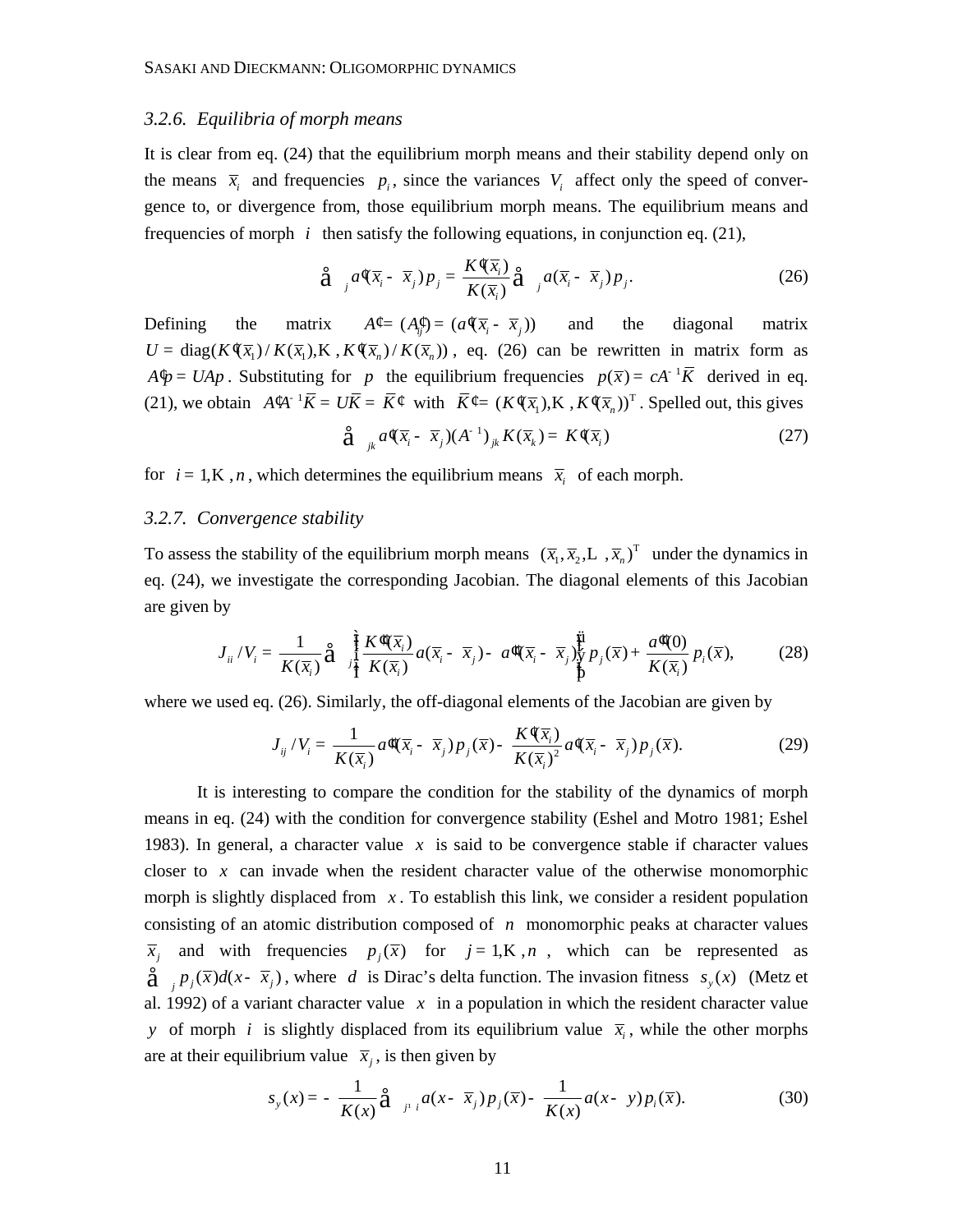The condition for the convergence stability of the character value  $\bar{x}_i$  is

$$
\frac{\P^2 s_y(x)}{\P x^2} \bigg|_{x = y = \overline{x}_i} - \frac{\P^2 s_y(x)}{\P y^2} \bigg|_{x = y = \overline{x}_i} < 0. \tag{31}
$$

This is equivalent to the condition  $J_{ii}$  < 0 for the asymptotic stability of the dynamics in eq. (24) in the special case that only a single morph mean  $\bar{x}$  is displaced at a time. A more general result for a character distribution's stability against simultaneous perturbation in the positions of multiple morphs will be presented elsewhere (Sasaki and Dieckmann, in preparation).

#### *3.2.8. Dynamics of morph variances*

The variance  $V_i = \partial_i x_i^2 f_i(x) dx$  of morph *i* changes according to

$$
\frac{dV_i}{dt} = \mathbf{\hat{O}} x_i^2 \frac{df_i}{dt} dx = \mathbf{\hat{O}} x_i^2 \left\{ w(x) - \overline{w}_i \right\} f_i(x) dx.
$$
 (32)

If the character distribution  $f_i$  of each morph  $i = 1, K, n$  is symmetric around its mean  $\bar{x}_i$ ,  $f_i(\bar{x}_i + x_i) = f_i(\bar{x}_i - x_i)$ , all odd moments of  $f_i$  in terms of  $x_i$  vanish. Using eqs.  $(12)-(15)$  then yields, in leading order of *e*,

$$
\frac{dV_i}{dt} = F_i \{ Q_i - V_i^2 \} + O(e^5),\tag{33}
$$

where  $F_i = \frac{1}{2} \P^2 w(x) / \P x^2 \Big|_{x = \bar{x}_i}$  and  $Q_i = E_{f_i} [x_i^4] = \partial x_i^4 f_i(x) dx$  is the fourth moment of the character distribution of morph *i* .

#### *3.2.9. Equilibria of morph variances*

Since  $E_{f_i}[x_i^4] - V_i^2 = E_{f_i}[(x_i^2 - V_i)^2]$  <sup>3</sup> 0,  $Q_i - V_i^2$  is always positive, so the local asymptotic stability of the dynamics in eq. (33) is determined by the sign of

$$
F_i = -\frac{1}{2}\mathring{a} \int_{\frac{\pi}{2}}^{\frac{\pi}{2}} \frac{a(x - \overline{x}_j)}{K(x)} \bigg|_{x = \overline{x}_i} p_j
$$
  
\n
$$
= -\frac{1}{2}\mathring{a} \int_{\frac{\pi}{2}}^{\frac{\pi}{2}} \frac{a\Re(\overline{x}_i - \overline{x}_j)}{K(\overline{x}_i)} - 2\frac{K\Re(\overline{x}_i)a\Re(\overline{x}_i - \overline{x}_j)}{K(\overline{x}_i)^2} + \frac{\Re ZK\Re(\overline{x}_i)^2}{\Re K(\overline{x}_i)^3} - \frac{K\Re(\overline{x}_i)\frac{\ddot{a}}{2}}{K(\overline{x}_i)^2}\frac{\ddot{a}}{\dot{a}}(\overline{x}_i - \overline{x}_j)\frac{\ddot{a}}{\dot{b}} p_j.
$$
\n(34)

Consequently, *V<sub>i</sub>* increases if  $F_i > 0$  and decreases if  $F_i < 0$ .

#### *3.2.10.Evolutionary stability*

When morph frequencies and means are at their equilibrium values, eq. (29) reduces to

$$
F_i = -\frac{1}{2}\overset{\circ}{\mathbf{a}} \quad \int_{\frac{1}{2}}^{\frac{1}{2}} \frac{a \mathfrak{A}(\overline{x}_i - \overline{x}_j)}{K(\overline{x}_i)} - \frac{K \mathfrak{A}(\overline{x}_i)}{K(\overline{x}_i)^2} a(\overline{x}_i - \overline{x}_j) \frac{\ddot{\mathfrak{p}}}{\mathfrak{p}} p_j(\overline{x}), \tag{35}
$$

where we used eq. (26). Thus, the equilibrium  $V_1 = L = V_n = 0$  of eq. (33) is locally asymptotically stable if all  $F_i$  are negative. It is therefore possible that all morph means converge to a stable equilibrium, while one or more of the morph variances are unstable and,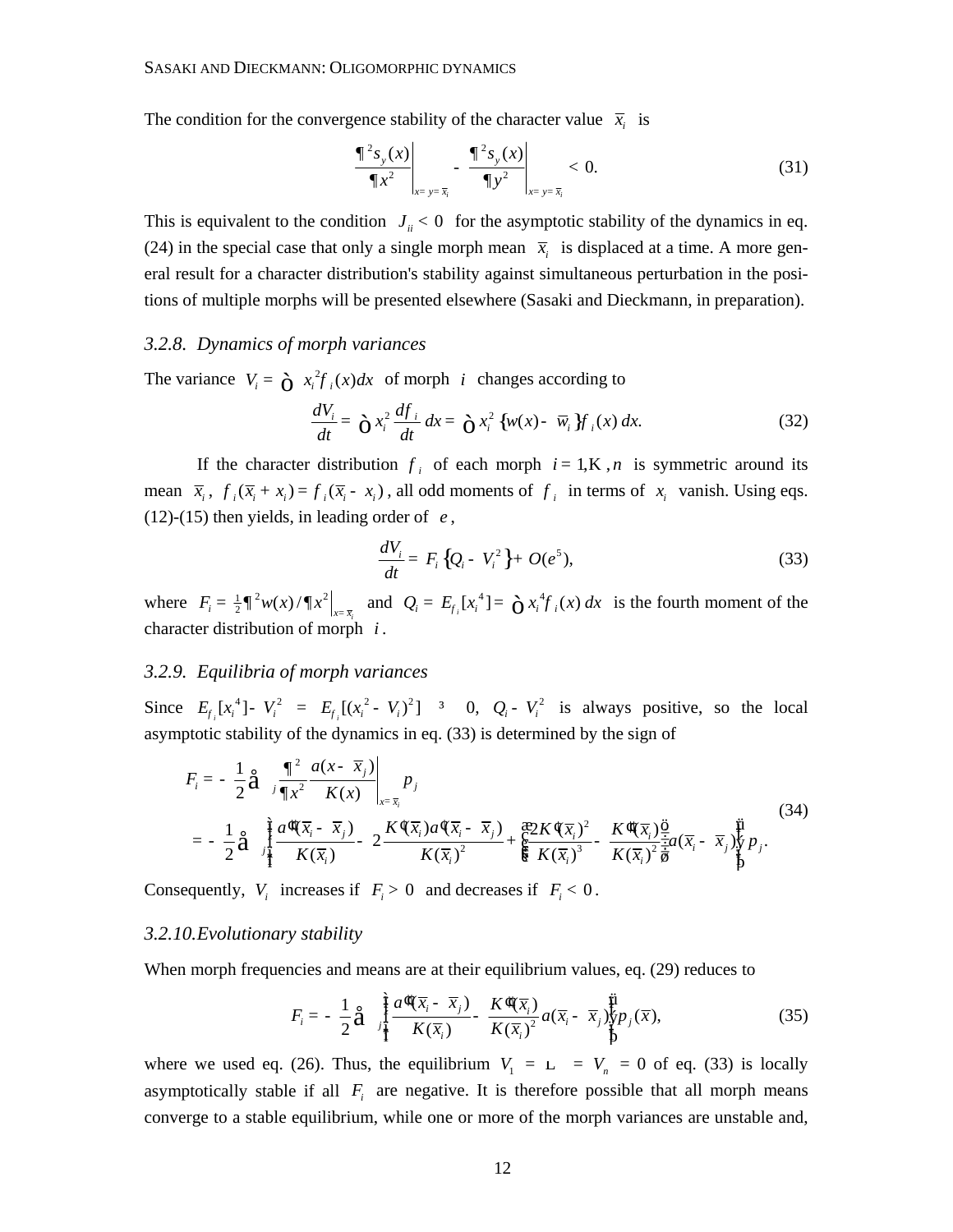according to eq. (33), diverge to infinity. This happens for morph  $i$ , if  $F_i$  is positive at the stable equilibrium of the combined dynamics of morph means and frequencies. If, in contrast,  $F_i$  is negative, the variance of morph *i* gradually vanishes.

It is interesting to compare the condition for the stability of the dynamics of morph variances in eq. (33) with the condition for local evolutionary stability (Maynard Smith 1982; Brown and Vincent 1987). In general, a character value *x* is said to be locally evolutionarily stable if character values close to *x* cannot invade an otherwise monomorphic morph with resident character value *x* . To establish this link, we again consider a resident population consisting of an atomic distribution composed of *n* monomorphic peaks at character values  $\bar{x}_i$  and with frequencies  $p_i(\bar{x})$  for  $j = 1, K, n$ , resulting in the invasion fitness in eq. (30). The condition for the local evolutionary stability of the character value  $\bar{x}_i$  is

$$
\frac{\P^2 s_y(x)}{\P x^2} \bigg|_{x = y = \bar{x}_i} < 0. \tag{36}
$$

Inserting eq. (30), this yields  $2F_i < 0$ , so that all morph means are locally evolutionarily stable if and only if the corresponding morph variances converge to zero. Since  $F_i$  is the second derivative of fitness at the mean of morph *i*,  $F_i > 0$  implies a fitness minimum and, consequently, that selection on this morph is disruptive.

#### *3.2.11.Moment closure*

Although the stability of the dynamics of morph variances in eq. (33) does not depend on the fourth moments  $Q_i$  of the character distributions  $f_i$  of morphs *i*, we need to specify these fourth moments so as to close the hierarchy of moment dynamics that jointly describes changes in morph frequencies, means, and variances according to eqs. (18), (24), and (33)-(34).

Approximating  $f_i$  by a Gaussian distribution with mean  $\bar{x}_i$  and variance  $V_i$  yields  $E_{f_i}[x_i^3] = 0$  and  $Q_i = E_{f_i}[x_i^4] = 3V_i^2$ . Substituting this into eq. (33) gives

$$
\frac{dV_i}{dt} = 2F_i V_i^2. \tag{37}
$$

If, by contrast, the character variations within each morph around its mean obey the house-of-cards model of mutation (Turelli 1984), then  $V_i = E_f$ [ $x_i^2$ ] =  $c_2m$ ,  $E_f$ [ $x_i^3$ ] = 0, and  $Q_i = E_{f_i}[x_i^4] = c_4m$  where *m* is the mutation rate and  $c_2$  and  $c_2$  are constants determined by the strength of stabilizing selection around  $\bar{x}_i$ . Substituting  $Q_i = (c_4/c_2)V_i$  into eq. (33) gives, in leading order of *e* ,

$$
\frac{dV_i}{dt} = (c_4/c_2)F_iV_i,
$$
\n(38)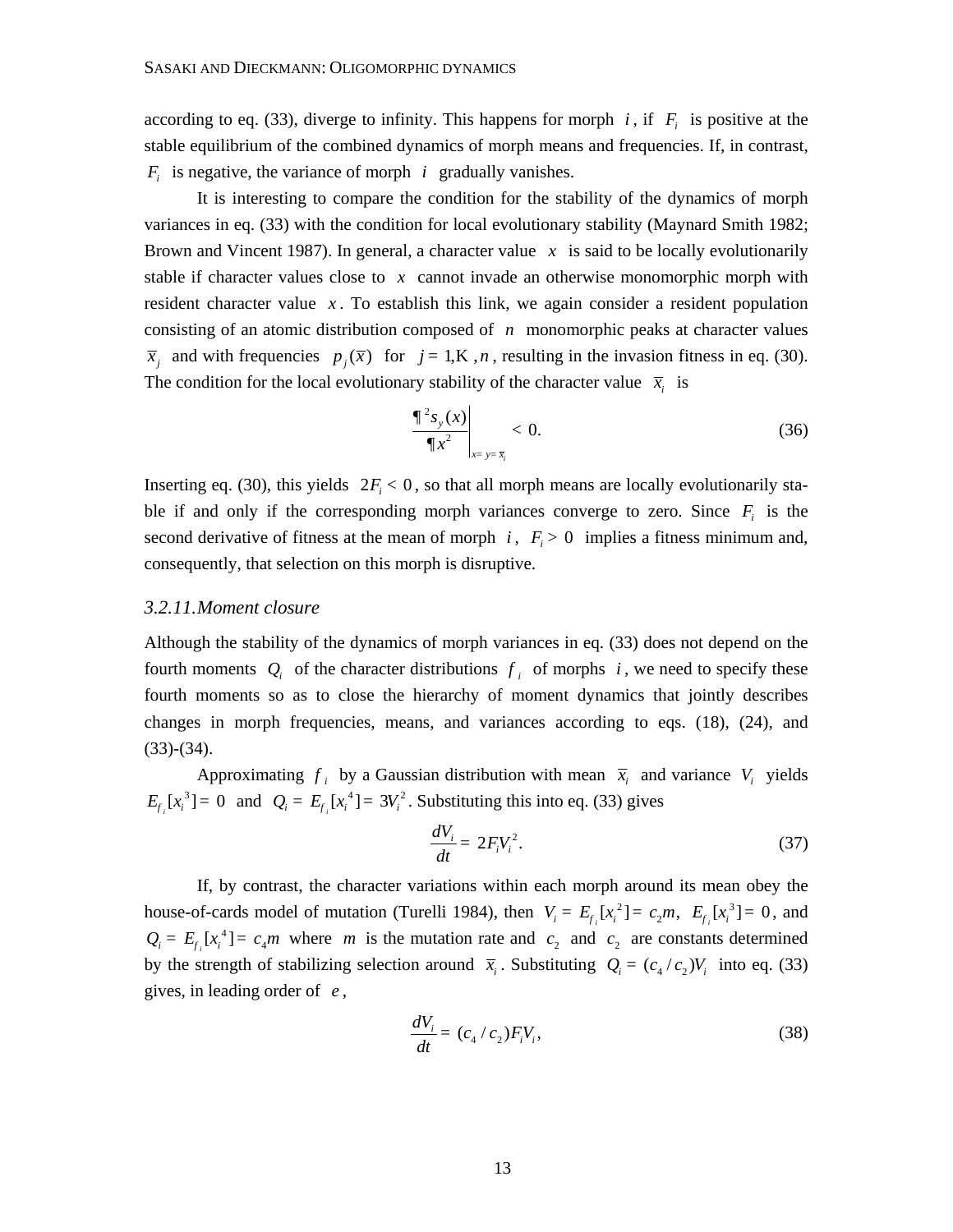where we dropped the term -  $F_iV_i^2$ , since it is of order  $O(e^4)$ . The local asymptotic stability of the variance dynamics in eq. (38) again depends only on the sign of  $F_i$ , and thus on the fitness curvature at  $\bar{x}_i$ .

#### *3.2.12.Time to evolutionary branching*

For the Gaussian closure, eq. (37) determines not only the evolutionary stability of equilibrium morph means, but also the time a morph's character distribution needs to undergo evolutionary branching. If the fitness landscape  $w(x)$  is locally disruptive at  $\bar{x}$ , implying  $F_i > 0$ , the variance  $V_i(t) = [2F_i(t_c - t)]^{-1}$  diverges to infinity from an initial value  $V_i(0)$ within a finite time  $t_c$ ,

$$
t_{\rm c} = [2F_i V_i(0)]^{-1}.
$$
 (39)

Obviously, the assumption of small morph variances, which is necessary for the oligomorphic dynamics to provide a good approximation, fails before a morph variance approaches infinity. The duration  $t_c$  nevertheless provides a useful approximation of the time to evolutionary branching required by a morph that experiences disruptive selection of strength  $F_i$  (Fig. 1).

For the house-of-cards closure, the transient dynamics to evolutionary branching is more gradual. The variance diverges exponentially with a rate that is proportional to the strength of disruptive selection. Hence, the characteristic time  $t_c$  to evolutionary branching,

$$
t_{\rm c} = [(c_4/c_2)F_i]^{-1} \tag{40}
$$

is again inversely proportional to  $F_i$ . Despite this similarity, the exponential mode of divergence described by eq. (38) is in qualitative contrast to the explosive divergence after a long period of near-stasis that results for the Gaussian closure.

#### *3.2.13.Effects of mutation on morph variances*

The variance of quantitative characters subject to stabilizing selection can be maintained by mutation-selection balance: the character diversity that gets depleted by purifying selection is then restored by the generation of variation through mutation (Bulmer 1972; Lande 1975, and references therein; Barton and Turelli 1991). Denoting the rate of mutation by *m* and assuming that mutational effects on character values are random with variance  $m^2$  (corresponding to the constant-variance model or random-walk model of quantitative genetics theory), the dynamics of morph variances in the oligomorphic model is modified as

$$
\frac{dV_i}{dt} = F_i \left\{ Q_i - V_i^2 \right\} + m m^2, \tag{41}
$$

where  $F_i$  again measures the strength of disruptive selection around  $\bar{x}_i$  according to eq. (34) in general and to eq. (35) for the case that the  $\bar{x}_i$  have attained a convergence stable equilibrium.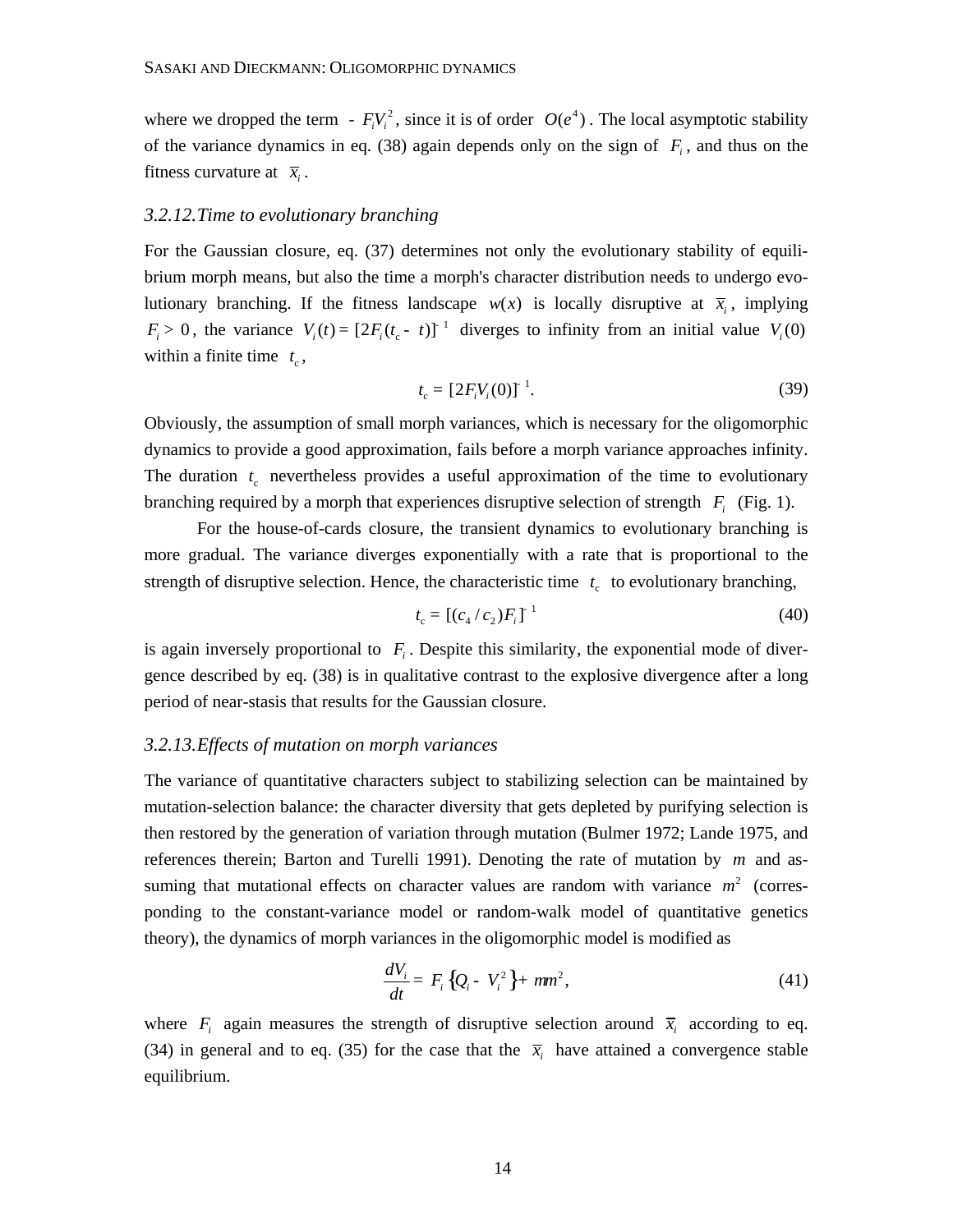For  $F_i > 0$ ,  $V_i$  diverges to infinity as in the absence of mutations, but for  $F_i < 0$ , equilibrium morph variances  $V_i > 0$  are stabilized. For the Gaussian closure, these are given by

$$
V_i = \sqrt{\frac{mm^2}{2F_i}},\tag{42}
$$

and for the house-of-cards closure by

$$
V_i = \frac{mm^2}{(c_4/c_2)F_i}.
$$
\n(43)

#### **4. Applications of oligomorphic dynamics**

We now use the oligomorphic approximation derived above to understand in detail the dynamics of, and the morph patterns resulting from, evolutionary branching in the resource-competition model. The dynamical equations that we integrate numerically describe the frequencies, means, and variances of morphs as given by eqs.  $(18)$ ,  $(24)$ , and  $(33)-(34)$ , which we assemble here for ease of reference,

$$
\frac{dp_i}{dt} = \begin{cases}\n\frac{2}{3} & \text{if } p_k \frac{\partial}{\partial x_j} \frac{d(\overline{x}_k - \overline{x}_j)p_j}{d(\overline{x}_k)} - \frac{\partial}{\partial x_j} \frac{d(\overline{x}_i - \overline{x}_j)p_j}{d(\overline{x}_k)} \frac{\partial}{\partial p_i}, \\
\frac{d\overline{x}_i}{dt} = V_i \frac{\partial}{\partial x_j} - \frac{1}{K(\overline{x}_i)} \frac{\partial}{\partial x_j} \frac{d(\overline{x}_i - \overline{x}_j)p_j}{d(\overline{x}_i - \overline{x}_j)} \frac{\partial}{\partial y_j} \frac{\partial}{\partial p_i}, \\
\frac{dV_i}{dt} = -\frac{1}{2} \left\{ Q_i - V_i^2 \right\} \frac{\partial}{\partial x_j} \int_{\frac{1}{2}}^{\frac{1}{2}} \frac{d(\overline{x}_i - \overline{x}_j)}{d(\overline{x}_i - \overline{x}_j)} - 2 \frac{K(\overline{x}_i) \frac{d(\overline{x}_i - \overline{x}_j)}{d(\overline{x}_i)^2}}{K(\overline{x}_i)^2} \\
+ \frac{\frac{2K}{3} K(\overline{x}_i)^2}{K(\overline{x}_i)^3} - \frac{K(\overline{x}_i) \frac{\partial}{\partial y_j}}{K(\overline{x}_i)^2} \frac{\partial}{\partial p_i} \frac{\partial}{\partial p_i}. \n\end{cases} \tag{44}
$$

While the numerical analysis of eqs.  $(44)$  starts with a fixed number *n* of morphs, the subsequent eco-evolutionary dynamics may effectively reduce this number. This may occur because morph frequencies become negligible or because morph means become indistinguishable. For example, starting with five morphs when the equilibrium is dimorphic, three morphs will subsequently be lost in such a manner.

#### **4.1. Special case allowing continuous morph distributions**

In the special case in which the competition kernel *a* and the carrying-capacity function *K* are both Gaussian,  $a(x) = \exp(-\frac{1}{2}x^2/s^2)$  and  $K(x) = \exp(-\frac{1}{2}x^2/w^2)$ , and the former is narrower than the latter,  $s < w$ , the character distribution in eqs. (44) converges, through incessant evolutionary branching, to a continuum of infinitesimally spaced morphs. Accordingly, the number of morphs that can be packed along the niche character *x* is unlimited (Ma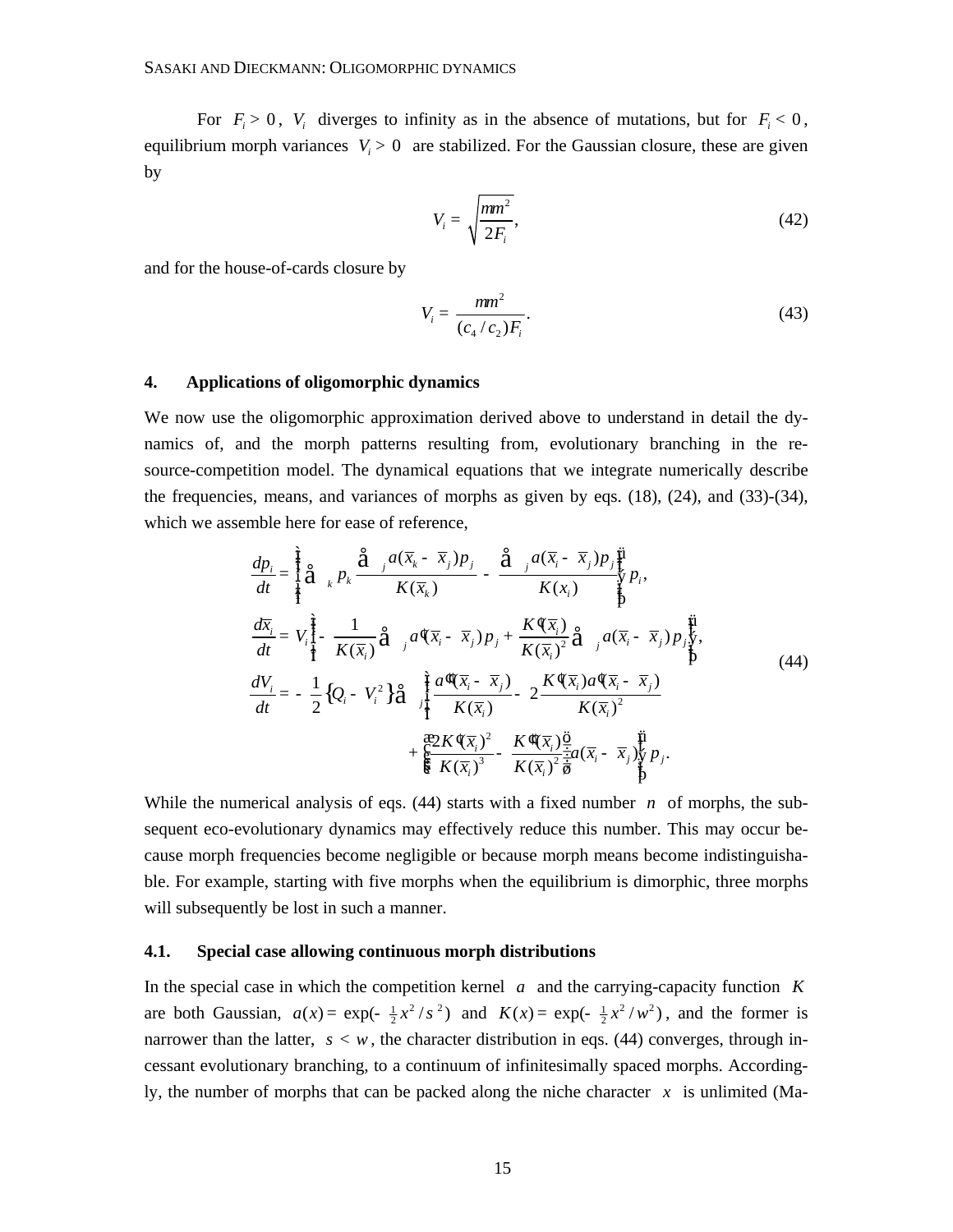cArthur 1970; Roughgarden 1972; May 1973, 1974; Slatkin and Lande 1976; Bull 1987). However, many deviations from this special case, e.g., by choosing a competition kernel or carrying-capacity function that are not Gaussian, result in atomic distributions, i.e., in the coexistence of discrete (that is, finitely spaced) morphs (Sasaki and Ellner 1995; Sasaki 1997; Gyllenberg and Meszéna 2005; Szabó and Meszéna 2006; Pigolotti et al. 2007, 2009; Leimar et al. 2008; Fort et al. 2009).

Integrating eqs. (44) with the house-of-card closure in eq. (38) shows that for both  $n = 2$  (Figure 2A, B) and  $n = 5$  (Figure 2C, D) morph means become displaced from their initial values and relative to each other, while morph variances increase without limit, indicating that neither two nor five morphs are enough to evolutionarily stabilize the population. It turns out that this conclusion is independent of *n* . Below we show how this degeneracy is overcome for  $s > w$  or by varying the kurtoses of the competition kernel or the carrying-capacity function.

#### **4.2. Single-morph dynamics**

When there is only one morph in the population  $(n = 1)$ , its mean and variance change according to

$$
\frac{d\overline{x}}{dt} = V \frac{K \mathcal{A}(\overline{x})}{K(\overline{x})},
$$
\n
$$
\frac{dV}{dt} = -\frac{1}{2} \frac{1}{4} a \mathcal{A}(0) + \frac{\mathcal{B}^2 K \mathcal{A}(\overline{x})}{\mathcal{B}^2 K(\overline{x})^2} - \frac{K \mathcal{A}(\overline{x}) \frac{d\mathcal{B}}{\mathcal{B}}}{K(\overline{x}) \frac{d\mathcal{B}}{\mathcal{B}}} \{Q - V^2 \}.
$$
\n(45)

The mean  $\bar{x}$  of a single morph thus always converges to the carrying capacity's maximum at  $x=0$ .

At this convergence stable equilibrium for the mean, the variance dynamics reduce to

$$
\frac{dV}{dt} = \frac{1}{2} \{ K \# (0) - a \# (0) \} \{ Q - V^2 \}.
$$
 (46)

Thus, the convergence stable equilibrium  $\bar{x}$  is also evolutionarily stable, and the morph variance *V* hence remains finite, if and only if

$$
a\mathfrak{A}(0) < K\mathfrak{A}(0). \tag{47}
$$

We can interpret this condition by concluding that evolutionary stability requires the width  $1/|a\lll00|$  of the competition kernel, as described by its peak curvature, to exceed the corresponding width  $1/|K\phi(0)|$  of the resource distribution. This is equivalent to  $s > w$ , a condition that was already derived by Roughgarden (1972). If, on the other hand, this condition is violated, the morph variance *V* diverges to infinity. This implies that  $x = 0$  is convergence stable, as the morph mean approaches  $x = 0$ , but not evolutionarily stable, as the variance around  $x = 0$  increases without limit. The character value  $x = 0$  is therefore an evolutionary branching point when inequality (47) is violated.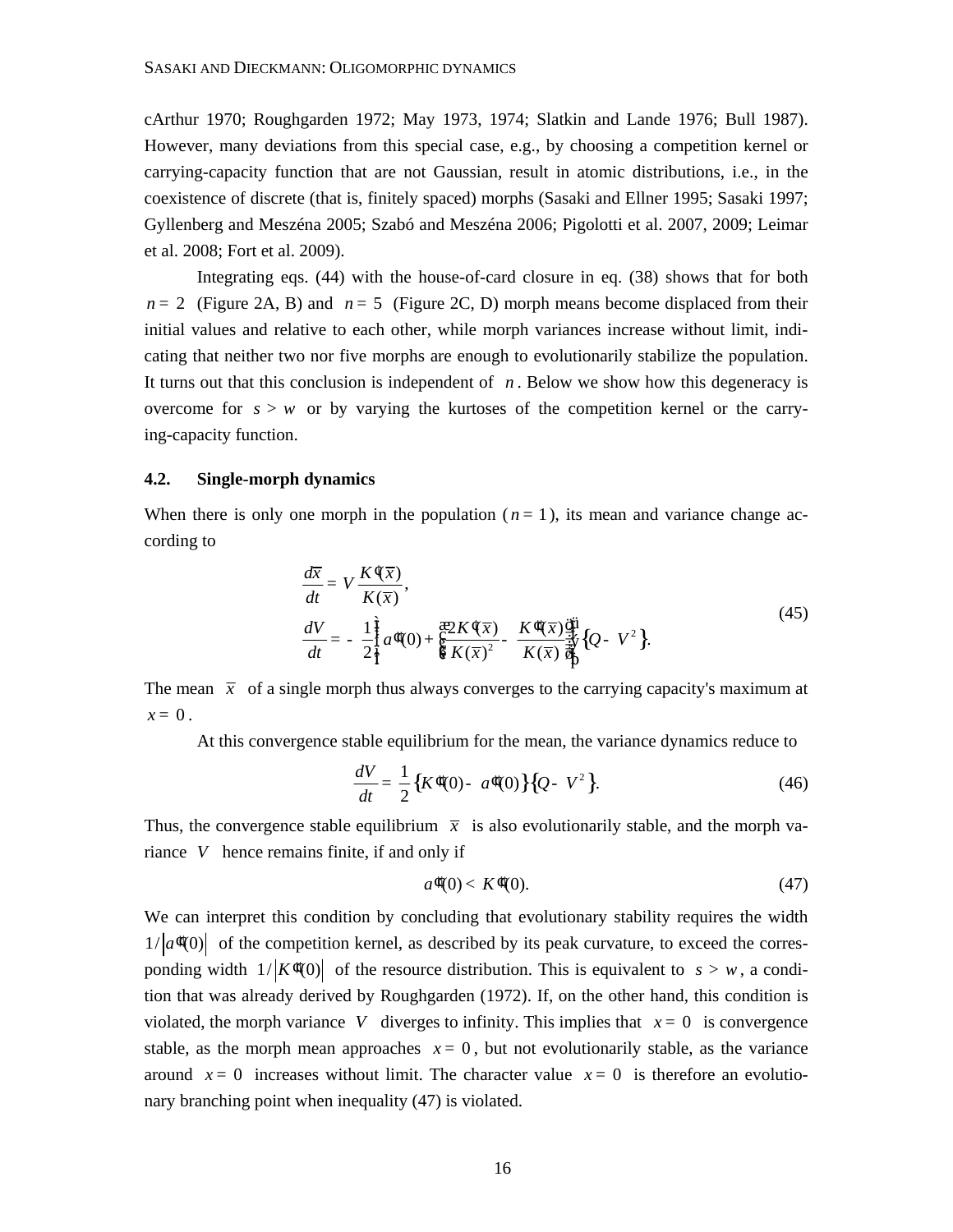#### **4.3. Two-morph dynamics**

#### *4.3.1. Frequency dynamics and limiting similarity*

When there are only two morphs in the population  $(n = 2)$ , the frequency of one of them,  $p_1 = p$  (with  $p_2 = 1 - p$ ), changes according to

$$
\frac{dp}{dt} = s(p_c - p)p(1 - p) \tag{48}
$$

with

$$
s = \frac{(K_1 + K_2)(1 - a(D))}{K_1 K_2} \text{ and } p_c = \frac{K_1 - K_2 a(D)}{(K_1 + K_2)(1 - a(D))},
$$
(49)

where  $K_i = K(\overline{x}_i)$  is the carrying capacity of morph  $i = 1,2$  and  $a(D)$  with  $D = \overline{x}_1 - \overline{x}_2$ is the competition coefficient between morph 1 and morph 2, which decreases as the character displacement D increases. Note that both  $K_i$  and  $a(D)$  are time-dependent, because  $\overline{x}_1$ and  $\bar{x}_2$  change with time, at a speed that is slow compared with the speed of the frequency dynamics in eq. (48). For a given pair  $\bar{x}_1$  and  $\bar{x}_2$ , the frequency *p* is attracted towards the equilibrium value  $p_c$ .

Eqs. (48) and (49) imply that if the two morphs are sufficiently separated from each other ( $|D|$ ? *s*, where *s* is the standard deviation of the competition kernel *a*), then  $a(D) = 1$  and the two morphs are subject to strong balancing selection with equilibrium frequency  $p_c$ . If, in contrast, the two morphs are sufficiently close to each other ( $|D| = s$ ), then  $a(D) \times 1$  and the balancing selection is weak. If the two morphs have the same carrying capacity ( $K_1 = K_2$ ), which occurs when the dimorphism is symmetric,  $\bar{x}_1 = -\bar{x}_2$ , the equilibrium frequency  $p_c$  converges to 1/2. If the ratio  $K_1/K_2$  between the carrying capacity of morph 1 and that of morph 2 is smaller than the competition coefficient,  $K_1/K_2 < a(D)$ , morph 1 goes extinct. Analogously, for  $K_2/K_1 < a(D)$ , morph 2 goes extinct. These results for the two-morph frequency dynamics are fully in line with conventional limiting-similarity theory (May 1974).

#### *4.3.2. Branching patterns and effects of kurtosis*

An interesting application of oligomorphic dynamics as developed above is to study the bifurcations that occur when inequality (47) is violated, so that evolutionary branching can happen. Below we show that the resultant branching patterns sensitively depend on the kurtoses of the competition kernel *a* and of the carrying-capacity function *K* . We therefore consider these functions to be symmetric and allow them to be either platykurtic or leptokurtic. Under these conditions, an initially symmetric dimorphism resulting from the evolutionary branching of a single morph at  $x = 0$  remains symmetric:  $p_1(t) = p_2(t) = 1/2$ ,  $\overline{x}_1(t) = -\overline{x}_2(t)$ , and  $V_1(t) = V_2(t)$  for all *t*. Moreover, numerical investigations of the two-morph dynamics, eqs. (44) with  $n = 2$ , demonstrate that for an initially asymmetric di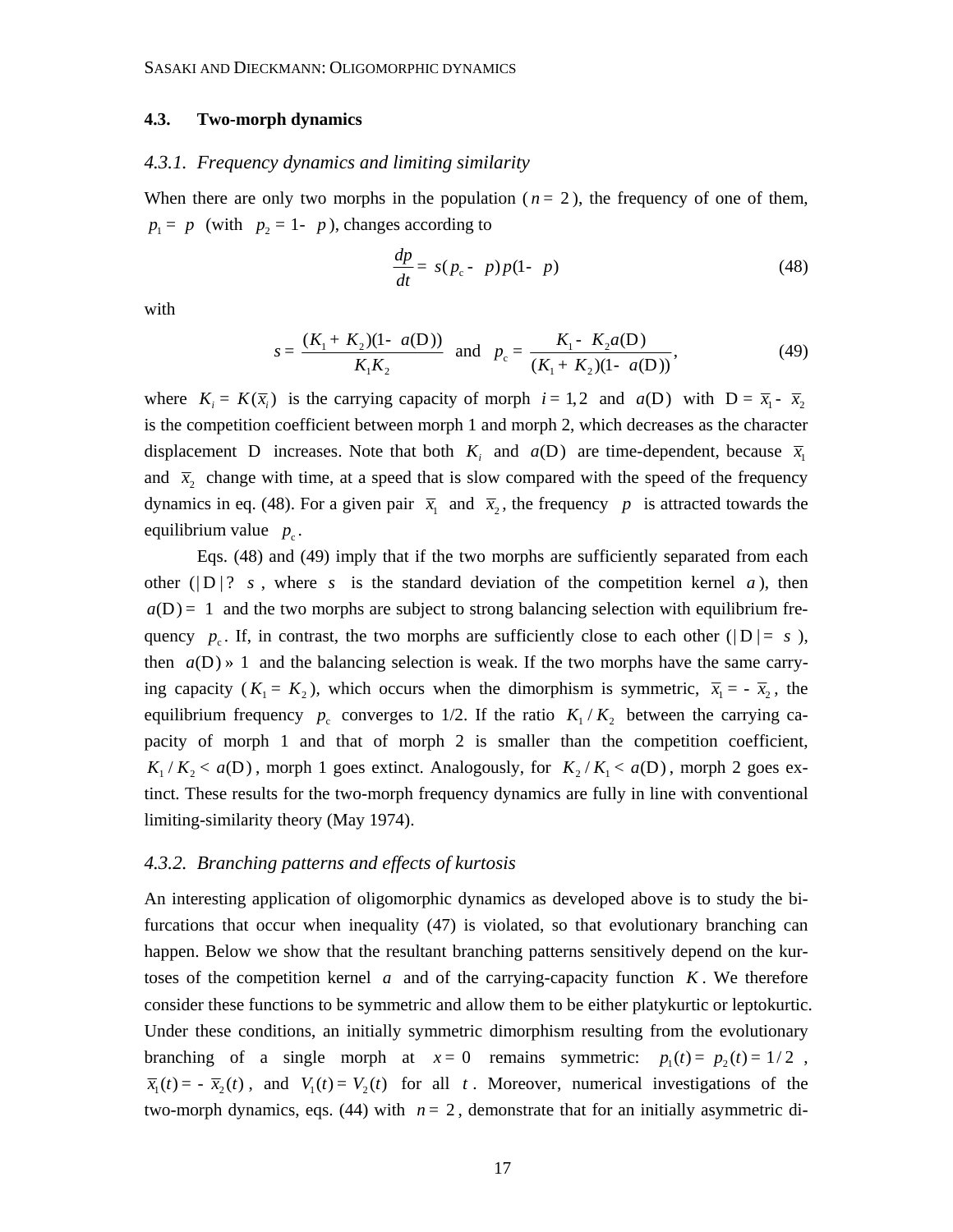morphism, with  $\bar{x}_1(0)^1 - \bar{x}_2(0)$ , in which  $\bar{x}_1(0)$  and  $\bar{x}_2(0)$  are both close to 0, the symmetry between the two morphs is rapidly established long before their means equilibrate.

Defining  $\bar{x} = \bar{x}_1 = -\bar{x}_2$  and  $V = V_1 = V_2$ , substituting these into the mean and variance dynamics in eqs. (44), and doubly expanding the resulting equations in Taylor series around  $\bar{x} = 0$  and  $x = x - \bar{x} = x$  yields

$$
\frac{d\overline{x}}{dt} = \{K\mathfrak{A}(0) - a\mathfrak{A}(0)\}\overline{x}V + \frac{1}{6}\{9a\mathfrak{A}(0)K\mathfrak{A}(0) - 6K\mathfrak{A}(0)^2 - 4a\mathfrak{A}\mathfrak{A}(0) + K\mathfrak{A}\mathfrak{A}(0)\}\overline{x}^3V, (50)
$$

and

$$
\frac{dV}{dt} = \frac{\hat{\mathbf{e}}}{\hat{\mathbf{e}}^2} \left\{ K \mathbf{\emptyset}(0) - a \mathbf{\emptyset}(0) \right\} + \frac{1}{4} \left\{ 7 a \mathbf{\emptyset}(0) K \mathbf{\emptyset}(0) - 6 K \mathbf{\emptyset}(0)^2 - 2 a \mathbf{\emptyset} \mathbf{\emptyset}(0) + K \mathbf{\emptyset} \mathbf{\emptyset}(0) \right\} \overline{x}^2 \mathbf{\emptyset}(Q - V^2). (51)
$$

The parameter  $d = K \phi(0) - a \phi(0)$  measures the net disruptiveness of fitness at  $\bar{x}$  = 0, so that *d* = 0 corresponds to the bifurcation point for primary evolutionary branching. Using the order estimate  $\bar{x} = O(\sqrt{d})$ , we obtain in leading order of d

$$
\frac{d\overline{x}}{dt} = V d\hat{\mathbf{g}} - (\overline{x}/\overline{x}^*)^2 \hat{\mathbf{g}} \overline{x},
$$
  
\n
$$
\frac{dV}{dt} = \frac{d}{2} \hat{\mathbf{g}} - (\overline{x}/\overline{x}^*)^2 \hat{\mathbf{g}} (Q - V^2),
$$
\n(52)

with

$$
\overline{x}^* = \frac{\sqrt{d}}{|a\Re(0)|\sqrt{1 - 2g_a/3 + g_K/6}} \text{ and } \overline{x}^{**} = \frac{\sqrt{d}}{|a\Re(0)|\sqrt{1 - g_a + g_K/2}},
$$
(53)

where  $g_a = 3$ -  $a \cancel{\#}(\theta) / a \cancel{\#}(\theta)^2$  and  $g_k = 3$ -  $K \cancel{\#}(\theta) / K \cancel{\#}(\theta)^2$  measure the excess kurtoses of the competition kernel and carrying-capacity functions, respectively (i.e., the deviations of the fourth moments of *a* and *K* from their expectations  $3a\phi(0)^2$  and  $3K\phi(0)^2$  in the Gaussian case). For a net disruptiveness of  $d = K \mathcal{R}(0) - a \mathcal{R}(0) < 0$ , both the character displacement  $D = 2\bar{x}$  between the two morphs and the variance *V* of both morphs converge to zero, indicating that the population converges to monomorphism at  $x = 0$ .

For *d*> 0 , this monomorphism is unstable. There are then two qualitatively different behaviors, depending on the kurtoses of the competition kernel and carrying-capacity function. If the carrying-capacity function is more platykurtic than the competition kernel ( $g_K > g_a$ ), then  $\bar{x}$  increases towards  $\bar{x}$ <sup>\*</sup>. As character displacement increases, the morph variances first increase and then decrease towards zero once  $\bar{x}$  exceeds  $\bar{x}^*$  (Figure 3A-C). Thus, the population converges to an atomic distribution at  $\pm \overline{x}^*$ . If the competition kernel is more platykurtic than the carrying-capacity function ( $g_a > g_k$ ), then  $\bar{x}^* > \bar{x}^*$ , which implies that the morph variances keep increasing even after the morph means have reached their equilibrium (Figure 3D-F). The two morph variances therefore increase without limit, indicating that the dimorphism  $\pm \overline{x}^*$  is not evolutionarily stable. In this case, a trimorphism, rather than a dimorphism, is the successor of the initial monomorphism, as will be illustrated in more detail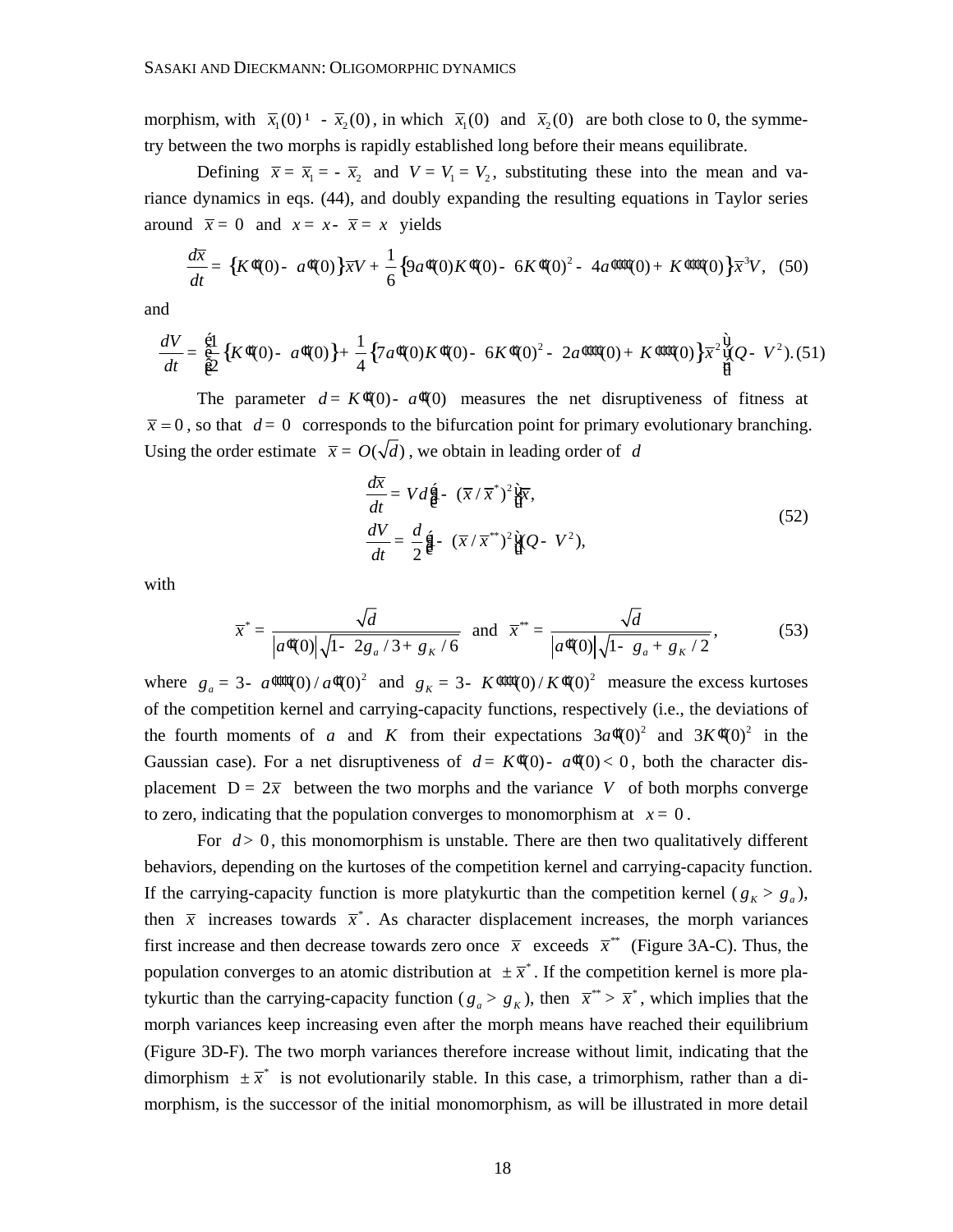below. Figure 3C and 3F depicts trajectories  $(\bar{x}, V)$ , as well as the isoclines  $d\bar{x}/dt = 0$  and  $dV/dt = 0$ , for  $g_K > g_a$  (Figure 3C) and  $g_a > g_K$  (Figure 3F).

Figure 4 shows results of the numerical analysis of the corresponding two-morph and three-morph dynamics. As a robustness check, we consider an initially asymmetric dimorphism, and verify that symmetry is nonetheless subsequently established. The carrying-capacity function is platykurtic, indeed purely quartic,  $K(x) = \exp(-\frac{1}{12}x^4/h^4)$ , and the competition kernel is Gaussian,  $a(x) = \exp(-\frac{1}{2}x^2/s^2)$ . For these specific functions, a pairwise invasibility analysis of the symmetric dimorphism  $\pm \overline{x}^*$  reveals that for  $h/s < 1.16$ this dimorphism is evolutionarily stable, while for  $h/s > 1.16$  it is destabilized (Figure 5).

#### **4.4. Effects of mutation on evolutionary branching**

We now examine how mutations affect the condition for evolutionary branching. For this, we consider a Gaussian competition kernel *a* and a resource distribution *K* that can be either Gaussian or platykurtic,

$$
a(x) = \exp(-\frac{1}{2}x^2) \text{ and } K(x) = \exp(-\frac{1}{2}x^2/w^2 - gx^4). \tag{54}
$$

The character *x* is scaled so that the standard deviation of the competition kernel equals 1, *w* measures the standard deviation of the resource distribution, and  $g^3$  0 determines the degree of platykurtosis of the resource distribution. According to inequality (47), the threshold for evolutionary branching in the absence of mutation is given by  $w = 1$ . In the special, and highly structurally unstable, case that both competition kernel and resource distribution are Gaussian ( $g = 0$ ), and when the resource distribution is wider than the competition kernel  $(w>1)$ , a continuous distribution with variance  $w^2$ - 1 is stable (MacArthur and Levins 1967; MacArthur 1969, 1970; Roughgarden 1972; May 1973, 1974; Slatkin and Lande 1976; Bull 1987). If, in contrast, the resource distribution is just slightly platykurtic ( $g > 0$ ), the dynamic outcome abruptly changes into an evolutionarily stable dimorphism (Sasaki and Ellner 1995; Ellner and Sasaki 1996; Sasaki 1997).

If recurrent mutations generate variance, atomic character distributions cannot remain atomic; instead, each morph must feature narrow blurs around its peaks. So far, however, there has been little study of how mutations change the bifurcations associated with evolutionary branching, or the character distributions that from evolutionary branching. It is also interesting to ask how adding mutations affects the structurally unstable continuous distributions expected for the combination of Gaussian competition kernels with Gaussian resource distributions. In this section, we apply oligomorphic dynamics to answer these three questions. For this purpose, we assume that, owing to mutations, an offspring's character deviates from that of its parent with rate  $m$  and variance  $m^2$ .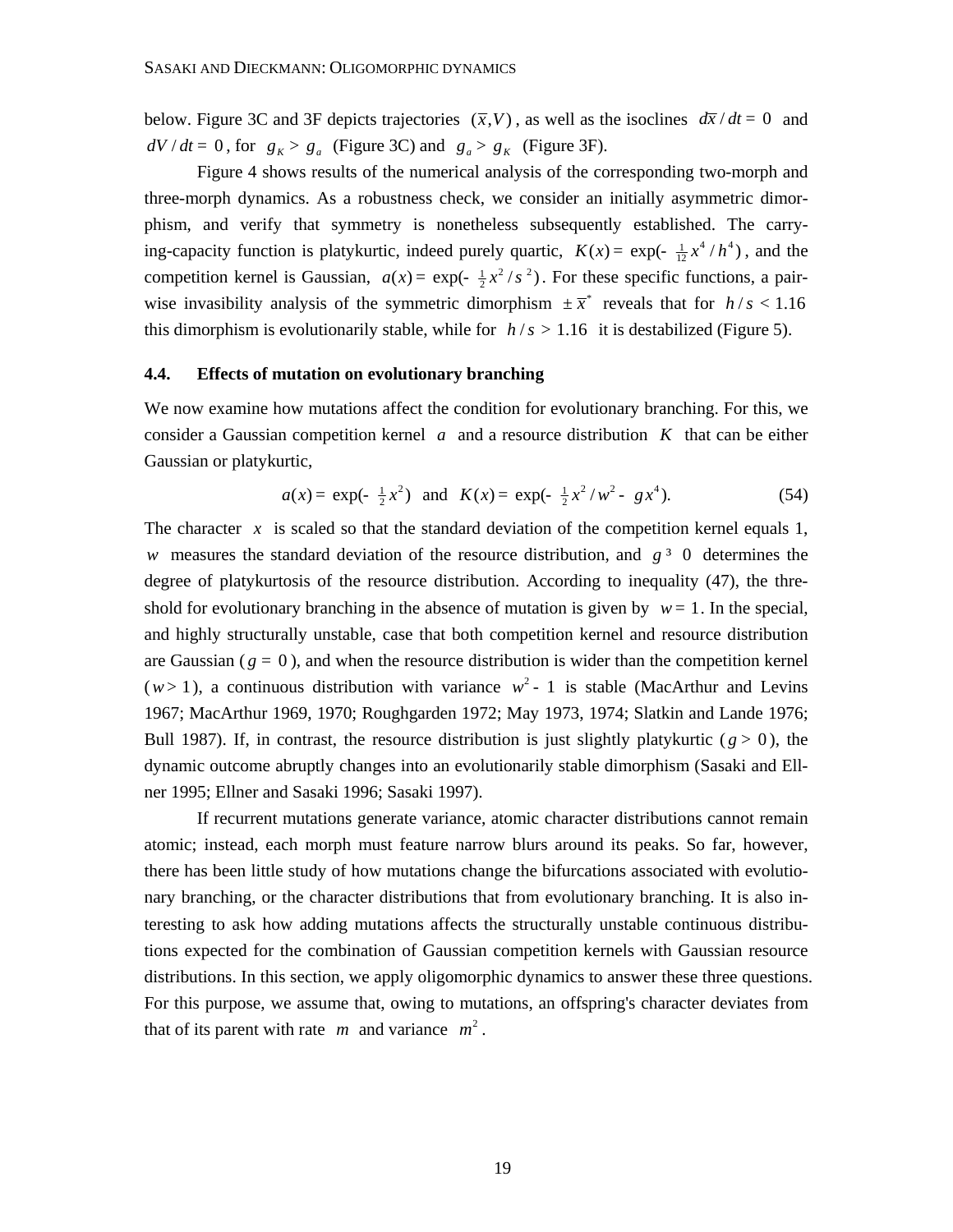#### *4.4.1. Analytical results*

Analyzing the dynamics of a single morph, we focus on cases in which the net disruptiveness  $d=1$ -  $w^2>0$  is close to the bifurcation point  $d=0$ , and expand, up to sixth order in the character deviation  $x = x - \overline{x}$ , the selection component  $(dV/dt)_{\text{sel}}$  of the variance dynamics. As shown in Appendix A, this gives

$$
\frac{\mathcal{R}}{\mathcal{E}} \frac{dV}{dt} \frac{\ddot{\mathcal{G}}}{\dot{\mathcal{G}}_{\text{sel}}} = \frac{1}{2} d(Q - V^2) - \frac{1}{2} (Q - V^2) V + g (H - VQ), \tag{55}
$$

where  $V = \partial x^2 f(x) dx$ ,  $Q = \partial x^4 f(x) dx$ , and  $H = \partial x^6 f(x) dx$ . Combining this with the mutation component

$$
\frac{\mathfrak{F}dV}{\mathfrak{F}dt} = mm^2 \tag{56}
$$

of the variance dynamics, we obtain the total rate of variance change as  $dV/dt =$  $(dV/dt)_{\text{sel}} + (dV/dt)_{\text{mut}}$ .

To derive from this a rough estimate of the equilibrium morph variance, we can assume that the character distribution is approximately Gaussian, so that  $Q = 3V^2$  and  $H = 15V<sup>3</sup>$ , which gives

$$
\frac{dV}{dt} = dV^2 - (1 + 12g)V^3 + mm^2.
$$
 (57)

Setting the right-hand side to 0, we obtain the approximate equilibrium morph variance *V* as an implicit function of the bifurcation parameters *d* or  $w = (1 - d)^{-1/2} \times 1 + d/2$ . Figure 6 compares this with the results of numerical analyses.

As shown by the numerical analyses, mutations postpone the bifurcation towards multimodality in the character distribution that results from increasing the strength of disruptive selection. We examine how far mutations shift this bifurcation point, by assuming small deviations of characters from the mean of an approximately Gaussian character distribution. For a morph variance V, the two leading terms for the second derivative  $w\phi(0)$  of fitness at the morph mean  $\bar{x} = 0$  are then given by

$$
w\mathfrak{A}(0) = d - V. \tag{58}
$$

Thus, if  $d = 1 - w^2$  exceeds the equilibrium morph variance *V* defined by eq. (57), the fitness landscape is disruptive at  $\bar{x} = 0$ . The bifurcation point *d* at which this occurs is therefore obtained by substituting  $V = d$  into eq. (57), setting its right-hand side to 0, which yields

$$
-12gd^3 + mm^2 = 0. \tag{59}
$$

This means that mutations shift the bifurcation point from  $d = 0$  to

$$
d = \sqrt[3]{\frac{mm^2}{12g}},\tag{60}
$$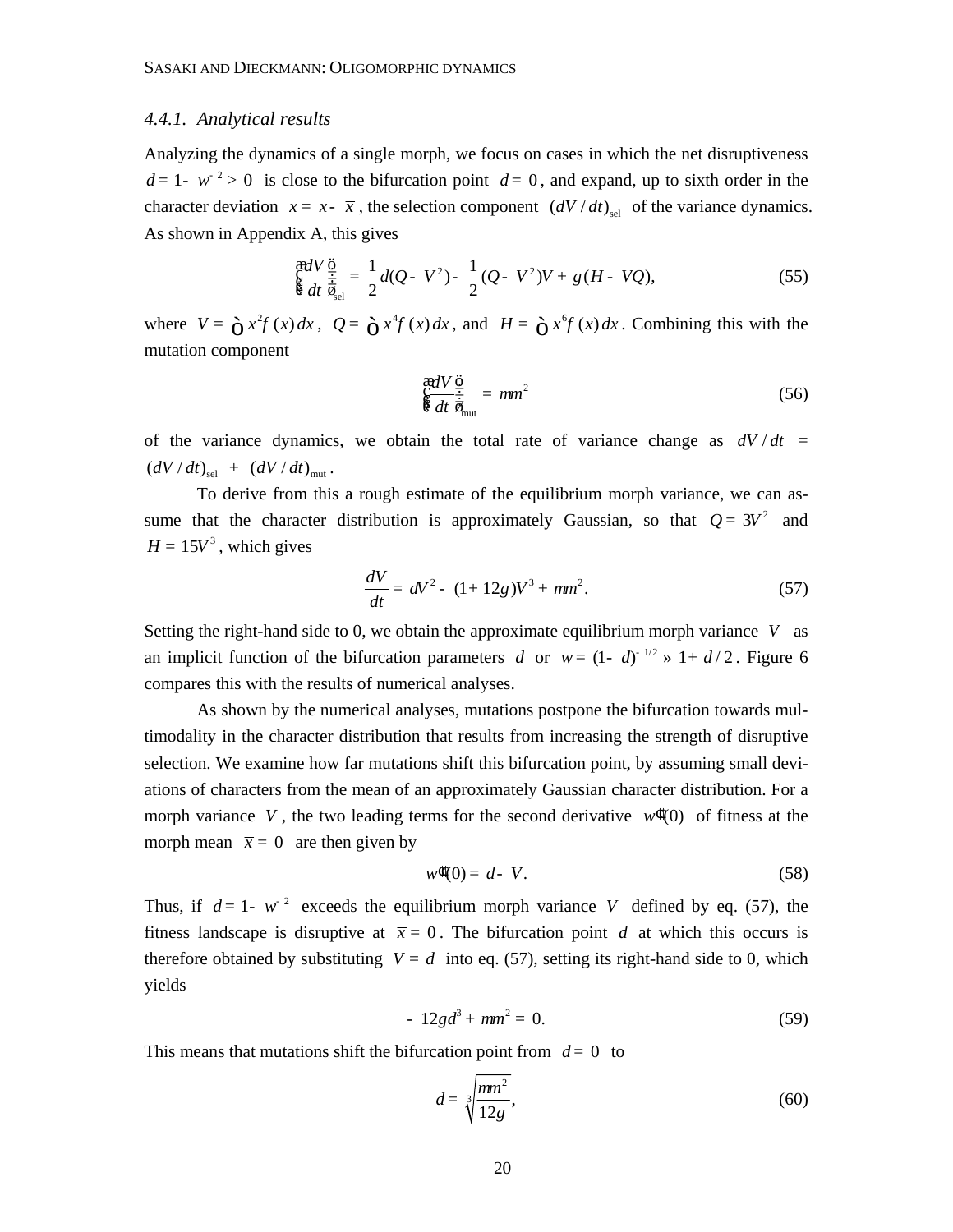or equivalently, from  $w = 1$  to

$$
w = 1 + \frac{1}{2} \sqrt[3]{\frac{mm^2}{12g}}.
$$
\n(61)

Consequently, for conditions close to  $d=0$  and  $g=0$ , an arbitrary amount of mutation-induced variance  $mm^2$  prevents evolutionary branching. The special case of Gaussian competition kernels and resource distributions (which implies a dynamically stable, but structurally unstable, equilibrium character distribution of Gaussian shape), then loses its pathological nature (Sasaki and Ellner 1995; Sasaki 1997; Gyllenberg and Meszéna 2005; Pigolotti et al. 2007, 2009) and instead results in a structurally stable evolutionary outcome featuring a single evolutionarily stable morph.

#### *4.4.2. Numerical results*

Figure 6A shows how *w* affects the equilibrium character distribution  $f(x)$ . The distribution stays unimodal for  $d < 0$  or  $w < 1$ , in accordance with the predicted bifurcation points without mutation. For  $g = 0.05$  and  $mm^2 = 3.2 \times 10^{-4}$ , the predicted bifurcation points with mutation are  $d = (mm^2/12g)^{1/3} = 0.08196$  or  $w = 1.03976$ . This well approximates the threshold at which the fitness landscape becomes bimodal (dashed line in Figure 6B). The equilibrium character distribution stays unimodal for even larger values of  $w$  (Figure 6A), after the fitness landscape becomes bimodal (Figure 6B), with an increasing platykurtosis in the single morph compensating for the increasing disruptiveness, up to about  $w = 1.136$ (Figure 6D).

Figure 6B shows the equilibrium morph variance  $V$  as a function of  $w$ . The variance gradually increases as the bifurcation parameter  $w$  is raised. The numerical results (dotted line) are in good agreement with the approximate analytical results (continuous line), which are derived for small  $d = 1 - w^2$  and obtained as the root of the cubic equation that results from setting to 0 the right-hand side of eq. (57).

Figure 6D shows the equilibrium morph kurtosis  $E<sub>f</sub> [x<sup>4</sup>]/(3V<sup>2</sup>)$  as a function of *w*. The kurtosis gradually decreases from 1 (for a mesokurtic distribution) as the bifurcation parameter *w* is raised. For *w* between 1 and 1.136, the equilibrium character distribution remains unimodal, but becomes increasingly platykurtic (Figure 6A). Instead of splitting the equilibrium character distribution and creating a dimorphism, disruptive selection is compensated by mutation, becoming absorbed in the platykurtosis of an evolutionarily stable morph. If *w* is further increased, disruptive selection overcomes this mutation-induced morph cohesion, so that the equilibrium character distribution starts to become bimodal (Figure 6A).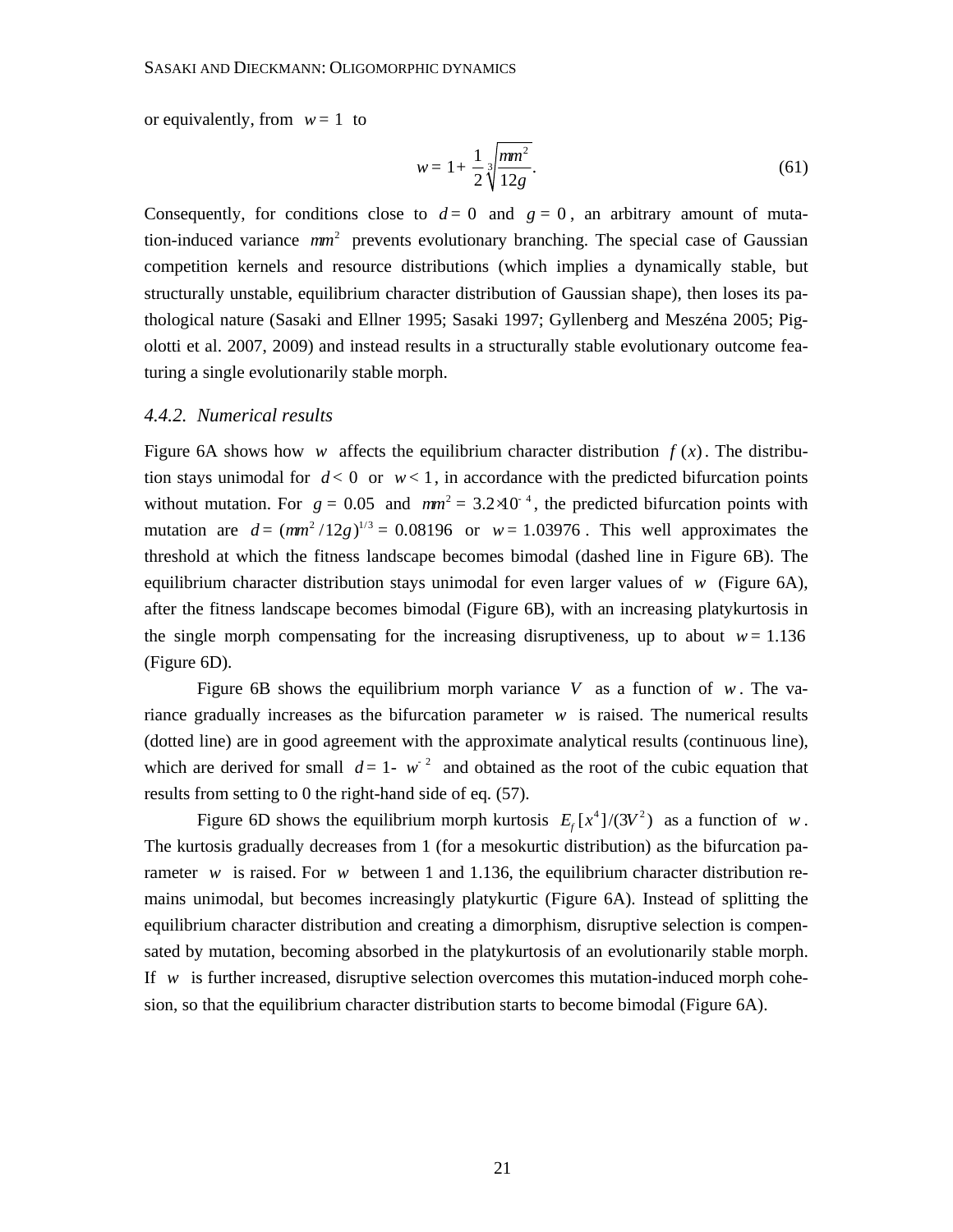#### **5. Discussion**

Here we have derived oligomorphic dynamics as a new theoretical framework for examining the joint ecological and evolutionary dynamics of populations with multiple interacting morphs. Building on, and integrating, salient aspects from a wide range of preeminent preceding work (including Lande 1976, 1979, 1981, 1982; Roughgarden 1972, 1976; Bulmer 1974; Slatkin 1980; Iwasa et al. 1991; Abrams et al. 1993; Vincent et al. 1993), our approach helps moving beyond a focus on unimodal character distributions, often taken in models of quantitative genetics theory, and on negligible within-morph variance, often taken in models of adaptive dynamics theory. Through a double Taylor expansion of interaction coefficients and fitness landscapes around the means of all morphs existing in a population, we have derived the approximate dynamics of morph frequencies, means, and variances.

More in particular, we have shown how oligomorphic dynamics can help investigate processes of adaptive diversification driven by frequency-dependent disruptive selection. For this purpose, we have (1) shown how to interpret conditions for demographic stability, convergence stability, and evolutionary stability in terms of the moments of oligomorphic dynamics, (2) presented alternative moment closures suitable for oligomorphic dynamics, (3) derived approximations for assessing the waiting time until evolutionary branching, and (4) analyzed the effects of mutation on equilibrium morph variances. In addition, for a classical model of resource competition we have (5) elucidated the structural instability of continuous character distributions, (6) obtained threshold conditions for primary and secondary evolutionary branching, and (7) derived corrections for describing the effects of mutation on evolutionary branching.

There is a great variety of aspects that need to be considered when trying to understand processes of adaptive speciation in ways that do justice to the complexity of the corresponding natural systems (e.g., Dieckmann and Doebeli 2005). Models based on game-theoretical and phenotypic dynamics have been used to investigate complexities in the ecological underpinnings of speciation, whereas models based on population genetics or quantitative genetics have helped analyze complexities in the genetic underpinnings of speciation (see, e.g., Dieckmann et al. 2004 for reviews). Oligomorphic dynamics contribute to bridging between these approaches, by extending the multi-morph dynamics of adaptive dynamics theory with analyses of the effects of morph variance and of the effects of mutation, while extending the single-morph dynamics of quantitative genetics theory with analyses of evolutionary branching and of morph interactions.

In the spirit of such bridge building, we have investigated how mutations affect the bifurcation structure and equilibrium character distribution in processes of adaptive speciation. It turns out that mutations have a large effect on the threshold condition for the relative net disruptiveness of selection (defined as the difference between the strength of disruptive selection and the strength of stabilizing selection, divided by the strength of disruptive selection).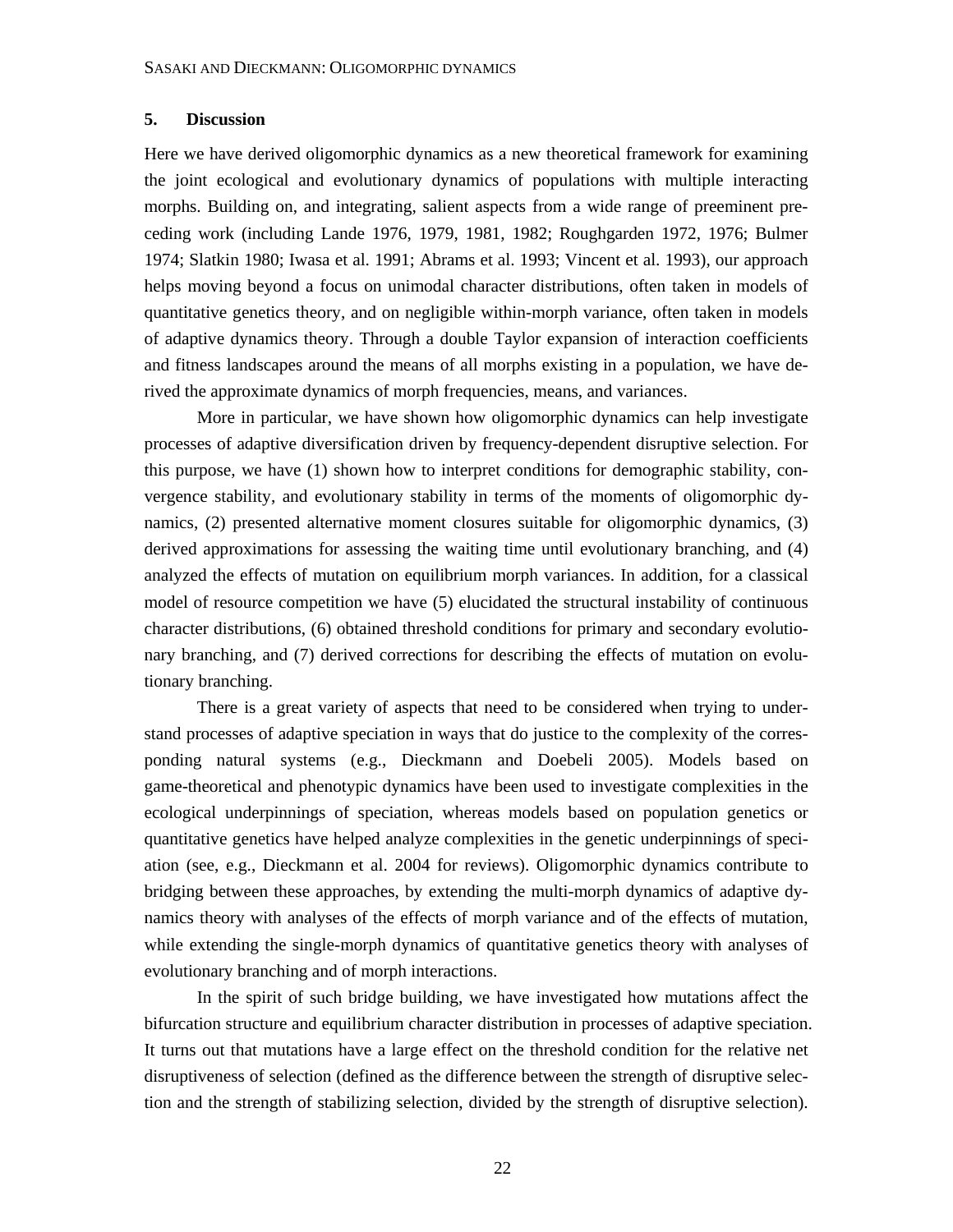Specifically, eq. (61) shows how mutations shift the threshold for this relative net disruptiveness away from the value of 1 that applies in the absence of mutation. Since the resultant deviation is proportional to the cubic root of the mutation variance, even a small mutation variance can significantly shift the disruptiveness necessary for adaptive speciation.

Earlier theoretical studies have investigated the time required for a population to shift evolutionarily from one local peak of its fitness landscape to another. These studies had highlighted three factors determining the pace of such a transition: the fitness difference between the peaks, the depth of the valley separating them, and the evolving population's effective size (Lande 1985, 1986; Newman et al. 1985; see also Whitlock 1995, 1997). While these earlier studies dealt with shifts between preexisting fixed fitness peaks, here we have answered the related but different question as to the time required until an initially unimodal character distribution splits into two distinct morphs under the influence of frequency-dependent disruptive selection. For asexually reproducing species, this characterizes the waiting time until adaptive speciation. We have found that this waiting time is inversely proportional to the strength of disruptive selection, as measured by the curvature of the fitness landscape at the evolutionary branching point. Oligomorphic dynamics can be used to estimate this curvature.

Analyses based on oligomorphic dynamics also shed light on the fundamental structural instability of continuous distributions of species under combinations of Gaussian competition kernels and Gaussian resource distributions assumed in seminal papers on species packing (MacArthur and Levins 1967; MacArthur 1969, 1970; Roughgarden 1972; May 1974) and on the evolution of within-family variance in fluctuating environments (Slatkin and Lande 1976; Bull 1987; Sasaki and Ellner 1995; Ellner and Sasaki 1996; Sasaki 1997). As proved by Sasaki and Ellner (1995) and Sasaki (1997), even the slightest deviation from the non-generic assumption of mesokurtic functions destroys the build-up of a continuum of species (sometimes referred to as a "continuous ESS"). The condition for primary evolutionary branching we have derived here from oligomorphic dynamics with mutations, for a Gaussian competition kernel and a potentially platykurtic resource distribution, explains why evolutionary branching is obstructed in doubly Gaussian models with mutations. In lieu of evolutionary branching, the equilibrium character distribution merely broadens and its kurtosis increases, so that its bulk becomes flatter and its tails become thinner. Up to a point, such platykurtosis absorbs the frequency-dependent disruptive selection and thereby prevents evolutionary branching. A similar effect is likely to occur with regard to the stochastic fluctuations in morph means that arise from random drift in populations of finite size. Even though we cannot study such fluctuations using the deterministic framework developed here, our results suggest that, in the presence of residual disruptiveness, the distribution of these means over time will also be platykurtic. Therefore, this effect provides an additional mechanism for the effective absorption of disruptiveness through platykurtosis.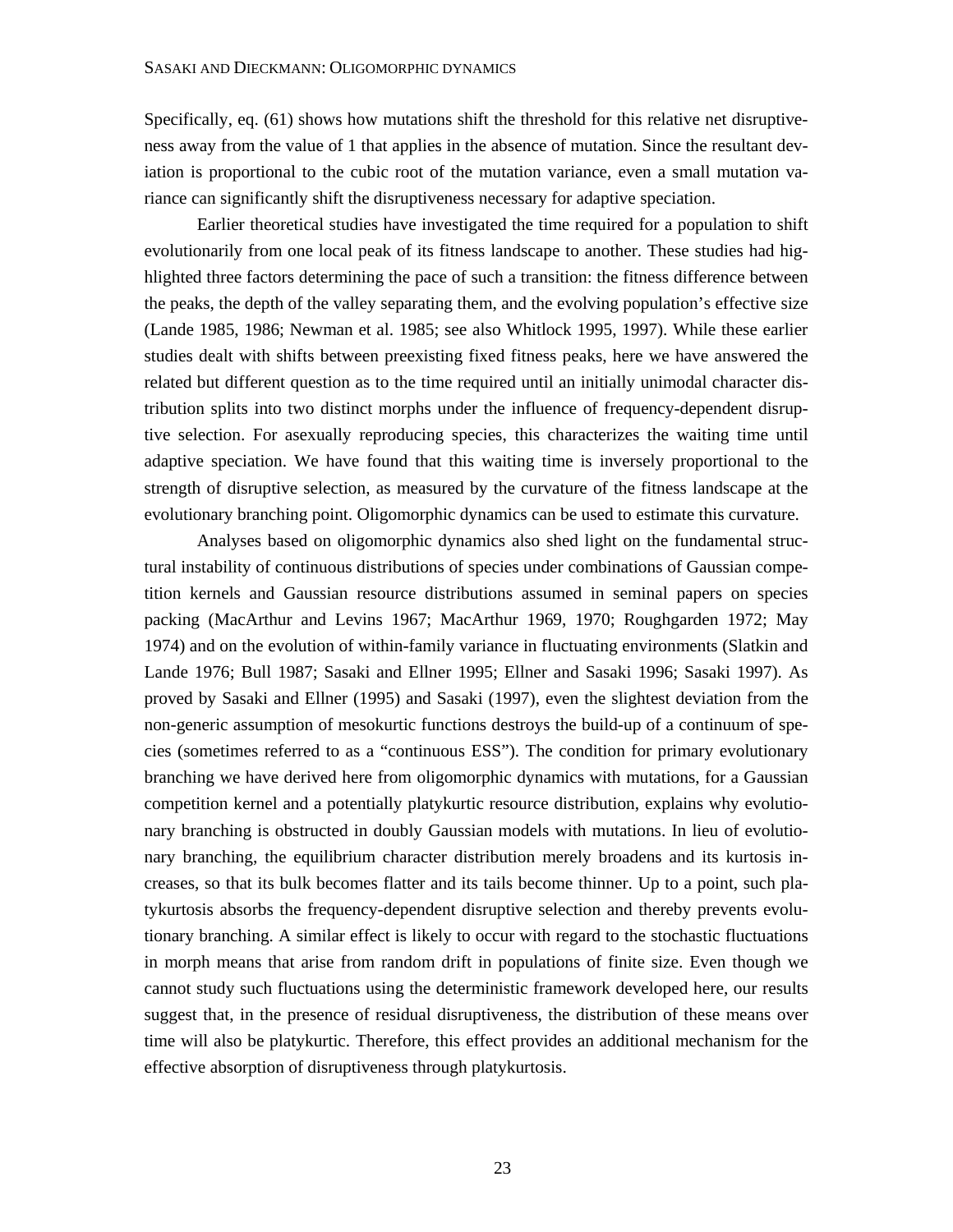When a quantitative character is subject to frequency-dependent selection that is strongest among individuals with similar character values, as happens for resource competition or for fluctuating selection with a shifting optimum, the character distribution that generically evolves is discrete, rather than continuous, in the sense that it consists of several distinctly separated morphs. The previously held expectation of unlimitedly tight (continuous) packing of species or character values (MacArthur 1970; May 1973, 1974; Roughgarden 1972; Slatkin and Lande 1976; Bull 1987) is based on structurally unstable models combining Gaussian competition with a Gaussian or uniform carrying capacity (Sasaki and Ellner 1995; Sasaki 1997; Gyllenberg and Meszéna 2005; Szabó and Meszéna 2006; Pigolotti et al. 2007, 2009; Leimar et al. 2008; Fort et al. 2009). The robust emergence of distinctly separated morphs in evolving distributions of quantitative characters underscores the importance of oligomorphic dynamics for understanding a wide range of evolutionary phenomena.

For example, conclusions similar to those drawn for species packing apply to models of character displacement. Slatkin's seminal character-displacement model (Slatkin 1980) considered a Gaussian competition kernel (with standard deviation *<sup>a</sup> s* ) in conjunction with a Gaussian carrying-capacity function (with standard deviation  $s<sub>K</sub>$ ) along a one-dimensional niche space. His analyses showed that a Gaussian character distribution with variance  $s_k^2$  -  $s_a^2$  will evolve (Slatkin 1979) if disruptive selection dominates stabilizing selection  $(s_k^2 > s_a^2 + s_e^2)$ , where  $s_e^2$  is the environmental variance). However, the structural instability of the doubly Gaussian model is responsible for the neutral stability of this continuous equilibrium character distribution in Slatkin's model. We suggest that oligomorphic dynamics as developed here provide a useful theoretical tool for analyzing character displacement, especially when considering non-mesokurtic interaction functions.

Our study leaves room for many important extensions. For example, to apply oligomorphic dynamics to more general and realistic models of adaptive speciation, it will be desirable to investigate the feasibility of incorporating more complex ecological aspects, such as assortative mating, as well as more complex genetic aspects, such as multi-locus inheritance, recombination, diploidy, and random drift.

#### **Acknowledgements**

A.S. thanks the Precursory Research for Embryonic Science and Technology (PRESTO) Program of the Japan Science and Technology Agency (JST) for financial support of this work, and acknowledges a Grant-in-Aid for Scientific Research from the Japan Society for the Promotion of Science (JSPS) and support from The Graduate University for Advanced Studies (Sokendai). U.D. gratefully acknowledges financial support by the European Commission, through the Marie Curie Research Training Network FishACE and the Specific Targeted Research Project FinE, funded under the European Community's Sixth Framework Program. U.D. received additional support by the European Science Foundation, the Austrian Science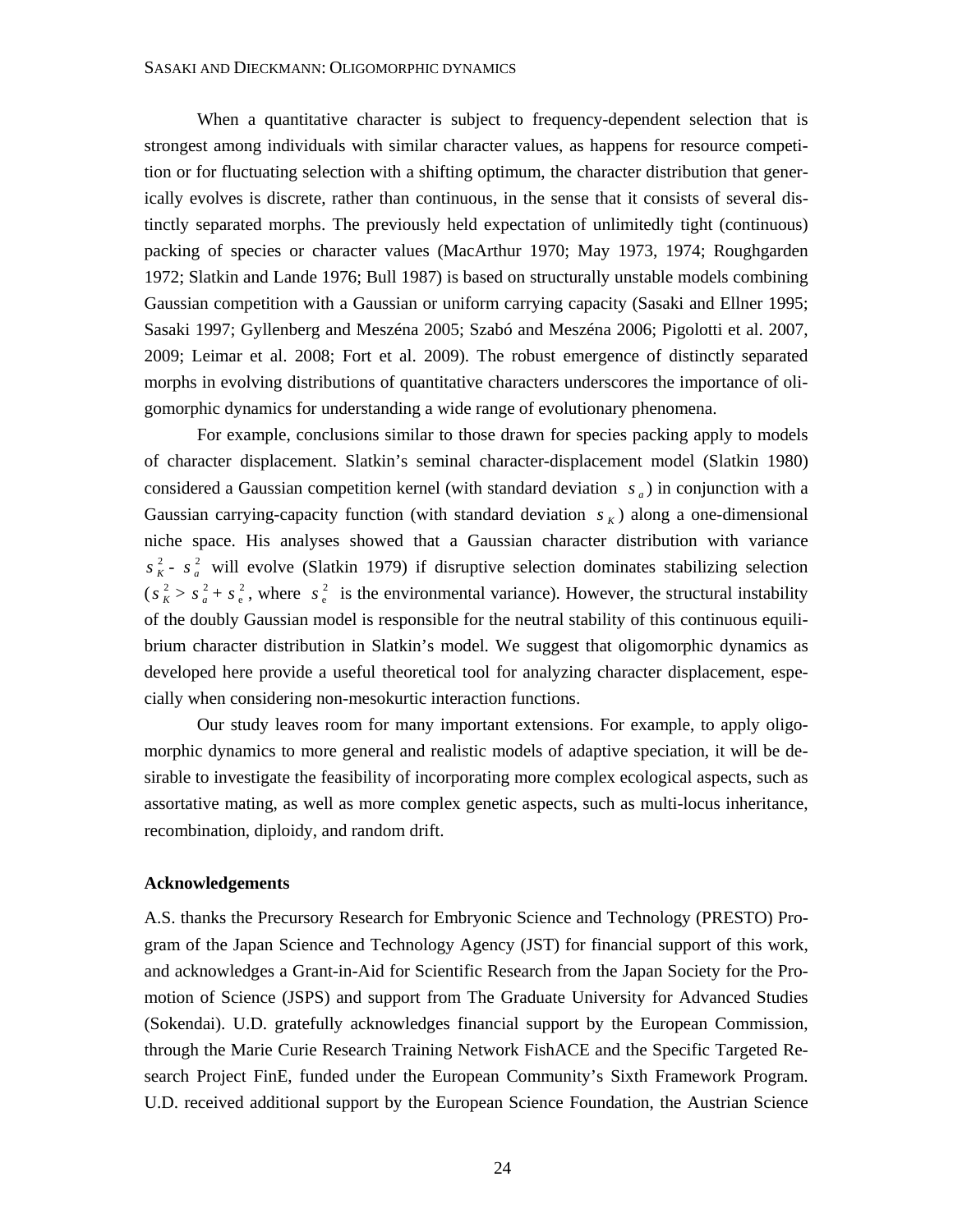Fund, the Austrian Ministry of Science and Research, and the Vienna Science and Technology Fund.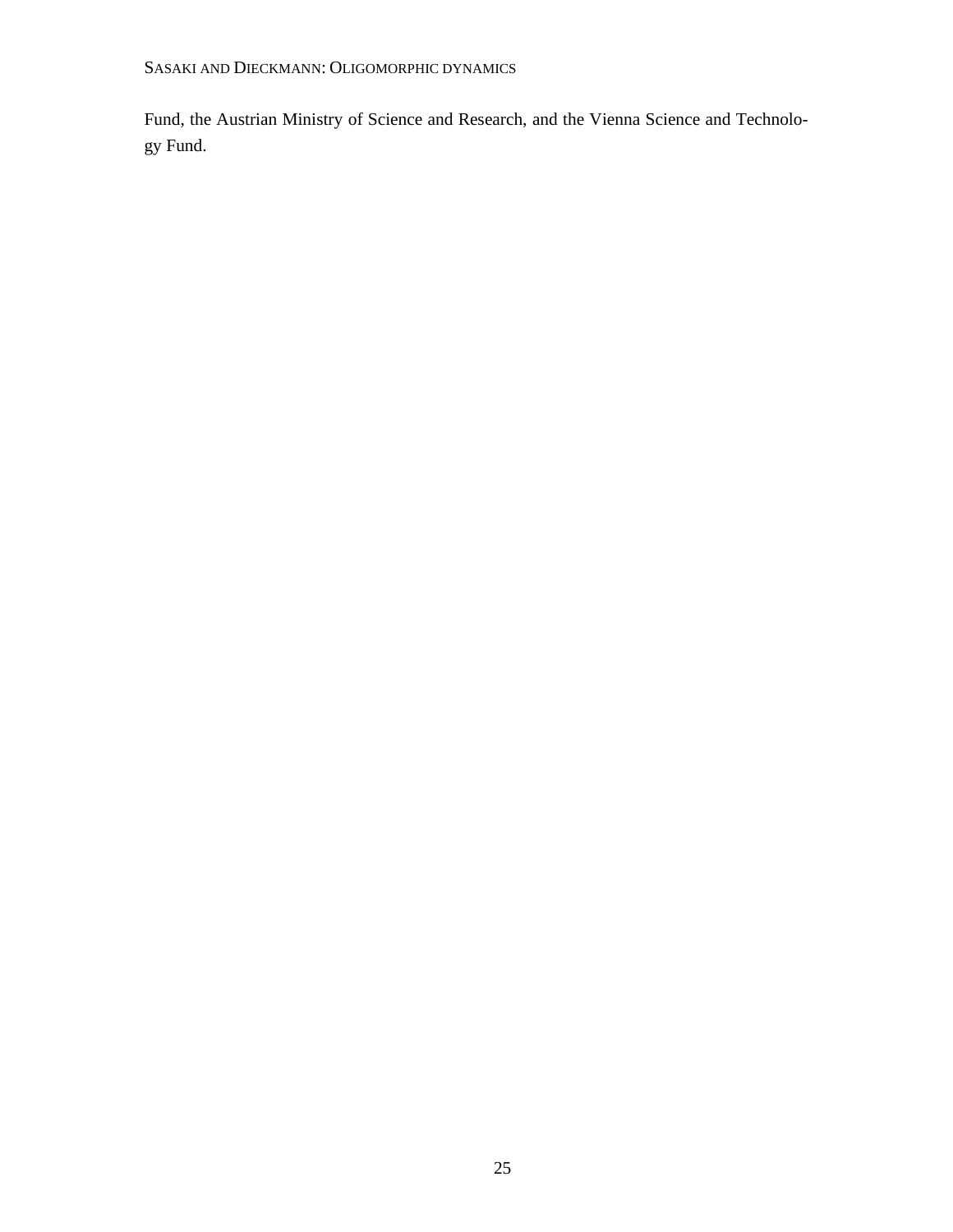## **Appendix A**

Here we derive the dynamics governing the variance of a unimodal character distribution  $f(x)$ , through a double Taylor expansion up to sixth order in the small deviation  $x = x - \overline{x} = x$  of characters from the morph mean  $\bar{x} = 0$ ,

$$
\frac{dV}{dt} = \mathbf{\hat{O}} x^2 (w(x) - \overline{w}) f(x) dx.
$$
 (A1)

In the expression for the fitness  $w(x)$ , we first expand the interaction coefficient  $a(x - y)$ around *x* ,

$$
w(x) = 1 - \frac{1}{K(x)} \partial a(x - y)f(y) dy = 1 - \frac{1}{K(x)} \int_{0}^{\frac{\pi}{2}} a(x) + \frac{1}{2} a \phi(x) V + \frac{1}{24} a \phi(x) Q_{\frac{\pi}{2}}^{\frac{\pi}{2}} + O(e^6), \text{(A2)}
$$

where  $V = E_f[x^2]$  and  $Q = E_f[x^4]$ . We then expand  $w(x)$  around  $x = 0$ , assuming that the competition kernel and the carrying-capacity function are both symmetric around 0,  $a(x) = a(-x)$  and  $K(x) = K(-x)$ , and peaked at 1,  $a(0) = 1$  and  $K(0) = 1$ ,

$$
w(x) = \frac{1}{2} \{ K \mathcal{R}(0)x^2 - a\mathcal{R}(0)(x^2 + V) \}
$$
  
- 
$$
\frac{1}{24} \{ a\mathcal{R}(0)(Q + 6Vx^2 + x^4) - 6a\mathcal{R}(0)K\mathcal{R}(0)(Vx^2 + x^4) + 6K\mathcal{R}(0)^2 x^4 - K\mathcal{R}(0)x^4 \} + O(e^6).
$$
 (A3)

Taking on both sides the expectation  $E<sub>f</sub>[K]$  with respect to  $f(x)$  yields

$$
\overline{w} = \frac{1}{2} \{ K \notin (0)V - 2a \notin (0)V \}
$$
  
- 
$$
\frac{1}{24} \{ a \notin (0)(2Q + 6V^{2}) - 6a \notin (0)K \notin (0)(V^{2} + Q) + 6K \notin (0)^{2}Q - K \notin (0)Q \} + O(e^{6}),
$$
 (A4)

which gives the selection differential

$$
w(x) - \overline{w} = \frac{1}{2} \{ K \notin (0) - a \notin (0) \} (x^2 - V)
$$
  
- 
$$
\frac{1}{24} \{ a \notin (0) - 6a \notin (0) K \notin (0) + 6K \notin (0)^2 - K \notin (0) \} (x^4 - Q)
$$
  
- 
$$
\frac{1}{4} \{ a \notin (0) - a \notin (0) K \notin (0) \} V (x^2 - V) + O(e^6).
$$
 (A5)

Substituting this result into eq. (A1) then yields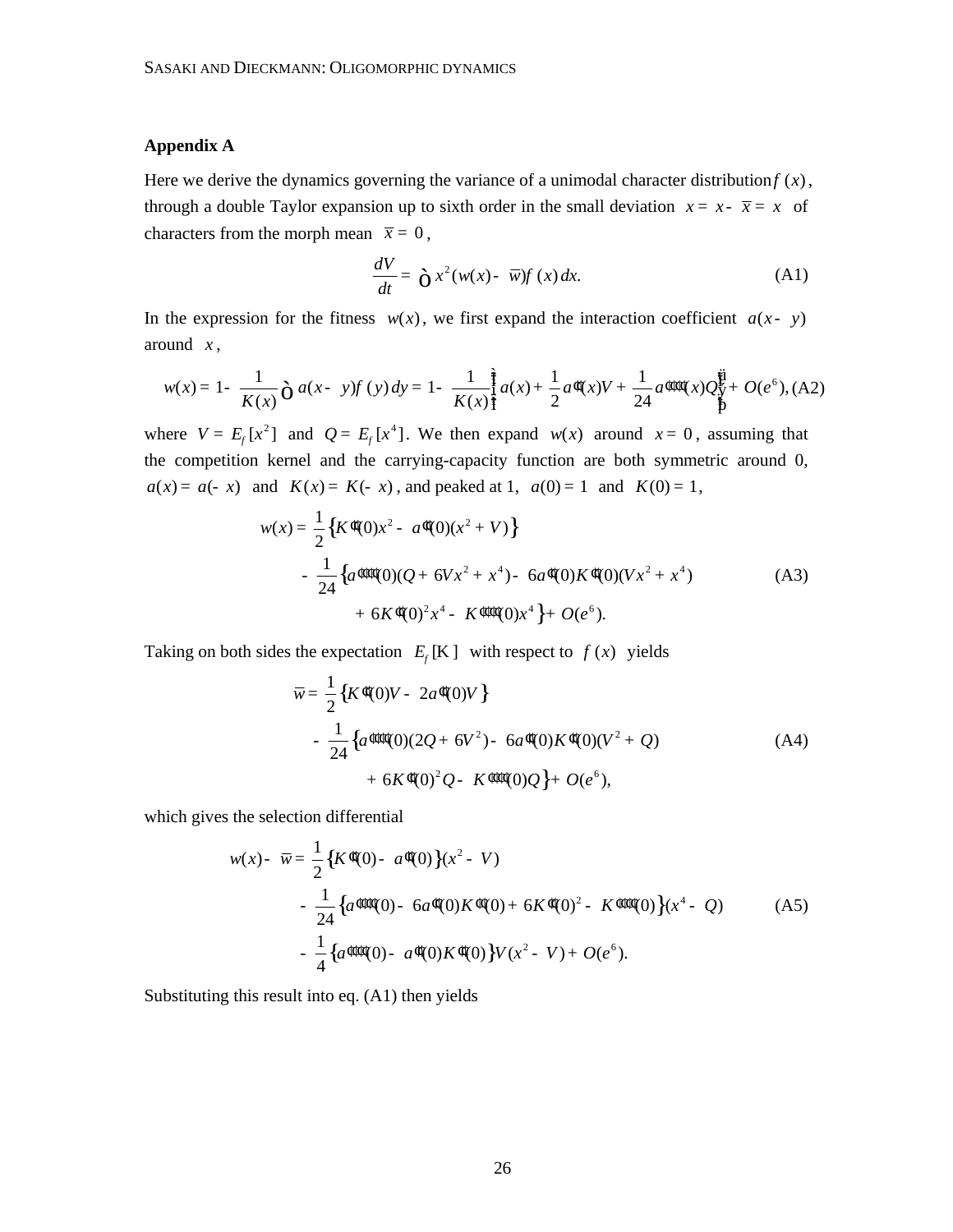$$
\frac{dV}{dt} = \frac{1}{2} \{ K \notin (0) - a \notin (0) \} \{ Q - V^2 \}
$$
  
- 
$$
\frac{1}{24} \{ a \notin (0) - 6a \notin (0) K \notin (0) + 6K \notin (0)^2 - K \notin (0) \} \{ H - QV \}
$$
 (A6)  
- 
$$
\frac{1}{4} \{ a \notin (0) - a \notin (0) K \notin (0) \} \{ Q - V^2 \} V + O(e^6),
$$

where  $H = E<sub>f</sub> [x<sup>6</sup>]$  is the sixth moment of the character distribution.

Without loss of generality, we can scale the character *x* so that  $a\phi(0) = -1$ . If the curvature of carrying capacity at  $x = 0$  is only slightly larger than  $a \notin (0)$ , we can set  $K \mathcal{R}(0) = a \mathcal{R}(0) + d = -1 + d$ , where *d* is a small positive constant measuring the net disruptiveness of selection. Substituting these second derivatives into eq. (A6) and neglecting higher-order terms in *d* (noting that the equilibrium morph variance *V* for which disruptive and stabilizing selection pressures balance is of order  $O(d)$ , so that  $Q = O(d^2)$  and  $H = O(d^3)$ ) then yields

$$
\frac{dV}{dt} = \frac{1}{2}d\{Q - V^2\} - \frac{1}{2}\{Q - V^2\}V
$$
\n
$$
- \frac{1}{24}g_K\{H - QV\} + \frac{1}{24}g_a(H + 5QV - 6V^3) + O(e^6),
$$
\n(A7)

where  $g_a = 3$ -  $a \cancel{\#}(\theta) / a \cancel{\#}(\theta)^2$  and  $g_k = 3$ -  $K \cancel{\#}(\theta) / K \cancel{\#}(\theta)^2$  measure the excess kurtoses of competition kernel and carrying-capacity function, respectively (a positive value of these measures indicates a platykurtic function and a negative value indicates a leptokurtic function). For the functions specified in eq. (54), we obtain  $d=1 - w^2$ ,  $g_a = 0$ , and  $g_K = 24g(1 - d)^{-2} \gg 24g$ , which, when substituted in eq. (A7), recovers eq. (55) in the main text.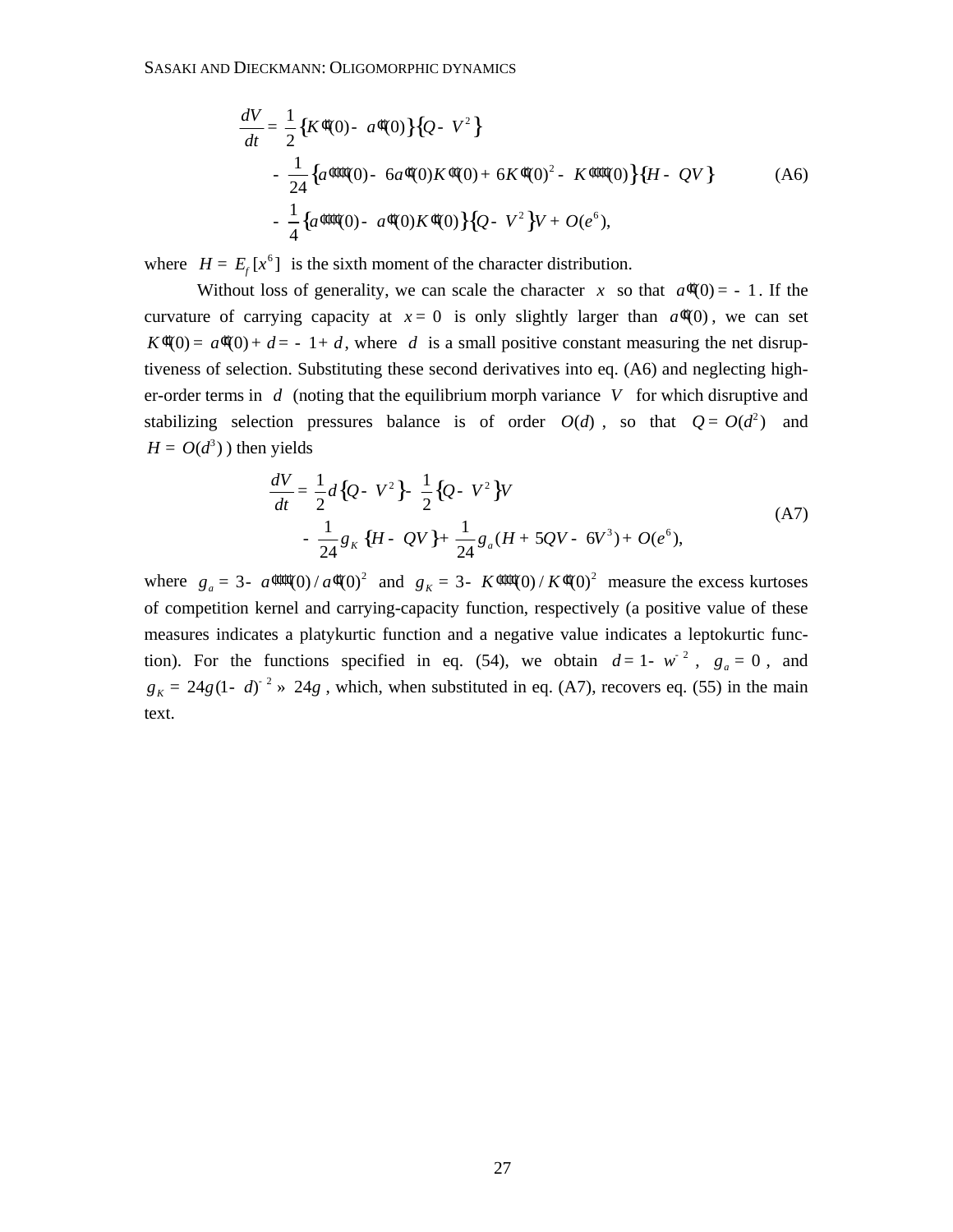# **Literature cited**

- Abrams, P. A., H. Matsuda, and Y. Harada. 1993. Evolutionarily unstable fitness maxima and stable fitness minima of continuous traits. Evolutionary Ecology 7:465–487.
- Barton, N. H., and M. Turelli. 1991. Natural and sexual selection on many loci. Genetics 127:229–255.
- Bonsall, M. B., V. A. A. Jansen, and M. P. Hassell. 2004. Life history trade-offs assemble ecological guilds. Science 306:111–114.
- Boots, M., and Y. Haraguchi. 1999. The evolution of costly resistance in host-parasite systems. American Naturalist 153:359–370.
- Boots, M., P. J. Hudson, and A. Sasaki. 2004. Large shifts in pathogen virulence relate to host population structure. Science 303:842–844.
- Bowers, R. G., A. White, M. Boots, S. A. H. Geritz, and É. Kisdi. 2003. Evolutionary branching/speciation: contrasting results from systems with explicit or emergent carrying capacities. Evolutionary Ecology Research 5:883–891.
- Brown, J. S., and N. B. Pavlovic. 1992. Evolution in heterogeneous environments: effects of migration on habitat specialization. Evolutionary Ecology 6:360–382.
- Brown, J. S., and T. L. Vincent. 1987. A theory for the evolutionary game. Theoretical Population Biology 31:140–166.
- Bull, J. J. 1987. Evolution of phenotypic variance. Evolution 41:303–315.
- Bulmer, M. G. 1972. The genetic variability of polygenic characters under optimizing selection, mutation and drift. Genetical Research 19:17–25.
- Bulmer, M. 1974. Density-dependent selection and character displacement. American Naturalist 108:45–58.
- Bulmer, M. G. 1992. The mathematical theory of quantitative genetics. Oxford University Press, Oxford, UK.
- Cheptou, P. O., and A. Mathias. 2001. Can varying inbreeding depression select for intermediary selfing rate? American Naturalist 157:361–373.
- Chow, S. S., C. O. Wilke, C. Ofria, R. E. Lenski, and C. Adami. 2004. Adaptive radiation from resource competition in digital organisms. Science 305:84–86.
- Claessen, D., and U. Dieckmann. 2002. Ontogenetic niche shifts and evolutionary branching in size-structured populations. Evolutionary Ecology Research 4:189–217.
- Cohen, D., and S. A. Levin. 1991. Dispersal in patchy environments: the effect of temporal and spatial structure. Theoretical Population Biology 39:63–99.
- Day, T. 2000. Competition and the effect of spatial resource heterogeneity on evolutionary diversification. American Naturalist 155:790–803.
- Day, T., and K. A. Young. 2004. Competitive and facilitative evolutionary diversification. BioScience 54:101–109.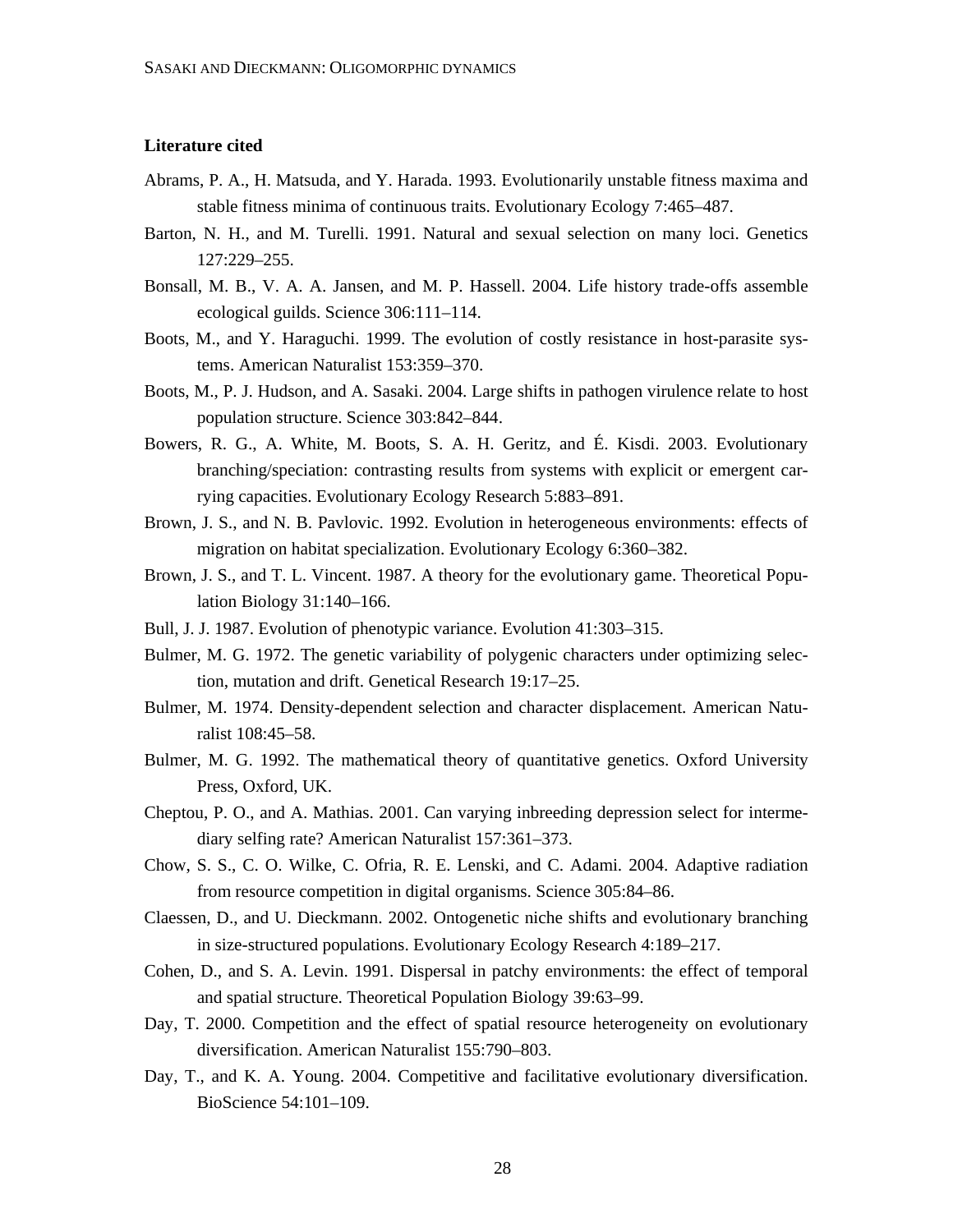- De Jong, T., and S. A. H. Geritz. 2001. The role of geitonogamy in the gradual evolution towards dioecy in cosexual plants. Selection 2:133–146.
- Dercole, F. 2003. Remarks on branching-extinction evolutionary cycles. Journal of Mathematical Biology 47:569–580.
- Dieckmann, U., and M. Doebeli. 1999. On the origin of species by sympatric speciation. Nature 400:354–357.
- Dieckmann, U., and M. Doebeli. 2005. Pluralism in evolutionary theory. Journal of Evolutionary Biology 18:1209–1213.
- Dieckmann, U., and R. Law. 1996. The dynamical theory of coevolution: a derivation from stochastic ecological processes. Journal of Mathematical Biology 34:579–612.
- Dieckmann. U., M. Doebeli, J. A. J. Metz, and D. Tautz eds. 2004. Adaptive Speciation. Cambridge University Press, Cambridge, UK.
- Doebeli, M. 1996a. An explicit genetic model for ecological character displacement. Ecology 77:510–520.
- Doebeli, M. 1996b. A quantitative genetic model for sympatric speciation. Journal of Evolutionary Biology 9:893–909.
- Doebeli, M. 2002. A model for the evolutionary dynamics of cross-feeding polymorphisms in microorganisms. Population Ecology 44:59–70.
- Doebeli, M., and U. Dieckmann. 2000. Evolutionary branching and sympatric speciation caused by different types of ecological interactions. American Naturalist 156(suppl.):S77–S101.
- Doebeli, M., and U. Dieckmann. 2003. Speciation along environmental gradients. Nature 421:259-264.
- Doebeli, M., C. Hauert, and T. Killingback. 2004. The evolutionary origin of cooperators and defectors. Science 306:859–862.
- Doebeli, M., and G. D. Ruxton. 1997. Evolution of dispersal rates in metapopulation models: branching and cyclic dynamics in phenotype space. Evolution 51:1730–1741.
- Doebeli, M., H. J. Blok, O. Leimar, and U. Dieckmann. 2007. Multimodal pattern formation in phenotype distributions of sexual populations. Proceedings of the Royal Society London B: Biological Sciences 274:347–357.
- Egas, M., U. Dieckmann, and M. W. Sabelis. 2004. Evolution restricts the coexistence of specialists and generalists: the role of trade-off structure. American Naturalist 163:518–531.
- Egas M., M. W. Sabelis, and U. Dieckmann. 2005. Evolution of specialization and ecological character displacement of herbivores along a gradient of plant quality. Evolution 59:507–520.
- Ellner, S., and N. G. Hairston. 1994. Role of overlapping generations in maintaining geneticvariation in a fluctuating environment. American Naturalist 143:403–417.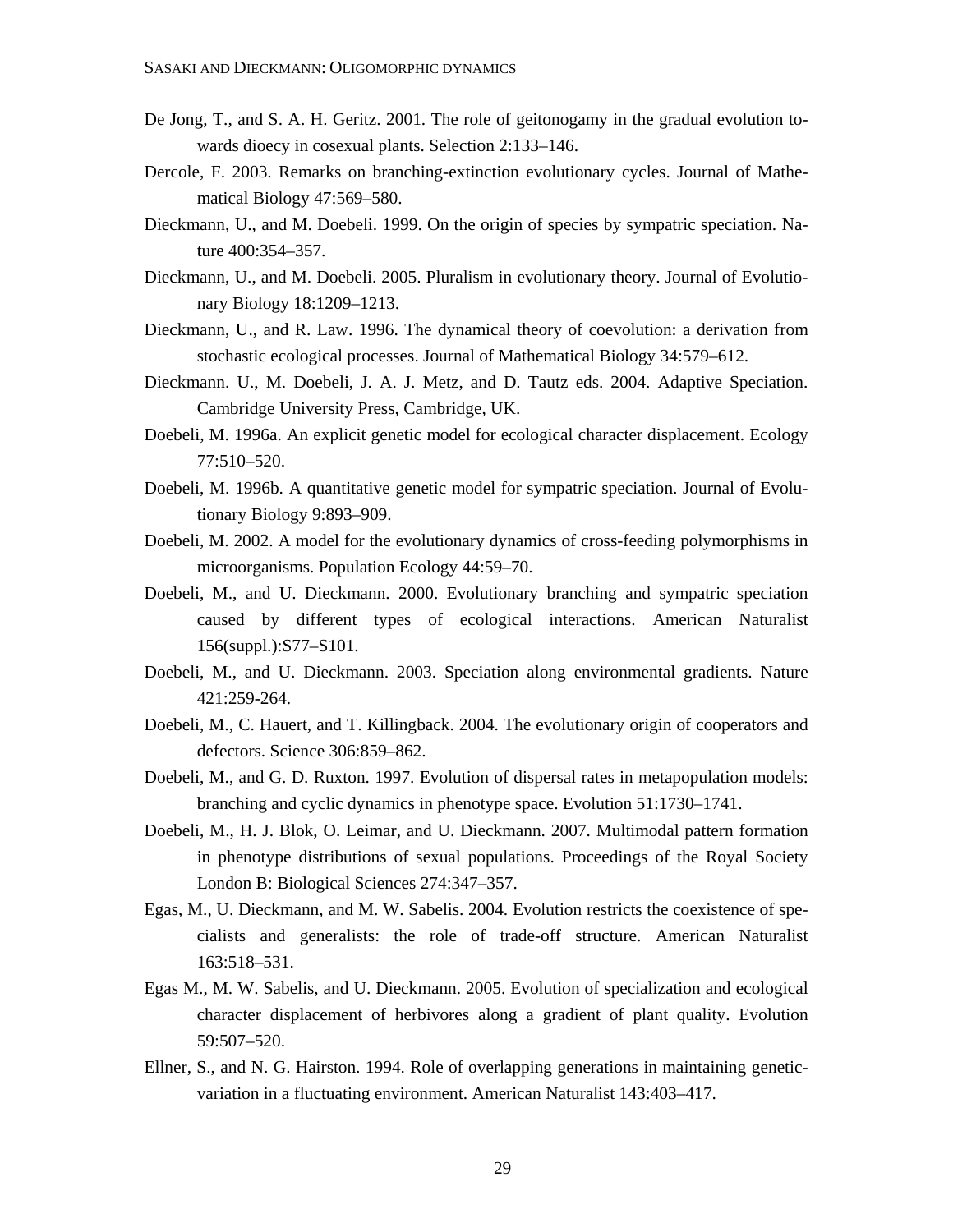- Ellner, S., and A. Sasaki. 1996. Patterns of genetic polymorphism maintained by fluctuating selection with overlapping generations. Theoretical Population Biology 50:31–65.
- Ernande, B., and U. Dieckmann. 2004. The evolution of phenotypic plasticity in spatially structured environments: implications of intraspecific competition, plasticity costs and environmental characteristics. Journal of Evolutionary Biology 17:613–628.
- Eshel, I. 1983. Evolutionary and continuous stability. Journal of Theoretical Biology 103:99–111.
- Eshel, I., and U. Motro. 1981. Kin selection and strong evolutionary stability of mutual help. Theoretical Population Biology 19:420–433.
- Falconer, D. S. 1996. Introduction to Quantitative Genetics. Longman Group, Harlow, UK.
- Felsenstein, J. 1976. The theoretical population genetics of variable selection and migration. Annual Reviews of Ecology and Systematics 10:253–280.
- Ferdy, J. B., L. Després, and B. Godelle. 2002. Evolution of mutualism between globeflowers and their pollinating flies. Journal of Theoretical Biology 217:219–234.
- Ferrière, R., J. L. Bronstein, S. Rinaldi, R. Law, and M. Gauduchon. 2002. Cheating and the evolutionary stability of mutualisms. Proceedings of the Royal Society London B: Biological Sciences 269:773–780.
- Fort, H., M. Scheffer, E. H. Van Nes. 2009. The paradox of the clumps mathematically explained. Theoretical Ecology 2:171–176.
- Geritz, S. A. H., É. Kisdi, G. Meszéna, and J. A. J. Metz. 1998. Evolutionarily singular strategies and the adaptive growth and branching of the evolutionary tree. Evolutionary Ecology 12:35–57.
- Geritz, S. A. H., E. Van der Meijden, and J. A. J. Metz. 1999. Evolutionary dynamics of seed size and seedling competitive ability. Theoretical Population Biology 55:324–343.
- Gudelj, I., F. van den Bosch, and C. A. Gilligan. 2004. Transmission rates and adaptive evolution of pathogens in sympatric heterogeneous plant populations. Proceedings of the Royal Society London B: Biological Sciences 271:2187–2194.
- Gyllenberg, M., and G. Meszéna. 2005. On the impossibility of coexistence of infinitely many strategies. Journal of Mathematical Biology 50:133–160.
- Haraguchi, Y., and A. Sasaki. 1996. Host-parasite arms race in mutation modifications: indefinite escalation despite a heavy load? Journal of Theoretical Biology 183:121–137.
- Haraguchi, Y., and A. Sasaki. 1997. Evolutionary pattern of intra-host pathogen antigenic drift: Effect of cross-reactivity in immune response. Philosophical Transactions of the Royal Society London B: Biological Sciences 352:11–20.
- Iwanaga, A., and A. Sasaki. 2004. Evolution of hierarchical cytoplasmic inheritance in the plasmodial slime mold *Physarum polycephalum*. Evolution 58:710–722.
- Iwasa, Y., A. Pomiankowski, and S. Nee. 1991. The evolution of costly mate preferences. II. The 'handicap' principle. Evolution 45:1431–1442.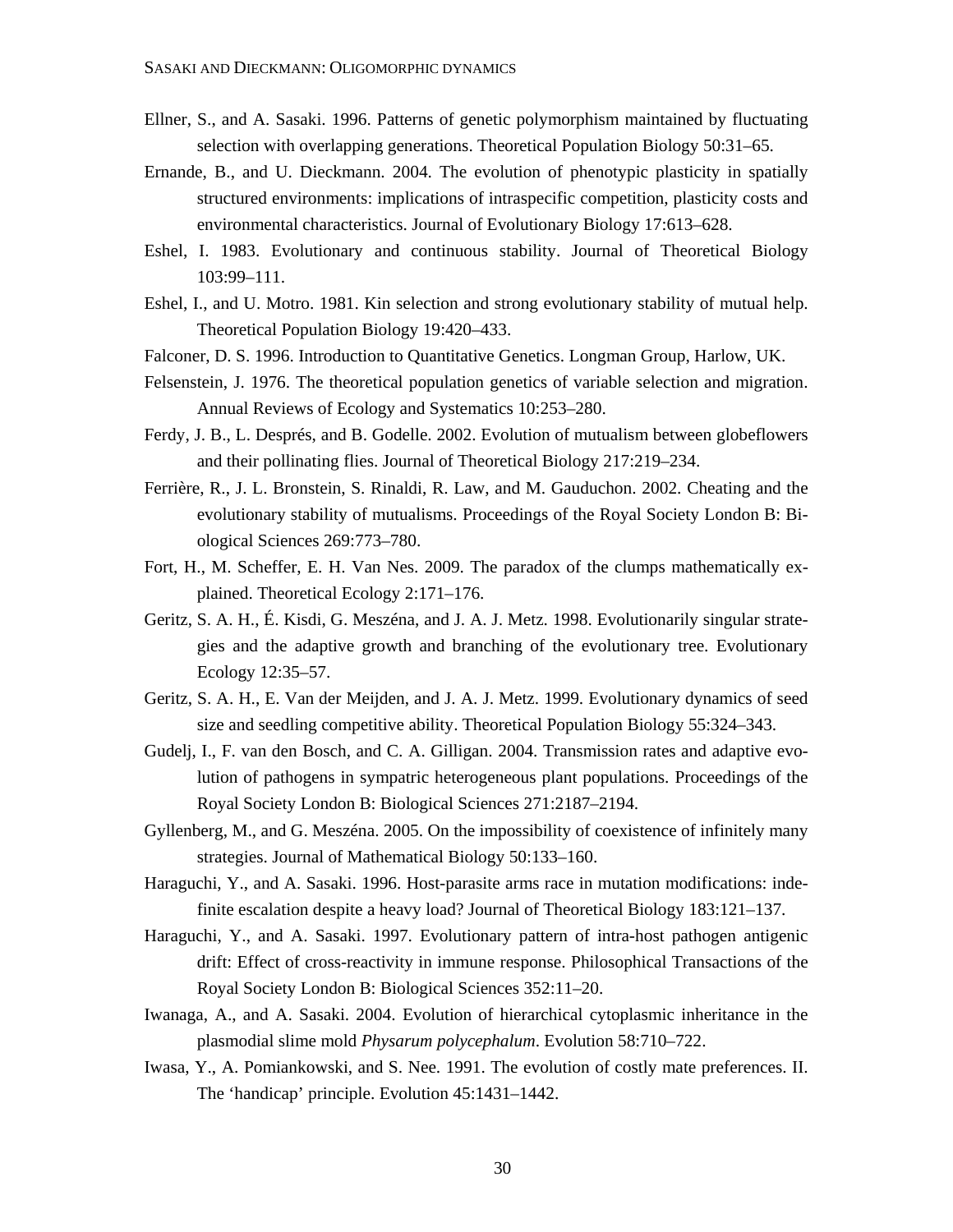- Jansen, V. A. A., and G. S. E. E. Mulder. 1999. Evolving biodiversity. Ecology Letters 2:379–386.
- Johst, K., M. Doebeli, and R. Brandl. 1999. Evolution of complex dynamics in spatially structured populations Proceedings of the Royal Society London B: Biological Sciences 266:1147–1154.
- Kamo, M., A. Sasaki, and M. Boots. 2007. The role of trade-off shapes in the evolution of parasites in spatial host populations: an approximate analytical approach. Journal of Theoretical Biology 244:588–596.
- Kimura M., and J. F. Crow. 1964. The number of alleles that can be maintained in a finite population. Genetics 49:725–738.
- Kisdi, É. 1999. Evolutionary branching under asymmetric competition. Journal of Theoretical Biology 197:149–162.
- Kisdi, É. 2001. Long-term adaptive diversity in Levene-type models. Evolutionary Ecology Research 3:721–727.
- Kisdi, É., and S. A. H. Geritz. 2001. Evolutionary disarmament in interspecific competition. Proceedings of the Royal Society London B: Biological Sciences 268: 2589–2594.
- Kisdi, É., F. J. A. Jacobs, and S. A. H. Geritz. 2001. Red Queen evolution by cycles of evolutionary branching and extinction. Selection 2:161–176.
- Koella, J. C., and M. Doebeli. 1999. Population dynamics and the evolution of virulence in epidemiological models with discrete host generations. Journal of Theoretical Biology 198:461–475.
- Kondrashov, A. S., and L. Y. Yampolsky. 1996. High genetic variability under the balance between symmetric mutation and fluctuating stabilizing selection. Genetical Research 68:157–164.
- Lande, R. 1975. The maintenance of genetic variability by mutation in a polygenic character with linked loci. Genetical Research 26:221–235.
- Lande, R. 1976. Natural selection and random genetic drift in phenotypic evolution. Evolution 30:314–334.
- Lande, R. 1979. Quantitative genetic-analysis of multivariate evolution, applied to brain body size allometry. Evolution 33:402–416.
- Lande, R. 1981. Models of speciation by sexual selection on polygenic traits. Proceedings of the National Academy of Sciences of the United States of America 78:3721–3725.
- Lande, R. 1982. A quantitative genetic theory of life history evolution. Ecology 63:607–615.
- Lande, R. 1985. Expected time for random genetic drift of a population between stable phenotypic states. Proceedings of the National Academy of Sciences of the United States of America 82:7641–7645.
- Lande, R. 1986. The dynamics of peak shifts and the pattern of morphological evolution. Paleobiology 12:343–354.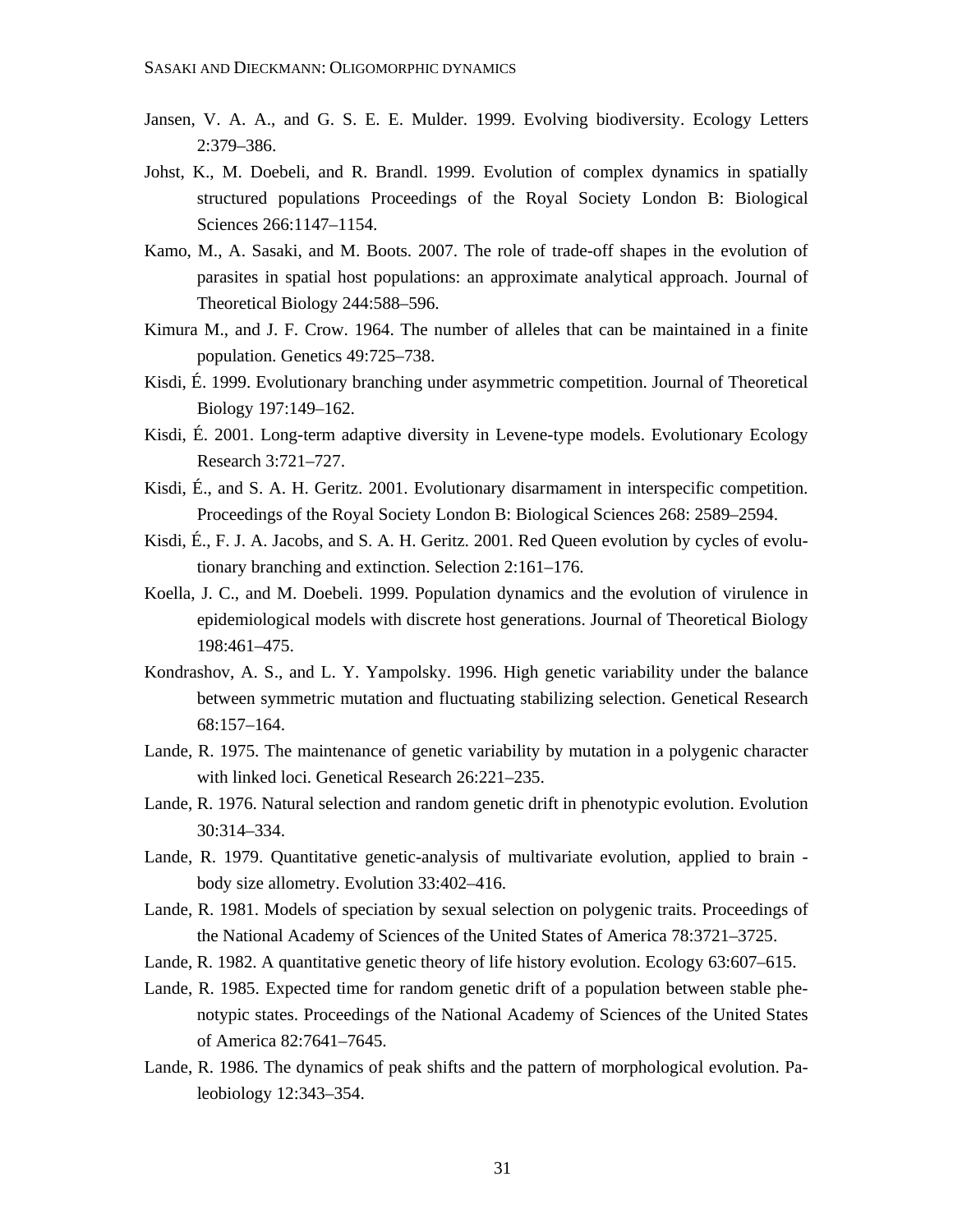- Lande, R., and M. Kirkpatrick. 1988. Ecological speciation by sexual selection. Journal of Theoretical Biology 133:85–98.
- Law, R., J. L. Bronstein, and R. Ferrière. 2001. On mutualists and exploiters: plant-insect coevolution in pollinating seed-parasite systems. Journal of Theoretical Biology 212:373–389.
- Law, R., P. Marrow, and U. Dieckmann. 1997. On evolution under asymmetric competition. Evolutionary Ecology 11:485–501.
- Leimar, O. 2005. The evolution of phenotypic polymorphism: randomized strategies versus evolutionary branching. American Naturalist 165:669–681.
- Leimar, O., M. Doebeli, and U. Dieckmann. 2008. Evolution of phenotypic clusters through competition and local adaptation along an environmental gradient. Evolution 62:807–822.
- Levin, S. A., D. Cohen, and A. Hastings. 1984. Dispersal strategies in patchy environment. Theoretical Population Biology 19:169–200.
- Loeuille, N., and M. Loreau. 2005. Evolutionary emergence of size structured food webs. Proceedings of the National Academy of Sciences of the USA 102:5761–5766.
- Ludwig, D., and S. A. Levin. 1991. Evolutionary stability of plant communities and the maintenance of multiple dispersal types. Theoretical Population Biology 40:285–307.
- MacArthur, R. 1969. Species packing, and what interspecies competition minimizes. Proceedings of the National Academy of Sciences of the USA 64:1369–1371.
- MacArthur, R. 1970. Species packing and competitive equilibrium for many species. Theoretical Population Biology 1:1–11.
- MacArthur, R., and R. Levins. 1967. The limiting similarity, convergence, and divergence of coexisting species. American Naturalist 101:377–385.
- Maire, N., M. Ackermann, and M. Doebeli. 2001. Evolutionary branching and the evolution of anisogamy. Selection 2:119–132.
- Matessi, C., and S. D. Jayakar. 1981. Coevolution of species in competition a theoretical study. Proceedings of the National Academy of Sciences of the USA 78:1081–1084.
- Matsuda, H., and P. A. Abrams. 1999. Why are equally sized gametes so rare? The instability of isogamy and the cost of anisogamy. Evolutionary Ecology Research 1:769–784.
- Mathias, A., and É. Kisdi. 2002. Adaptive diversification of germination strategies. Proceedings of the Royal Society London B: Biological Sciences 269:151–156.
- Mathias, A., É. Kisdi, and I. Olivieri. 2001. Divergent evolution of dispersal in a heterogeneous landscape. Evolution 55:246–259.
- May, R. M. 1973. Stability and Complexity in Model Ecosystems. Princeton University Press, Princeton, NJ.

May, R. M. 1974. On the theory of niche overlap. Theoretical Population Biology 5:297–332. Maynard Smith, J. 1982. Evolution and the Theory of Games. Cambridge University Press,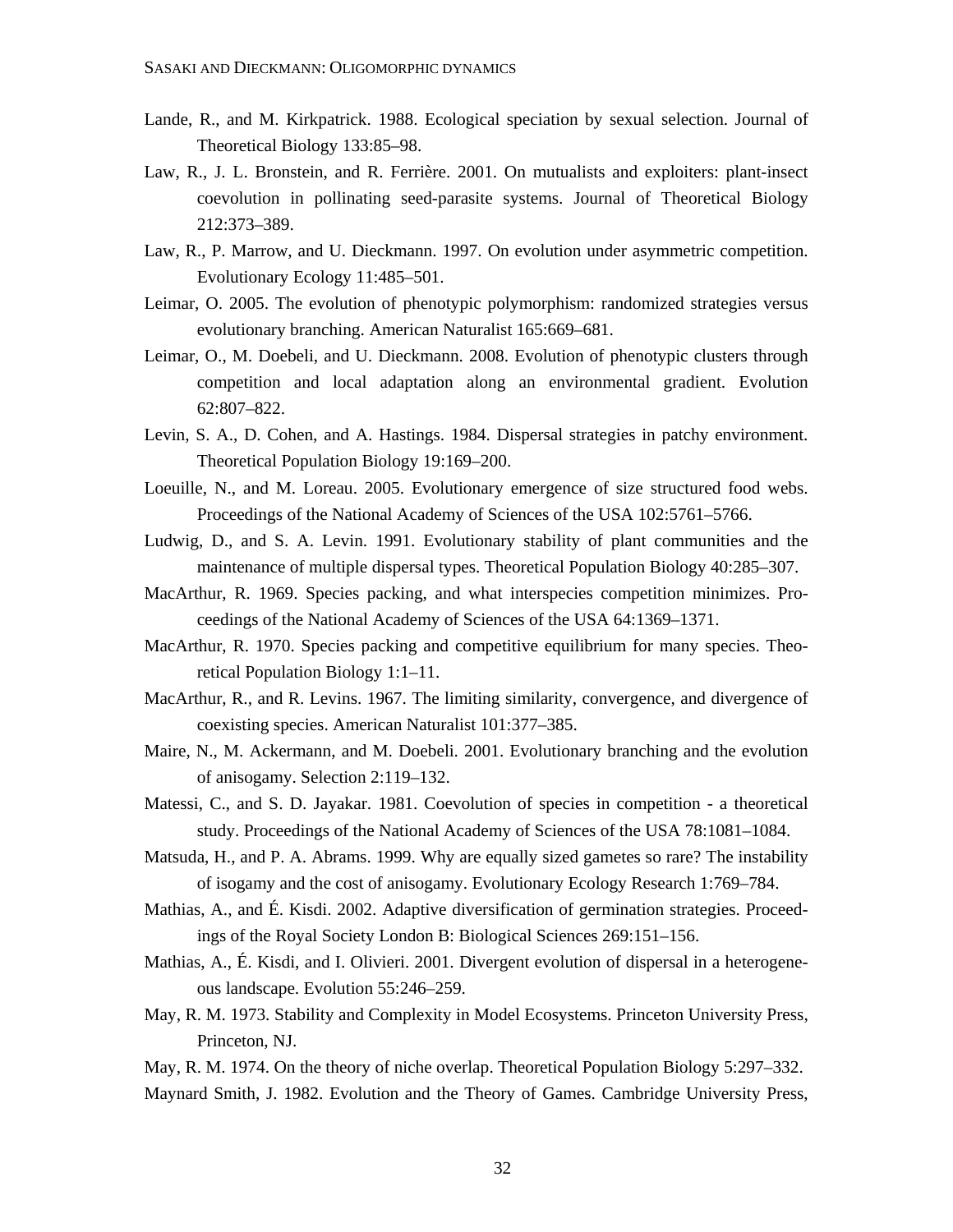Cambridge, UK.

- Meszéna, G., I. Czibula, and S. A. H. Geritz. 1997. Adaptive dynamics in a 2-patch environment: a toy model for allopatric and parapatric speciation. Journal of Biological Systems 5:265–284.
- Meszéna, G., and E. Szathmáry. 2001. Adaptive dynamics of parabolic replicators. Selection 2:147–160.
- Metz, J. A. J., S. A. H. Geritz, G. Meszéna, F. J. A. Jacobs, and J. S. van Heerwaarden. 1996. Adaptive dynamics: a geometrical study of the consequences of nearly faithful reproduction. Pages 183–231 in S. J. van Strien and S. M. Verduyn Lunel, eds. Stochastic and spatial structures of dynamical systems. North-Holland, Amsterdam, the Netherlands.
- Metz, J. A. J., R. M. Nisbet, and S. A. H. Geritz. 1992. How should we define "fitness" for general ecological scenarios? Trends in Ecology & Evolution 7:198–202.
- Newman, C. M., J. E. Cohen, and C. Kipnis. 1985. Neo-darwinian evolution implies punctuated equilibria. Nature 315:400–401.
- Parvinen, K. 1999. Evolution of migration in a metapopulation. Bulletin of Mathematical Biology 61:531–550.
- Parvinen, K., and M. Egas. 2004. Dispersal and the evolution of specialisation in a two-habitat type metapopulation. Theoretical Population Biology 66:233–248.
- Pigolotti, S., C. López, and E. Hernández-García. 2007. Species clustering in competitive Lotka-Volterra models. Physical Review Letters 98:258101.
- Pigolotti, S., C. López, E. Hernández-García, and K. H. Andersen. 2009. How Gaussian competition leads to lumpy or uniform species distributions. Theoretical Ecology 3:89–96.
- Rees, M., and M. Westoby. 1997. Game-theoretical evolution of seed mass in multi-species ecological models. Oikos 78:116–126.
- Regoes, R. R., M. A. Nowak, and S. Bonhoeffer. 2000. Evolution of virulence in a heterogeneous host population. Evolution 54:64–71.
- Reuter, M., K. R. Helms, L. Lehmann, and L. Keller. 2004. Effects of brood manipulation costs on optimal sex allocation in social Hymenoptera. American Naturalist 164:E73–E82.
- Roughgarden, J. 1972. Evolution of niche width. American Naturalist 106:683–718.
- Roughgarden, J. 1976. Resource partitioning among competing species a coevolutionary approach. Theoretical Population Biology 9:388–424.
- Rosenzweig, M. L. 1978. Competitive speciation. Biological Journal of the Linnean Society 10:275–289.
- Sasaki, A. 1997. Clumped distribution by neighborhood competition. Journal of Theoretical Biology 186:415–430.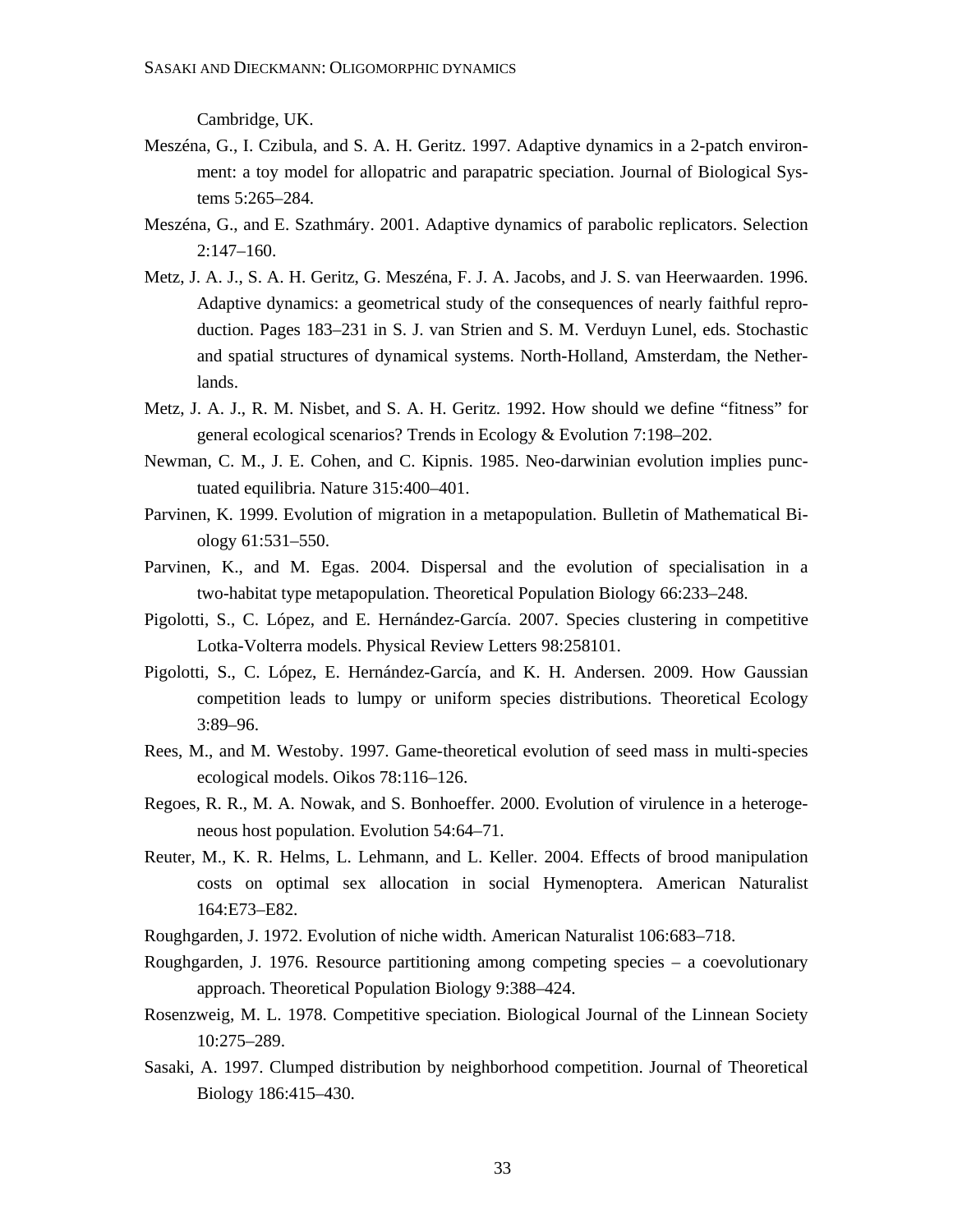- Sasaki, A., and G. de Jong. 1999. Density dependence and unpredictable selection in a heterogeneous environment: compromise and polymorphism in the ESS reaction norm. Evolution 53:1329–1342.
- Sasaki, A., and S. Ellner. 1995. The evolutionarily stable phenotype distribution in a random environment. Evolution 49:337–350.
- Sasaki, A., and S. Ellner. 1997. Quantitative genetic variance maintained by fluctuating selection with overlapping generations: variance components and covariances. Evolution 51:682–696.
- Sasaki, A., and H. C. J. Godfray. 1999. A model for the coevolution of resistance and virulence in coupled host-parasitoid interactions. Proceedings of the Royal Society London B 266:455–463.
- Schreiber, S. J., and G. A. Tobiason. 2003. The evolution of resource use. Journal of Mathematical Biology 47:56–78.
- Slatkin, M. 1979. Frequency-dependent and density-dependent selection on a quantitative character. Genetics 93:755–771.
- Slatkin, M. 1980. Ecological character displacement. Ecology 61:163–177.
- Slatkin, M., and R. Lande. 1976. Niche width in a fluctuating environment-density independent model. American Naturalist 110:31–55.
- Szabó, P., and G. Meszéna. 2006. Limiting similarity revisited. Oikos 112:612–619.
- Taper, M. L., and T. J. Case. 1985. Quantitative genetic models for the coevolution of character displacement. Ecology 66:355–371.
- Taylor, P., and T. Day. 1997. Evolutionary stability under the replicator and the gradient dynamics. Evolutionary Ecology 11:579-590.
- Troost, T. A., B. W. Kooi, and S. A. L. M. Kooijman. 2005. Ecological specialization of mixotrophic plankton in a mixed water column. American Naturalist 166:E45–E61.
- Turelli, M. 1984. Heritable genetic variation via mutation-selection balance: Lerch's zeta meets the abdominal bristle. Theoretical Population Biology 25:138–193.
- Van der Laan, J. D., and P. Hogeweg. 1995. Predator-prey coevolution: interactions across different timescales. Proceedings of the Royal Society London B: Biological Sciences 259:35–42.
- Van Dooren, T. J. M., and O. Leimar. 2003. The evolution of environmental and genetic sex determination in fluctuating environments. Evolution 57:2667–2677.
- Van Doorn, G. S., P. C. Luttikhuizen, and F. J. Weissing. 2001. Sexual selection at the protein level drives the extraordinary divergence of sex-related genes during sympatric speciation. Proceedings of the Royal Society London B: Biological Sciences 268:2155–2161.
- Van Doorn, G. S., U. Dieckmann, and F. J. Weissing. 2004. Sympatric speciation by sexual selection: a critical re-evaluation. American Naturalist 163:709–725.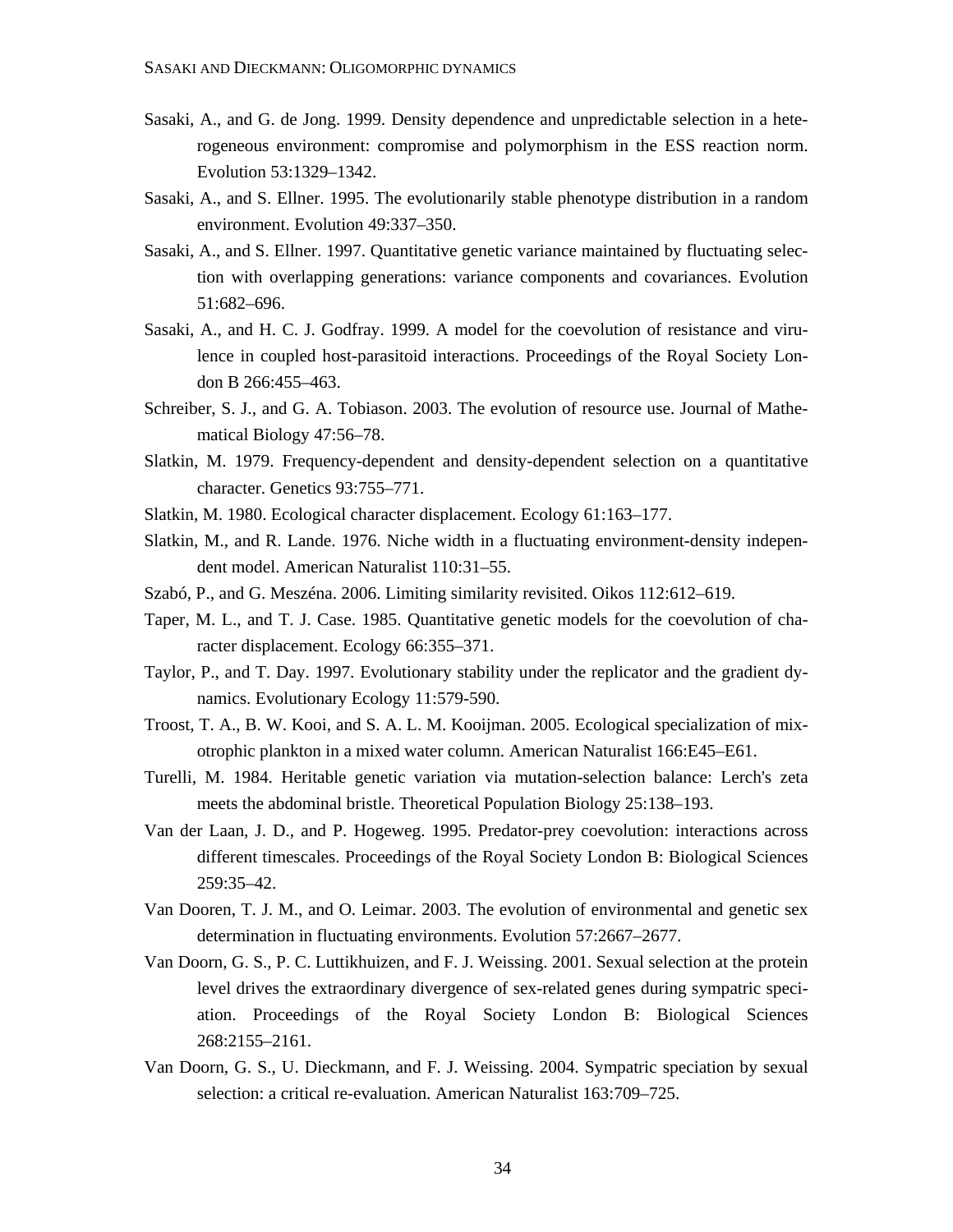- Vincent, T. L., Y. Cohen, and J. S. Brown. 1993. Evolution via strategy dynamics. Theoretical Population Biology 44:149–176.
- Whitlock, M. C. 1995. Variance-induced peak shifts. Evolution 49:252–259.
- Whitlock, M. C. 1997. Founder effects and peak shifts without genetic drift: adaptive peak shifts occur easily when environments fluctuate slightly. Evolution 51:1044–1048.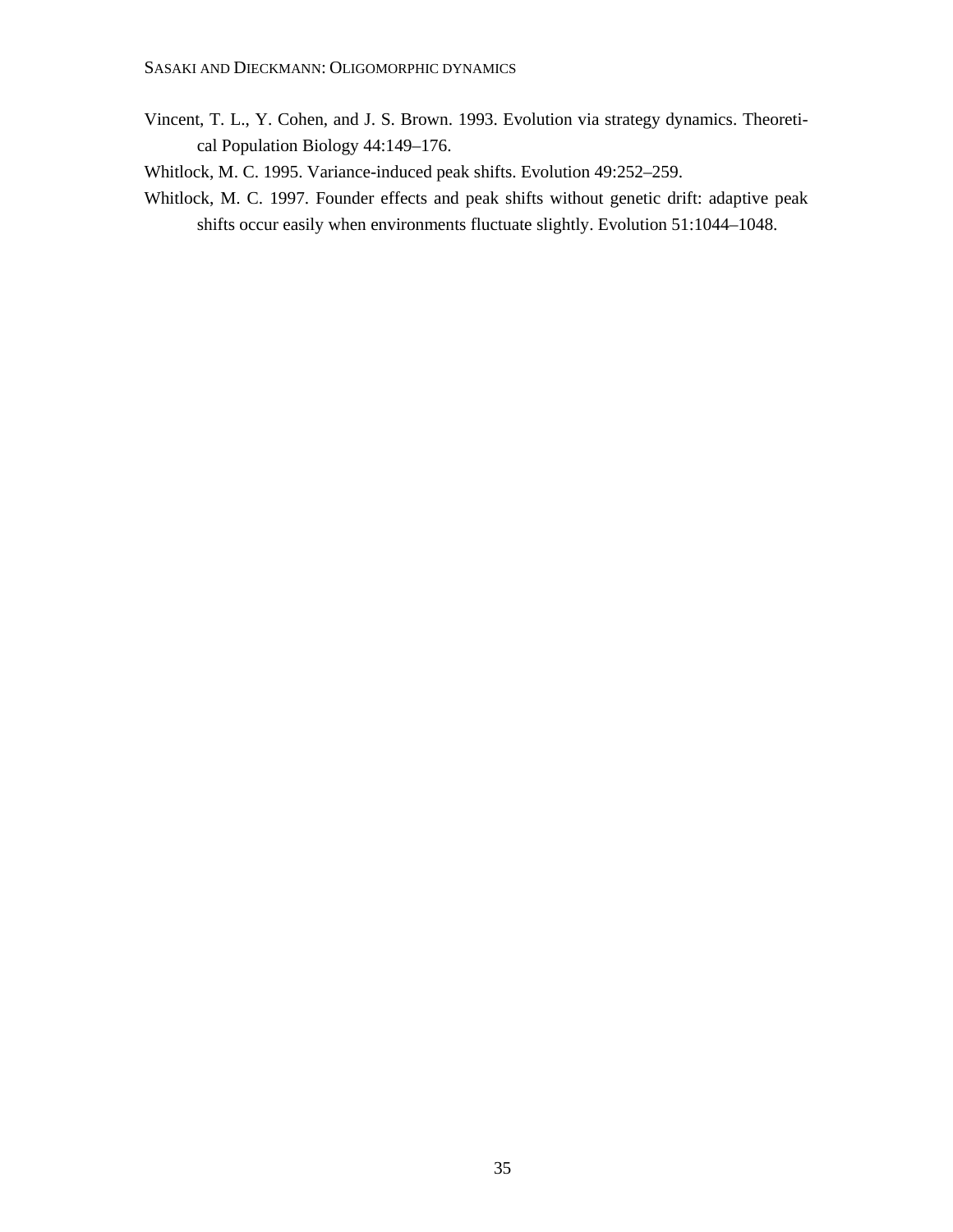

## **Figures**

Figure 1. Evolutionary branching as described by the oligomorphic dynamics of two morphs (continuous curves: morph 1; dashed curves: morph 2) for a Gaussian competition kernel  $a(x) = \exp(-\frac{1}{2}x^2/s^2)$  with  $s = 1$  and a Gaussian resource distribution  $K(x) = \exp(-\frac{1}{2}x^2/w^2)$  with  $w = 1.054$ . The net disruptiveness at  $x = 0$  thus equals  $d = K\mathcal{R}(0)$ -  $a\mathcal{R}(0) = 0.1 > 0$ , so a monomorphism at  $x = 0$  is not evolutionarily stable. Variance dynamics are based on the Gaussian closure,  $Q_i = 3V_i^2$ . The dynamics of the means and variances of morph  $i = 1, 2$  are given by  $d\overline{x}_i / dt = V_i \overline{x}_i (d - \overline{x}_i^2)$  and  $dV_i / dt = V_i^2 (d - \bar{x}_i^2)$ , which are obtained from eq. (52)-(53) for  $\gamma_a = \gamma_K = 0$ . These start from a symmetric dimorphism with  $p_1(0) = p_2(0) = 0.5$ ,  $\bar{x}_1(0) = -\bar{x}_2(0) = 0.01$ , and  $V_1(0) = V_2(0) = 0.02$ . The time to evolutionary branching is approximated by  $t_c = 1/(dV(0)) = 500$  (double-headed arrow), in good agreement with the actually observed duration of evolutionary branching.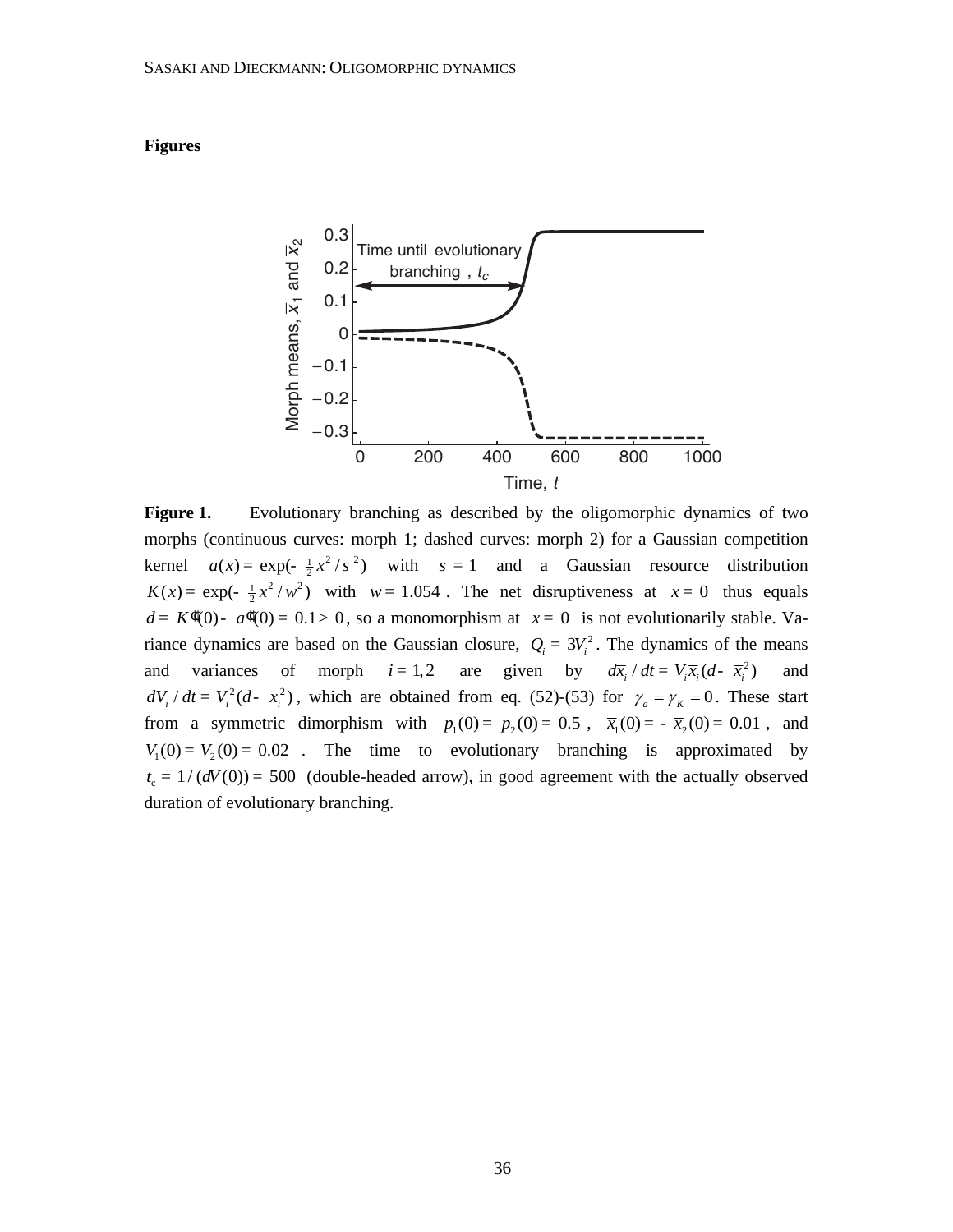

**Figure 2.** Oligomorphic dynamics for a Gaussian competition kernel  $a(x) = \exp(-\frac{1}{2}x^2/s^2)$  with  $s = 1$  and a Gaussian resource distribution  $K(x) = \exp(-\frac{1}{2}x^2/w^2)$  with  $w = 1.1$ . Variance dynamics are based on the house-of-card closure with  $c_4 / c_2 = 2$ , resulting in  $Q_i = 2V_i$ . Since  $w > s$ , a monomorphism at  $x = 0$  is not evolutionarily stable. (a, b) Dynamics of morph means (a) and morph variances (b) for two morphs ( $n = 2$ ; continuous curves: morph 1; dashed curves: morph 2) for initial conditions  $p_1(0) = 0.4$ ,  $p_2(0) = 0.6$ ,  $\overline{x}_1(0) = -0.1$ ,  $\overline{x}_2(0) = -0.11$ , and  $V_1(0) = V_2(0) = 0.01$ . (c, d) Dynamics of morph means (c) and morph variances (d) for five morphs ( $n = 5$ ; continuous black curves: morph 1; dashed black curves: morph 2; dot-dashed black curves: morph 3; continuous gray curves: morph 4; dashed gray curves: morph 5) for initial conditions  $p_i(0) = 1/5$ ,  $\bar{x}_1(0) = -0.1$ ,  $\bar{x}_2(0) = \bar{x}_1(0) + 10^{-8}$ ,  $\bar{x}_3(0) = -0.11$ ,  $\bar{x}_4(0) = \bar{x}_3(0) - 10^{-5}$ ,  $\overline{x}_5(0) = \overline{x}_4(0)$ - 10<sup>-13</sup>, and  $V_i(0) = 10^{-4}$  for  $i = 1, K, 5$ .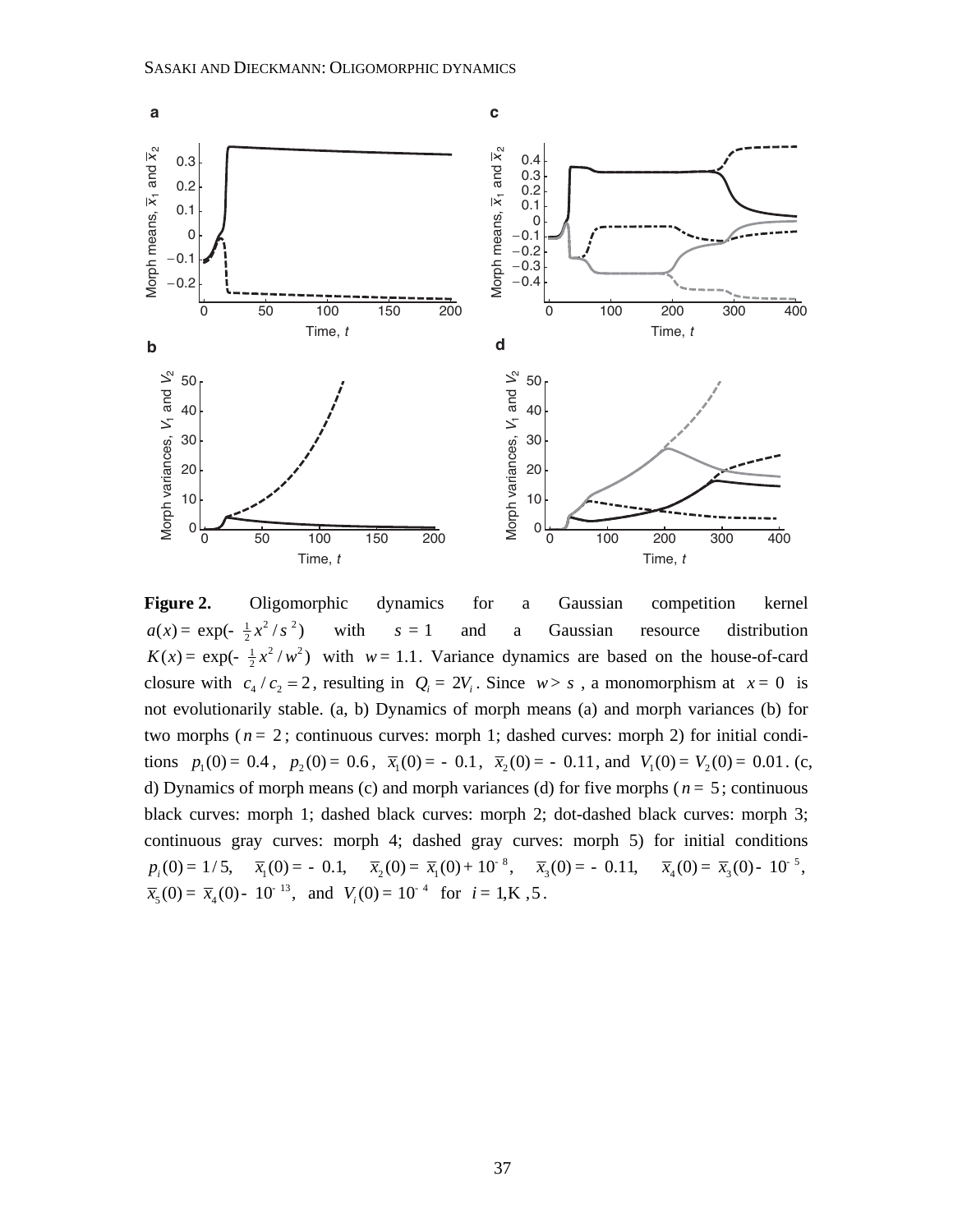

**Figure 3.** Oligomorphic dynamics of a symmetric dimorphism with  $p_1(t) = p_2(t) = 0.5$ ,  $\overline{x}_1(t) = -\overline{x}_2(t)$ , and  $V_1(t) = V_2(t)$  for a Gaussian competition kernel  $a(x) = \exp(-\frac{1}{2}x^2/s^2)$ with  $s = 1$  and a potentially platykurtic resource distribution  $K(x) = \exp(-\frac{1}{2}x^2/w^2 - gx^4)$ with  $g = \frac{1}{24} g_K$  (continuous curves: morph 1; dashed curves: morph 2). The net disruptiveness is set to  $d = K \phi(0) - a \phi(0) = s^{-2} - w^{-2} = 0.1 > 0$ , which implies  $w \gg 1.054$ , so a monomorphism at  $x = 0$  is not evolutionarily stable. Variance dynamics are based on the Gaussian closure,  $Q_i = 3V_i^2$ . (a, b, c) When the resource distribution is more platykurtic than the competition kernel,  $g_K = 2.4 > g_a = 0$ , the isocline  $x = \overline{x}^* = \sqrt{d/(1 + \frac{1}{2}g_K - g_a)}$  $= 0.213$ , along which  $dV_1/dt = dV_2/dt = 0$ , is situated to the left side of the isocline  $x = \bar{x}^* = \sqrt{d/(1 + \frac{1}{6}g_K - \frac{2}{3}g_a)} = 0.267$ , along which  $d\bar{x}_1/dt = d\bar{x}_2/dt = 0$  (c). This means that the dynamics converge to a stable dimorphism with morph means  $\bar{x}_1 = \bar{x}^*$ ,  $\bar{x}_2 = -\bar{x}^*$ (a), and vanishing morph variances  $V_1 = V_2 = 0$  (b). (d, e, f) When the competition kernel is more platykurtic than the resource distribution,  $g_K = -0.48 < g_a = 0$ , the trajectory instead reaches the isocline  $x = \overline{x}^* = 0.330$  before it has the possibility to reach the isocline  $x = \overline{x}^* = 0.363$  (f). This means that the morph variances keep growing (e) even after the morph means have already become stationary, at  $x = \overline{x}^*$  (d), resulting in an unlimited explosion of the two morph variances.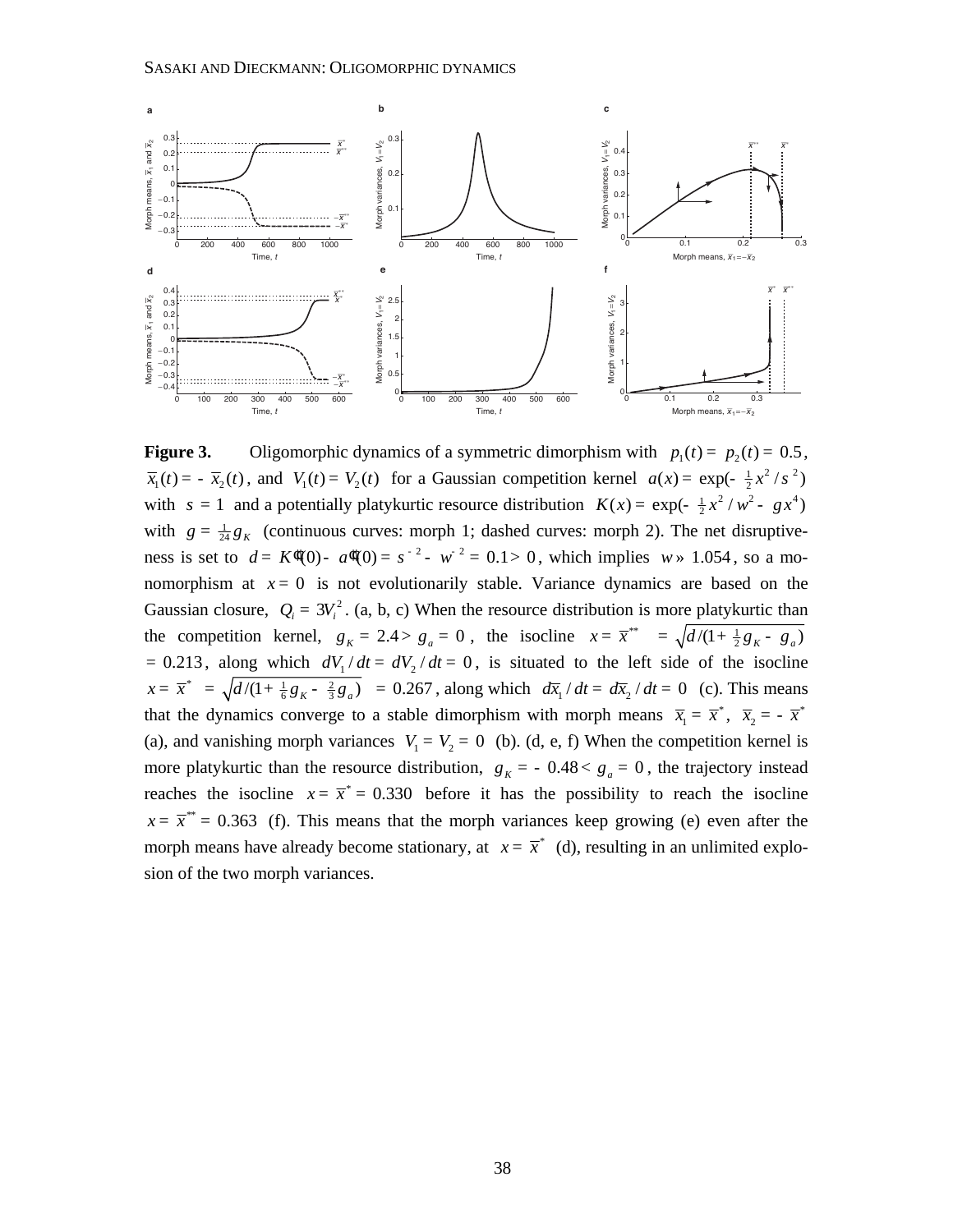

Figure 4. Oligomorphic dynamics for a Gaussian competition kernel  $a(x) = \exp(-\frac{1}{2}x^2/s^2)$  with  $s = 1$  and a quartic (and thus platykurtic) resource distribution  $K(x) = \exp(-\frac{1}{12}x^4/h^4)$  (top row: morph frequencies; second row: morph means; third row: morph variances; fourth row: fitness landscape  $w(x) = 1 - \frac{8}{9}$  *i*  $p_i a(x - \overline{x}_i) / K(x)$  at the end of the shown time series). Variance dynamics are based on the Gaussian closure,  $Q_i = 3V_i^2$ . Oligomorphic analysis reveals that a monomorphism at  $x = 0$  is never evolutionarily stable, and that a symmetric dimorphism around  $x = 0$  is evolutionarily stable if  $h/s < 1.16$ (Figure 5). (a) Two-morph dynamics for  $h/s = 1$  and  $mm^2 = 0$  ( $n = 2$ ; continuous curves: morph 1; dashed curves: morph 2). Starting from initial conditions  $p_1(0) = 0.4$ ,  $p_2(0) = 0.6$ ,  $\bar{x}_1(0) = 0.001$ ,  $\bar{x}_2(0) = -0.01$ , and  $V_1(0) = V_2(0) = 0.01$ , a convergence stable and evolutionarily stable protected dimorphism emerges. (b) Two-morph dynamics for  $h/s = 1.2$  and  $mm^2 = 0$  ( $n = 2$ ; continuous curves: morph 1; dashed curves: morph 2). Starting from initial conditions  $p_1(0) = 0.4$ ,  $p_2(0) = 0.6$ ,  $\bar{x}_1(0) = -0.2$ ,  $\bar{x}_2(0) = -0.25$ , and  $V_1(0) = V_2(0) = 0.01$ , morph frequencies and morph means approach an evolutionarily singular symmetric dimorphism, but morph variances expand to infinity. (c) Three-morph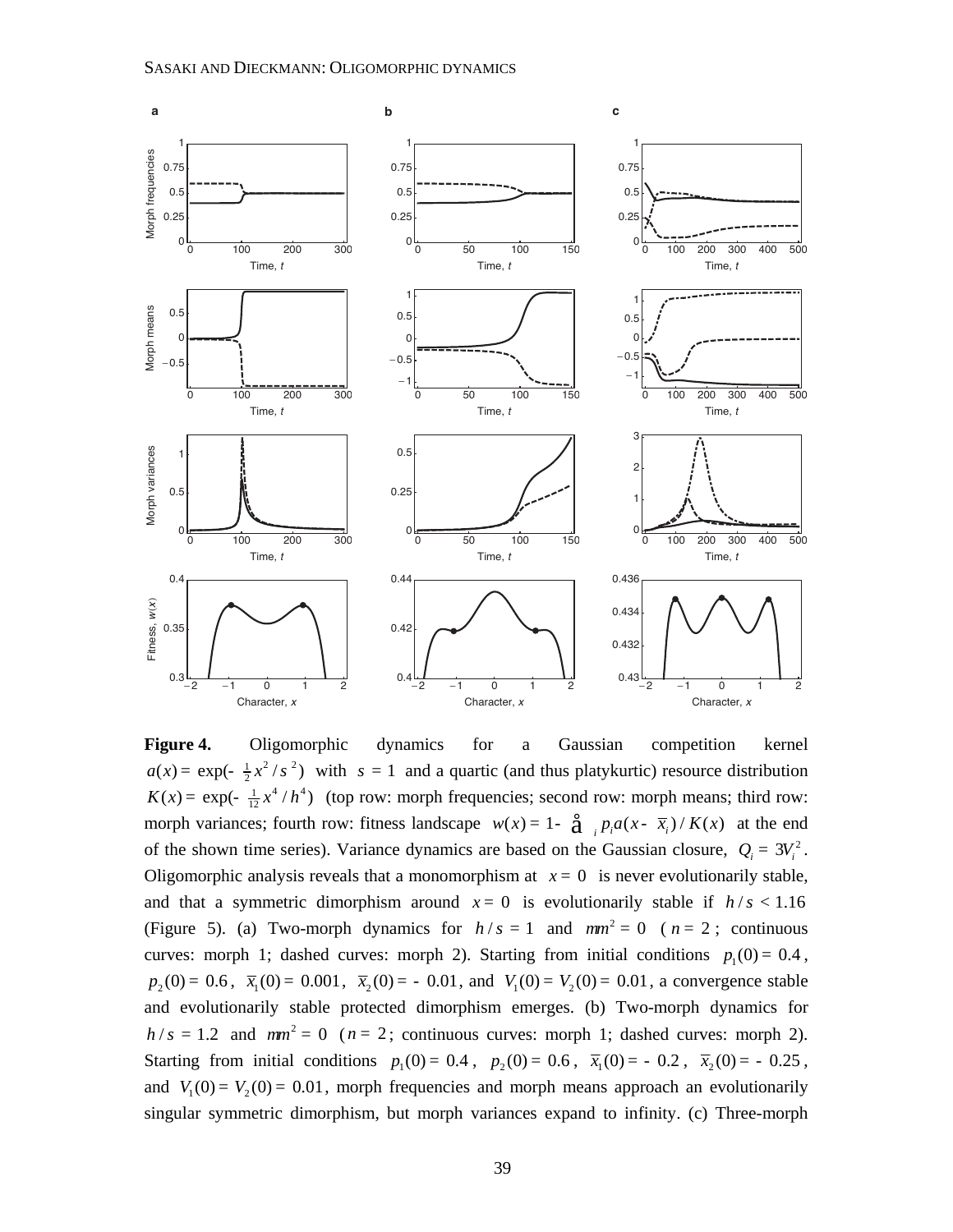dynamics for  $h/s = 1.2$  and  $mm^2 = 0.001$  ( $n = 3$ ; continuous curves: morph 1; dashed curves: morph 2; dot-dashed curves: morph 3). Starting from initial conditions  $p_1(0) = 0.6$ ,  $p_2(0) = 0.25$ ,  $p_3(0) = 0.15$ ,  $\overline{x}_1(0) = -0.5$ ,  $\overline{x}_2(0) = -0.4$ ,  $\overline{x}_3(0) = -0.1$ , and  $V_1(0) = V_2(0) = V_3(0) = 0.01$ , the population is evolutionarily stabilized by a secondary evolutionary branching between morphs 2 and 3: eventually all morph variances become stationary, since all morph means are situated at local maxima of the fitness landscape.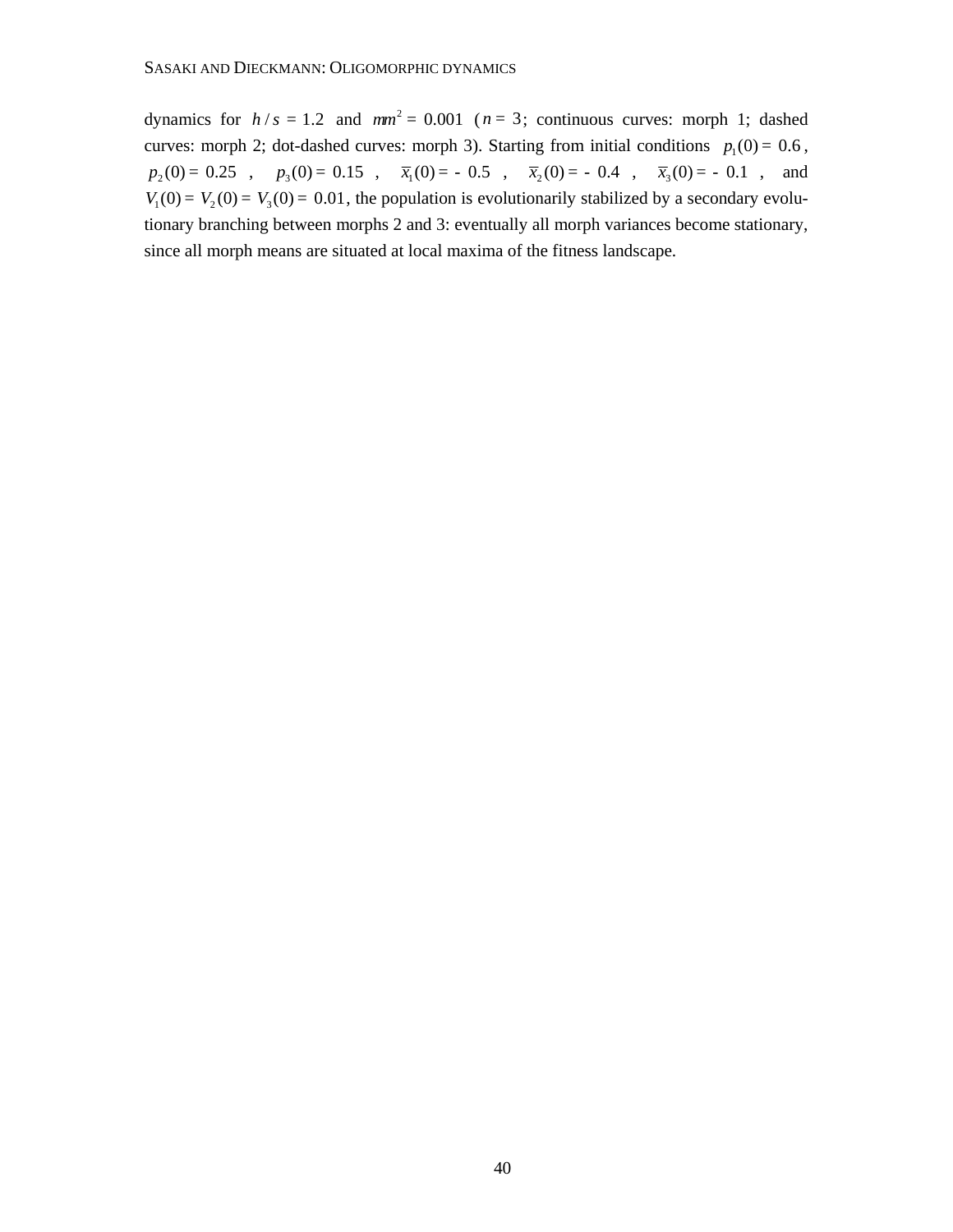

**Figure 5.** Evolutionary invasion analysis of a symmetric dimorphism with  $p_1(t) = p_2(t) = 0.5$ ,  $\overline{x}_1(t) = -\overline{x}_2(t)$ , and  $V_1(t) = V_2(t) = 0$  for a Gaussian competition kernel  $a(x) = \exp(-\frac{1}{2}x^2/s^2)$  with  $s = 1$  and a quartic (and thus platykurtic) resource distribution  $K(x) = \exp(-\frac{1}{12}x^4/h^4)$ . (a) For  $h = 1 < 1.16$ , the symmetric dimorphism with  $\overline{x}_1(t) = -\overline{x}_2(t) = 1$  is convergence stable and (globally) evolutionarily stable (white regions: mutant can invade; gray regions: mutant cannot invade). (b) For  $h = 1.5 > 1.16$ , the symmetric dimorphism is convergence stable for  $\overline{x}_1(t) = -\overline{x}_2(t) \times 1.2$ , but is not (neither locally, nor globally) evolutionarily stable (white regions: mutant can invade; black regions: mutant cannot invade). (c) Character distributions  $f(x)$  resulting from oligomorphic dynamics based on 101 equally spaced character values in the range  $-3 < x < 3$  for different widths *h* of the resource distribution. The initial character distribution is Gaussian with a mean of 0.1 and a variance of 0.1. The mutation rate between adjacent character values, which differ by  $Dx = 0.06$ , is  $m = 2.8 \times 10^{-4}$ , giving rise to the mutation variance  $mm^2 = mE[(Dx)^2] = 1 \times 10^{-6}$ . The panel shows  $f^{0.5}(x)$  (so as to improve visibility of low densities; white: 0; black: maximum value; with linear grayscales in between) together with morph means (filled circles) at  $t = 2,000$  for 21 values of *h*.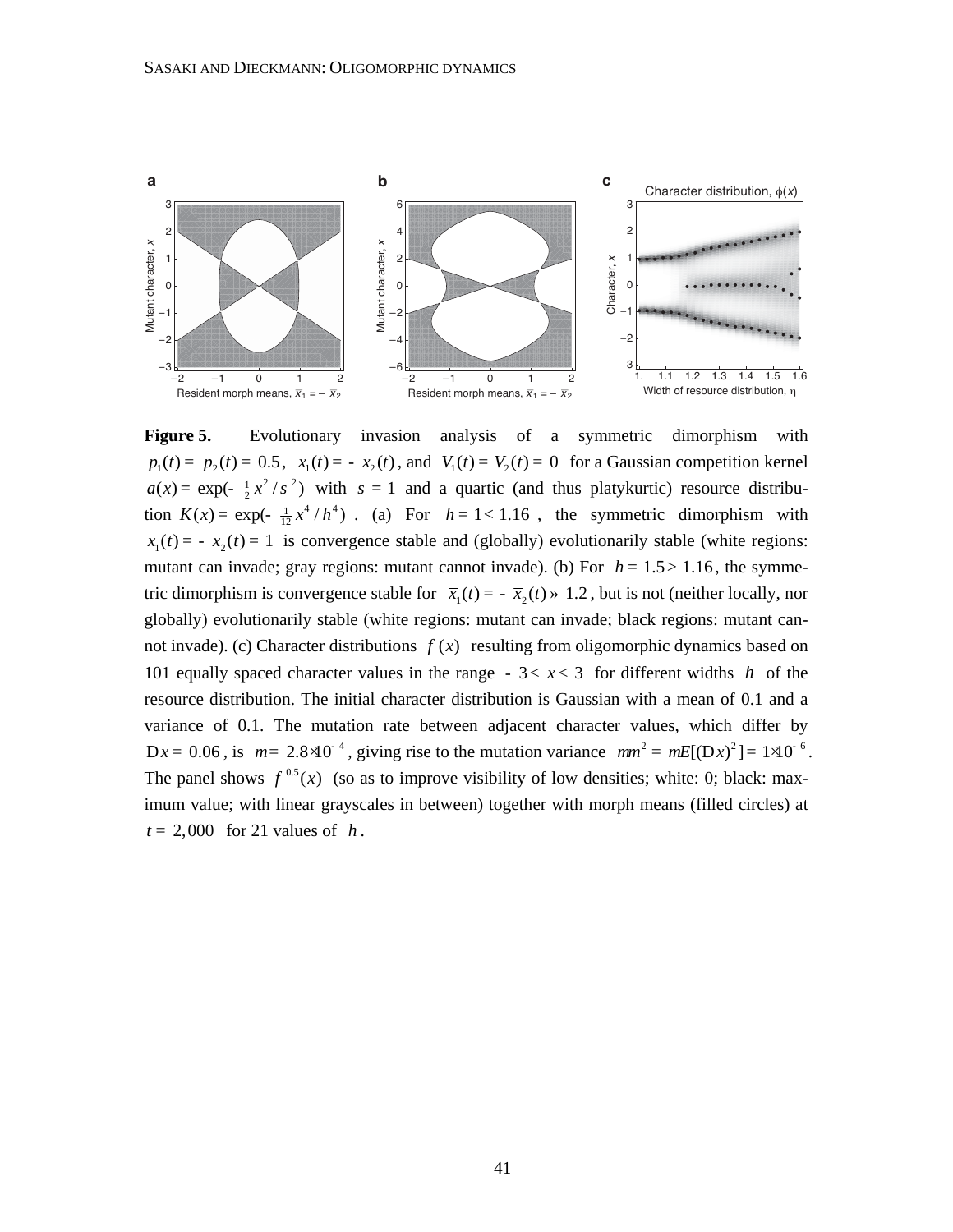

**Figure 6.** Effects of mutation on evolutionary branching for a Gaussian competition kernel  $a(x) = \exp(-\frac{1}{2}x^2/s^2)$  with  $s = 1$  and a potentially platykurtic resource distribution  $K(x) = \exp(-\frac{1}{2}x^2/w^2 - gx^4)$  with  $g = 0.05$ . Without mutation, the threshold condition for evolutionary branching is  $w/s = 1$ . (a) Equilibrium character distributions  $f(x)$  resulting from oligomorphic dynamics based on 101 equally spaced character values in the range  $-2 < x < 2$  for different widths *w* of the resource distribution. The mutation rate between adjacent character values, which differ by  $Dx = 0.04$ , is  $m = 0.2$ , giving rise to the mutation variance  $mm^2 = mE[(Dx)^2] = 3.2 \times 10^{-4}$ . With such mutation, the population remains unimodal for  $1 \lt w / s \lt 1.136$  (continuous horizontal lines). (b) Fitness landscapes  $w(x)$  for different widths *w* of the resource distribution. With mutation, fitness landscapes remain unimodal for  $1 < w / s < 1.040$  (dotted horizontal line), but become bimodal earlier than the charac-